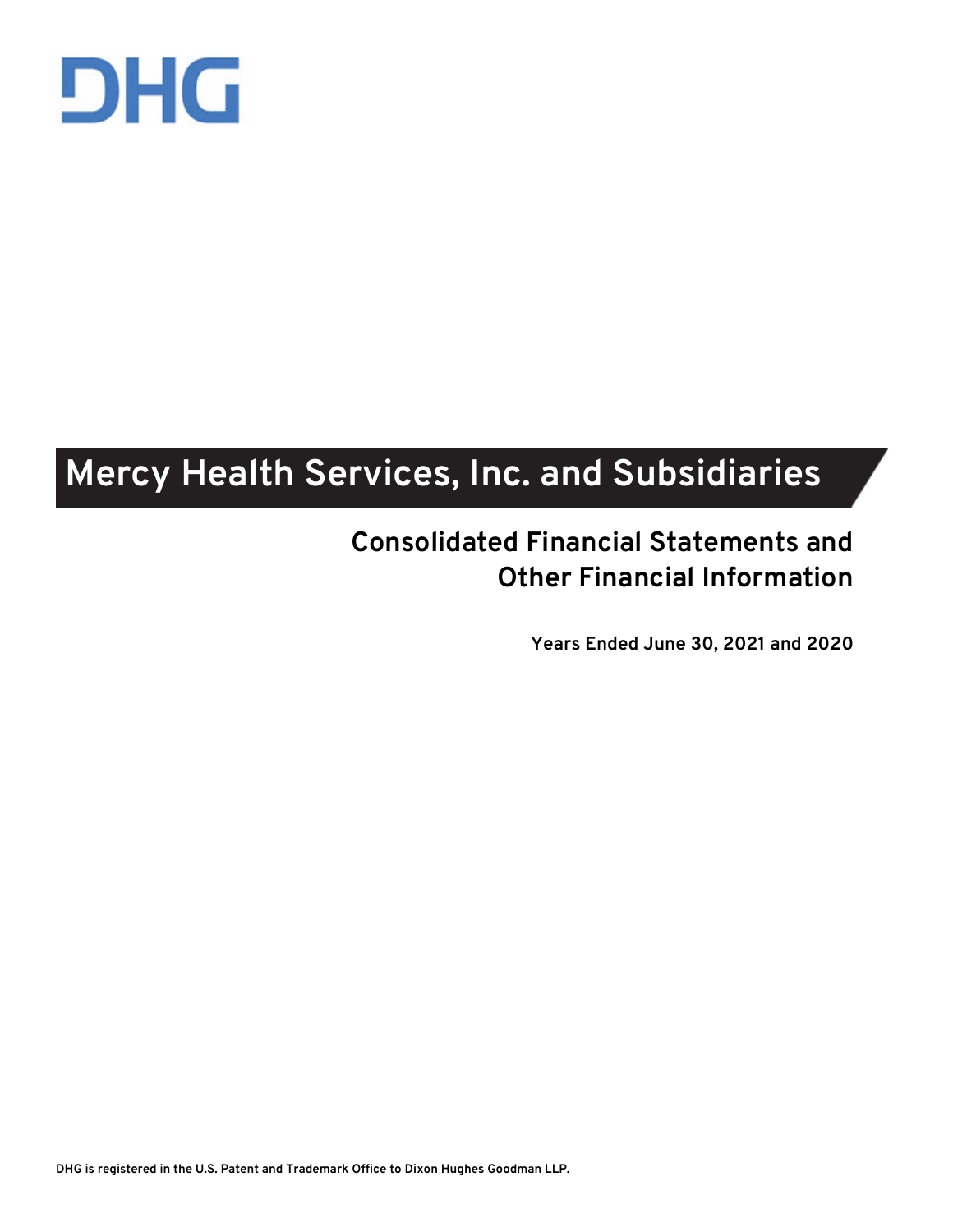

## **Table of Contents**

| <b>Audited Consolidated Financial Statements:</b>                                      |  |
|----------------------------------------------------------------------------------------|--|
|                                                                                        |  |
|                                                                                        |  |
|                                                                                        |  |
|                                                                                        |  |
|                                                                                        |  |
| <b>Other Financial Information:</b>                                                    |  |
|                                                                                        |  |
|                                                                                        |  |
| Consolidating Statement of Operations Information for the year ended June 30, 2021  55 |  |
| Consolidating Statement of Operations Information for the year ended June 30, 2020  57 |  |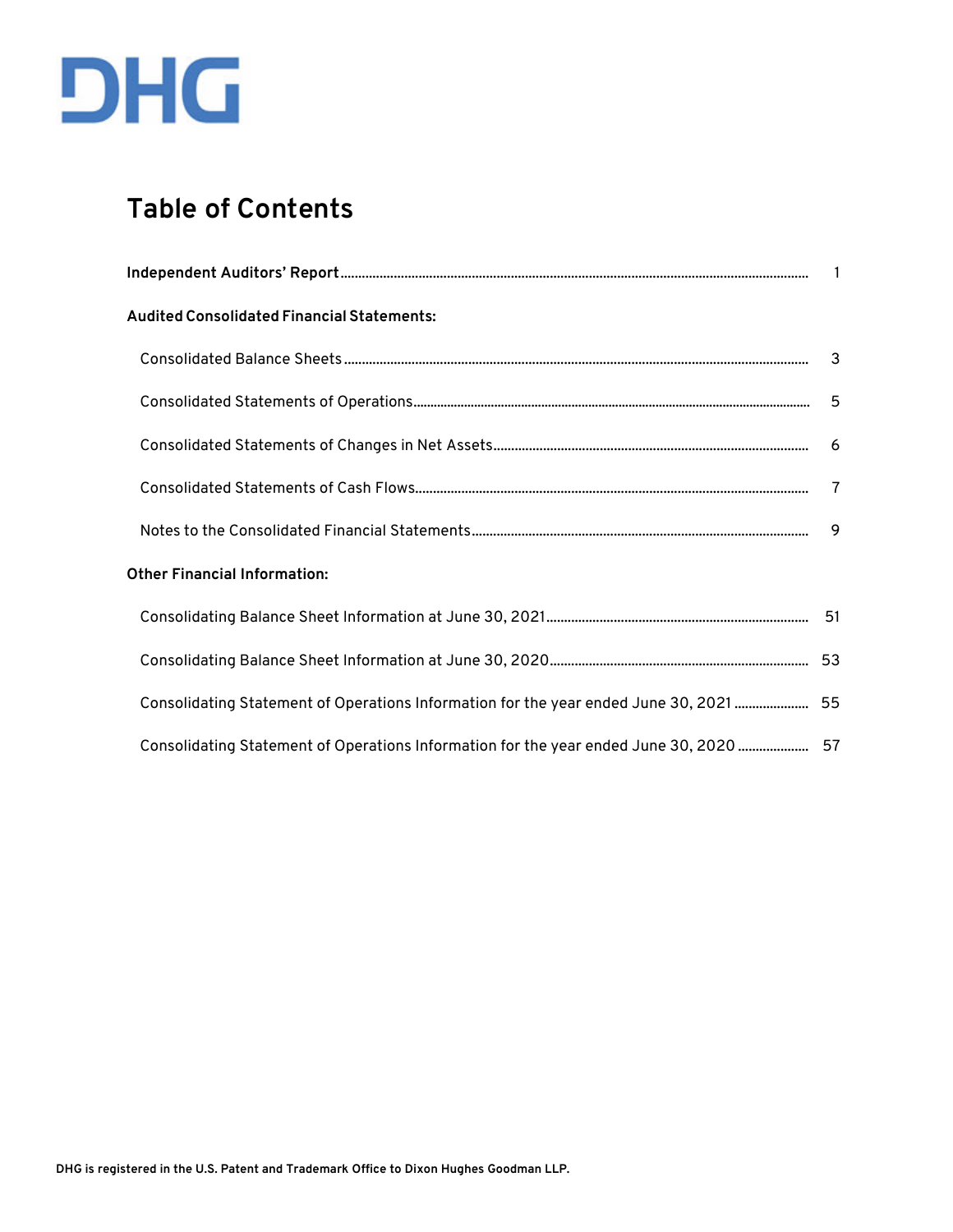

### **Independent Auditors' Report**

Board of Trustees Mercy Health Services, Inc. and Subsidiaries Baltimore, MD

We have audited the accompanying consolidated financial statements of Mercy Health Services, Inc. and Subsidiaries, which comprise the consolidated balance sheets as of June 30, 2021 and 2020, and the related consolidated statements of operations, changes in net assets, and cash flows for the years then ended and the related notes to the consolidated financial statements.

#### *Management's Responsibility for the Consolidated Financial Statements*

Management is responsible for the preparation and fair presentation of these consolidated financial statements in accordance with accounting principles generally accepted in the United States of America; this includes the design, implementation and maintenance of internal control relevant to the preparation and fair presentation of consolidated financial statements that are free from material misstatement, whether due to fraud or error.

#### *Auditors' Responsibility*

Our responsibility is to express an opinion on these consolidated financial statements based on our audits. We did not audit the financial statements of Greenleaf Insurance Company, Ltd., a wholly owned subsidiary, which statements reflect total assets constituting 11% and 10% of consolidated total assets at June 30, 2021 and 2020, respectively. Those statements were audited by other auditors whose report has been furnished to us, and our opinion, insofar as it relates to the amounts included for Greenleaf Insurance Company, Ltd., is based solely on the report of the other auditors. We conducted our audits in accordance with auditing standards generally accepted in the United States of America. Those standards require that we plan and perform the audits to obtain reasonable assurance about whether the consolidated financial statements are free of material misstatement.

An audit involves performing procedures to obtain audit evidence about the amounts and disclosures in the consolidated financial statements. The procedures selected depend on the auditors' judgment, including the assessment of the risks of material misstatement of the consolidated financial statements, whether due to fraud or error. In making those risk assessments, the auditor considers internal control relevant to the entity's preparation and fair presentation of the consolidated financial statements in order to design audit procedures that are appropriate in the circumstances, but not for the purpose of expressing an opinion on the effectiveness of the entity's internal control. Accordingly, we express no such opinion. An audit also includes evaluating the appropriateness of accounting policies used and the reasonableness of significant accounting estimates made by management, as well as evaluating the overall presentation of the consolidated financial statements.

We believe that the audit evidence we have obtained is sufficient and appropriate to provide a basis for our audit opinion.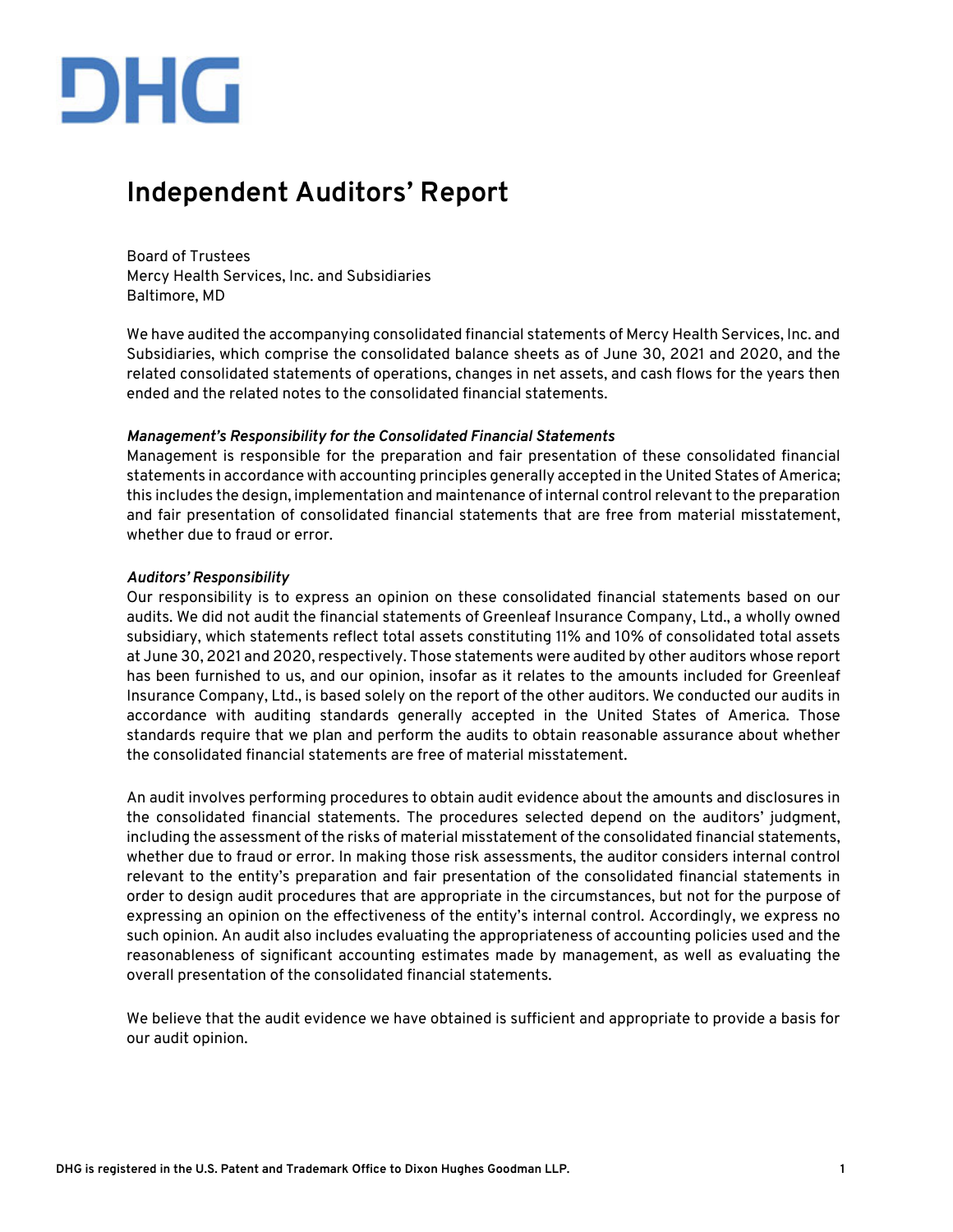

#### *Opinion*

In our opinion, based on our audits and the report of the other auditors, the consolidated financial statements referred to above present fairly, in all material respects, the consolidated financial position of Mercy Health Services, Inc. and Subsidiaries, as of June 30, 2021 and 2020 and the consolidated results of their operations and their cash flows for the years then ended in conformity with accounting principles generally accepted in United States of America.

#### *Change in Accounting Principle*

As discussed in Note 26 to the consolidated financial statements, during 2021, Mercy Health Services, Inc. changed its method of accounting for leases with the adoption of Financial Accounting Standards Board Accounting Standards Update 2016-02 *Leases (Topic 842).* Our opinion is not modified with respect to these matters.

#### *Report on Supplementary Financial Information*

Our audits were conducted for the purpose of forming an opinion on the consolidated financial statements as a whole. The consolidating information on pages 51 to 58 is presented for purposes of additional analysis of the consolidated financial statements rather than to present the financial position, results of operations and cash flows of the individual companies and is not a required part of the consolidated financial statements. Such information is the responsibility of management, and was derived from, and relates directly to the underlying accounting and other records used to prepare the consolidated financial statements. The consolidating information has been subjected to the auditing procedures applied in the audit of the consolidated financial statements and certain additional procedures, including comparing and reconciling such information directly to the underlying accounting and other records used to prepare the consolidated financial statements or to the consolidated financial statements themselves, and other additional procedures in accordance with auditing standards generally accepted in the United States of America. In our opinion, which insofar as it relates to Greenleaf Insurance Company, Ltd., is based on the report of other auditors, the consolidating information is fairly stated in all material respects in relation to the consolidated financial statements as a whole.

Dixon Hughes Goodman LLP

**Charleston, WV September 24, 2021**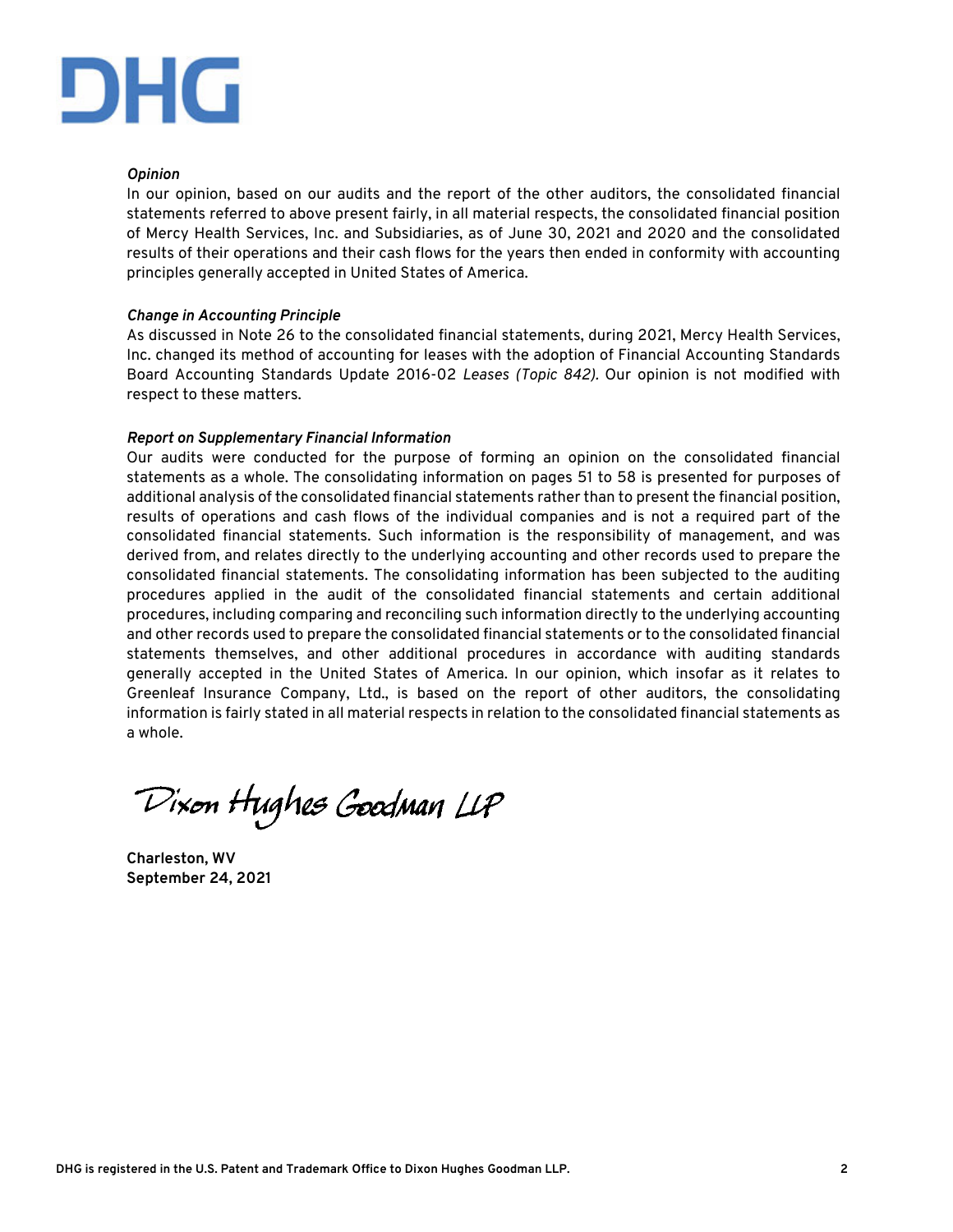**(in thousands) Consolidated Balance Sheets Mercy Health Services, Inc. and Subsidiaries June 30, 2021 and 2020**

|                                                             | 2021 |           | 2020          |
|-------------------------------------------------------------|------|-----------|---------------|
| <b>ASSETS</b>                                               |      |           |               |
| Current assets:                                             |      |           |               |
| Cash and cash equivalents                                   | \$   | 309,409   | \$<br>266,191 |
| Short-term investments                                      |      | 1,656     | 3,882         |
| Current portion of funds held by trustee -- Note 6          |      | 21,890    | 13,953        |
| Resident prepayment deposits                                |      | 462       | 713           |
| Patient accounts receivable, net -- Note 3                  |      | 65,239    | 67,605        |
| Other amounts receivable, net                               |      | 8.640     | 7,229         |
| Current pledges receivable, net -- Note 4                   |      | 951       | 1,756         |
| Supplies inventory                                          |      | 17,474    | 13,292        |
| Other current assets                                        |      | 9,149     | 4,479         |
| Total current assets                                        |      | 434,870   | 379,100       |
| Property and equipment, net -- Note 5                       |      | 546,998   | 557,074       |
| Investments and other assets:                               |      |           |               |
| Funds held by trustee, less current portion -- Note 6       |      | 6,419     | 10,530        |
| Board designated and donor restricted investments -- Note 7 |      | 286.907   | 216,876       |
| <b>Restricted investments</b>                               |      | 116,034   | 95,340        |
| Long-term investments                                       |      | 21,678    | 7.922         |
| Long-term pledges receivable, net -- Note 4                 |      | 2,063     | 2,431         |
| Investments in and advances to affiliates -- Note 8         |      | 4,952     | 4,445         |
| Reinsurance receivable -- Note 10                           |      | 8,853     | 11,989        |
| Right of use assets -- Note 26                              |      | 46,522    |               |
| Other assets -- Note 9                                      |      | 5,549     | 7,793         |
| <b>Total assets</b>                                         |      | 1,480,845 | 1,293,500     |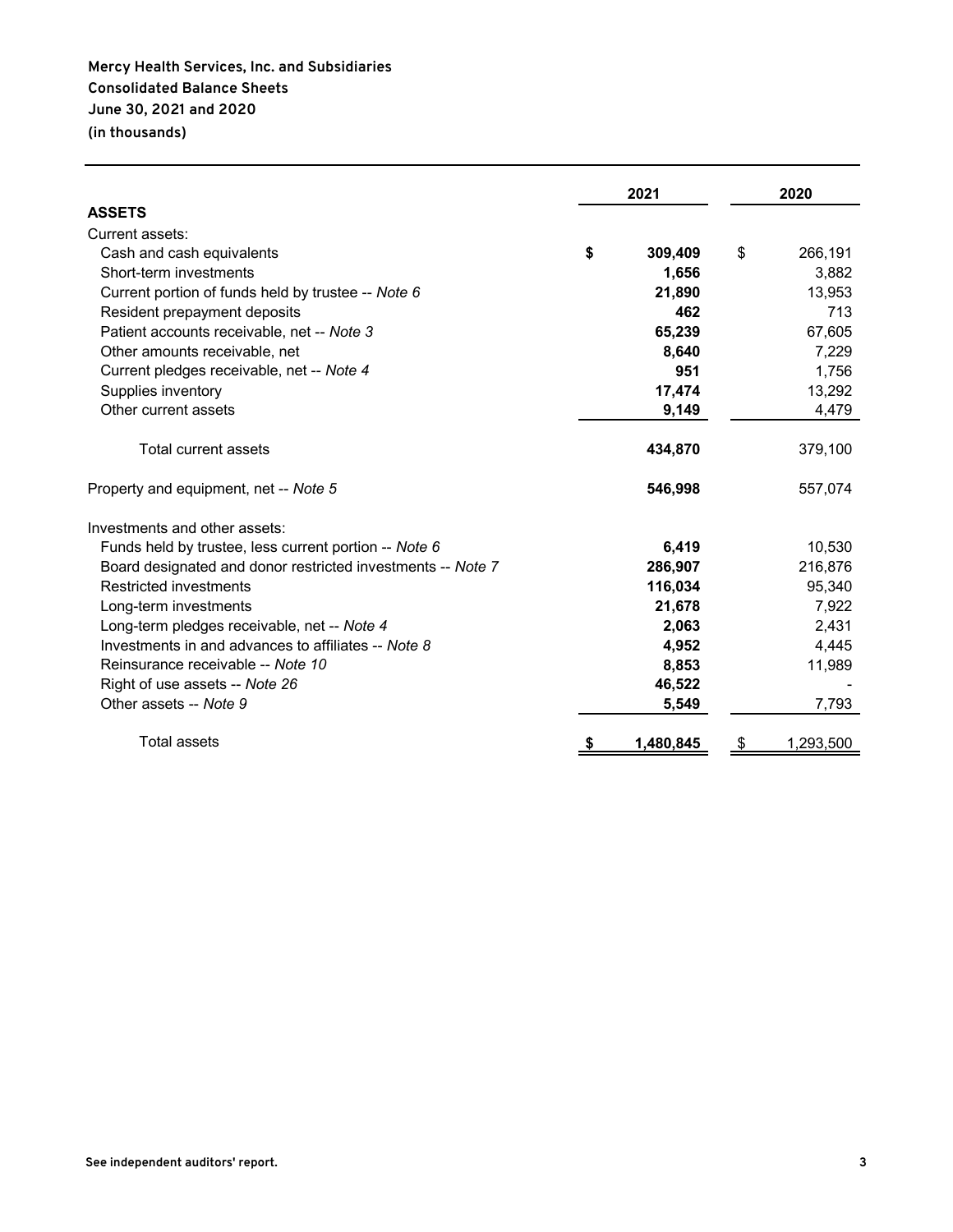|                                                        | 2021            | 2020 |           |  |
|--------------------------------------------------------|-----------------|------|-----------|--|
| <b>LIABILITIES AND NET ASSETS</b>                      |                 |      |           |  |
| <b>Current liabilities:</b>                            |                 |      |           |  |
| Current portion of long-term debt -- Note 11           | \$<br>10,206    | \$   | 9,952     |  |
| Accounts payable and accrued expenses                  | 149,755         |      | 132,635   |  |
| Advances from third-party payers                       | 24,931          |      | 27,266    |  |
| Medicare advance contract liability, current           | 51,563          |      | 77,159    |  |
| Provider relief funds liability                        |                 |      | 2,266     |  |
| Resident prepayment deposits                           | 462             |      | 713       |  |
| Provision for outstanding losses, current -- Note 10   | 8,614           |      | 7,717     |  |
| Right of use lease liability, current -- Note 26       | 4,280           |      |           |  |
| Construction retainage                                 | 41              |      | 1,514     |  |
| <b>Total current liabilities</b>                       | 249,852         |      | 259,222   |  |
| Long-term debt, less current portion -- Note 11        | 389,389         |      | 388,487   |  |
| Provision for outstanding losses, long-term -- Note 10 | 119,223         |      | 105,697   |  |
| Post-retirement obligation -- Note 14                  | 8,422           |      | 9,024     |  |
| Interest rate swap liabilities -- Note 11              | 23,065          |      | 32,088    |  |
| Operating lease liabilities -- Note 26                 | 42,243          |      |           |  |
| Medicare advance contract liability, non-current       | 16,740          |      |           |  |
| Other long-term liabilities -- Note 25                 | 10,844          |      | 8,709     |  |
| <b>Total liabilities</b>                               | 859,778         |      | 803,227   |  |
| Net assets:                                            |                 |      |           |  |
| Without donor restrictions                             | 596,923         |      | 464,356   |  |
| With donor restrictions -- Note 17                     | 24,144          |      | 25,917    |  |
| Total net assets                                       | 621,067         |      | 490,273   |  |
| Total liabilities and net assets                       | \$<br>1,480,845 | \$   | 1,293,500 |  |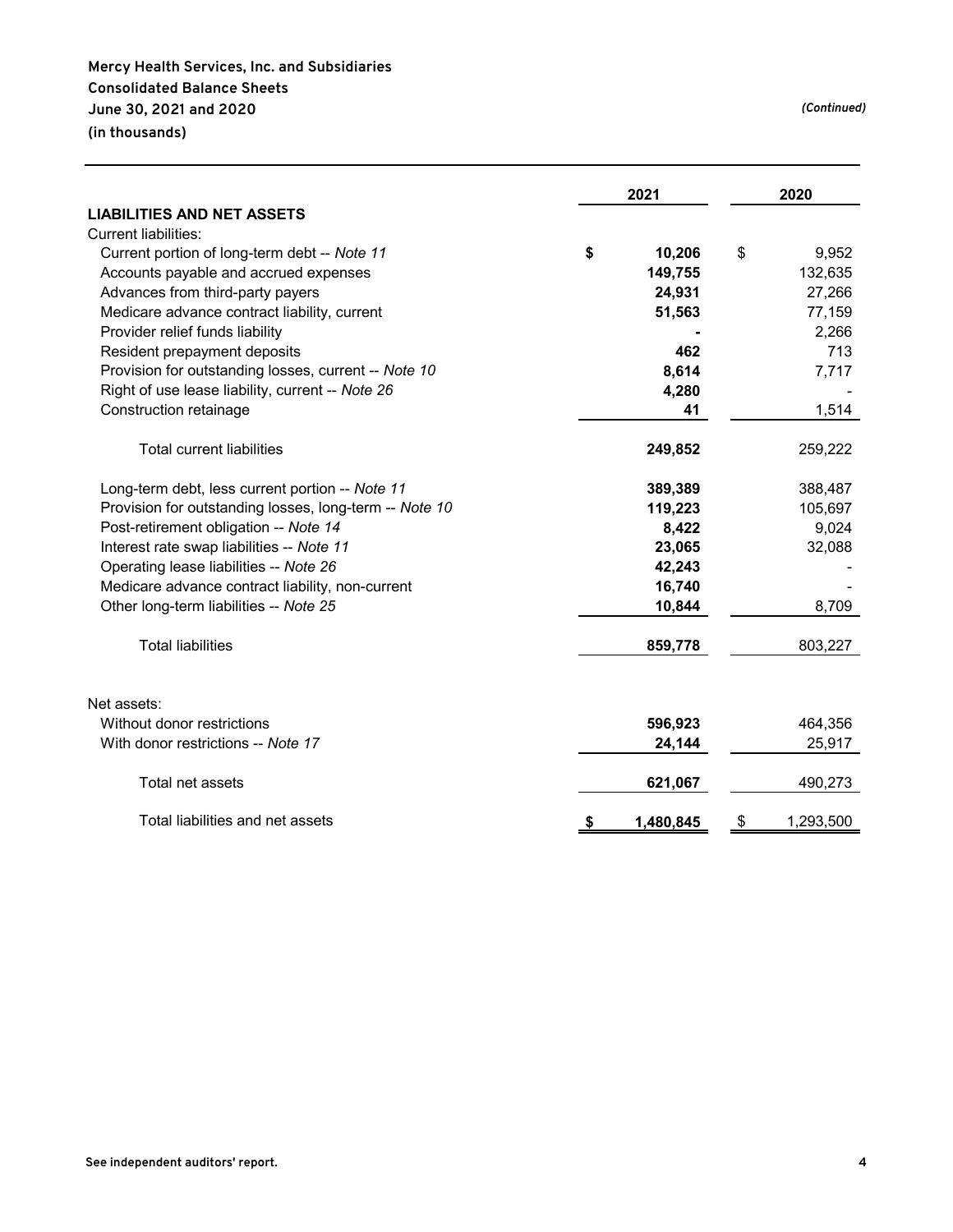#### **(in thousands) Mercy Health Services, Inc. and Subsidiaries Years Ended June 30, 2021 and 2020 Consolidated Statements of Operations**

|                                                          | 2021          | 2020               |
|----------------------------------------------------------|---------------|--------------------|
| Revenue:                                                 |               |                    |
| Net patient service revenue                              | \$<br>816,714 | \$<br>728,071      |
| CARES Act provider relief funds                          | 7,139         | 14,232             |
| Other operating revenue                                  | 34,637        | 28,682             |
| Net assets released from restriction used for operations | 3,351         | 3,747              |
| Total revenue                                            | 861,841       | 774,732            |
| Expenses -- Note 21:                                     |               |                    |
| Salaries and benefits                                    | 454,367       | 427,385            |
| Medical and surgical supplies                            | 74,735        | 63,314             |
| Pharmacy supplies                                        | 71,739        | 65,443             |
| Other expendable supplies                                | 32,942        | 30,888             |
| Professional fees                                        | 20,135        | 19,444             |
| Insurance                                                | 32,521        | 31,452             |
| Other purchased services                                 | 59,582        | 52,056             |
| Interest expense                                         | 14,470        | 15,567             |
| Repairs                                                  | 18,782        | 18,609             |
| Depreciation and amortization                            | 42,568        | 40,888             |
| Total expenses                                           | 821,841       | 765,046            |
| Operating income                                         | 40,000        | 9,686              |
| Other income (losses):                                   |               |                    |
| Investment income -- Note 7                              | 11,150        | 8,720              |
| Net unrealized gains on investments -- Note 7            | 52,020        | 1,614              |
| Unrealized gains (loss) on interest rate swaps           | 9,023         | (12, 307)          |
| Equity earnings in joint ventures -- Note 8              | 613           | 369                |
| Loss on extinguishment of debt                           | (1,646)       |                    |
| Other                                                    | (136)         | (20)               |
| Net other income (loss)                                  | 71,024        | (1,624)            |
| Excess of revenue over expenses                          | 111,024       | 8,062              |
| Changes to pension and post retirement plan              |               |                    |
| obligations -- Notes 14 and 15                           | 1,225         | (1,097)            |
| Federal grant funding for the purchase of                |               |                    |
| property and equipment -- Note 5 and 27                  | 16,589        |                    |
| Net assets released from restrictions for the purchase   |               |                    |
| of property and equipment                                | 3,729         | 1,085              |
| Increase in net assets without donor restrictions        | 132,567<br>\$ | 8,050<br><u>\$</u> |
|                                                          |               |                    |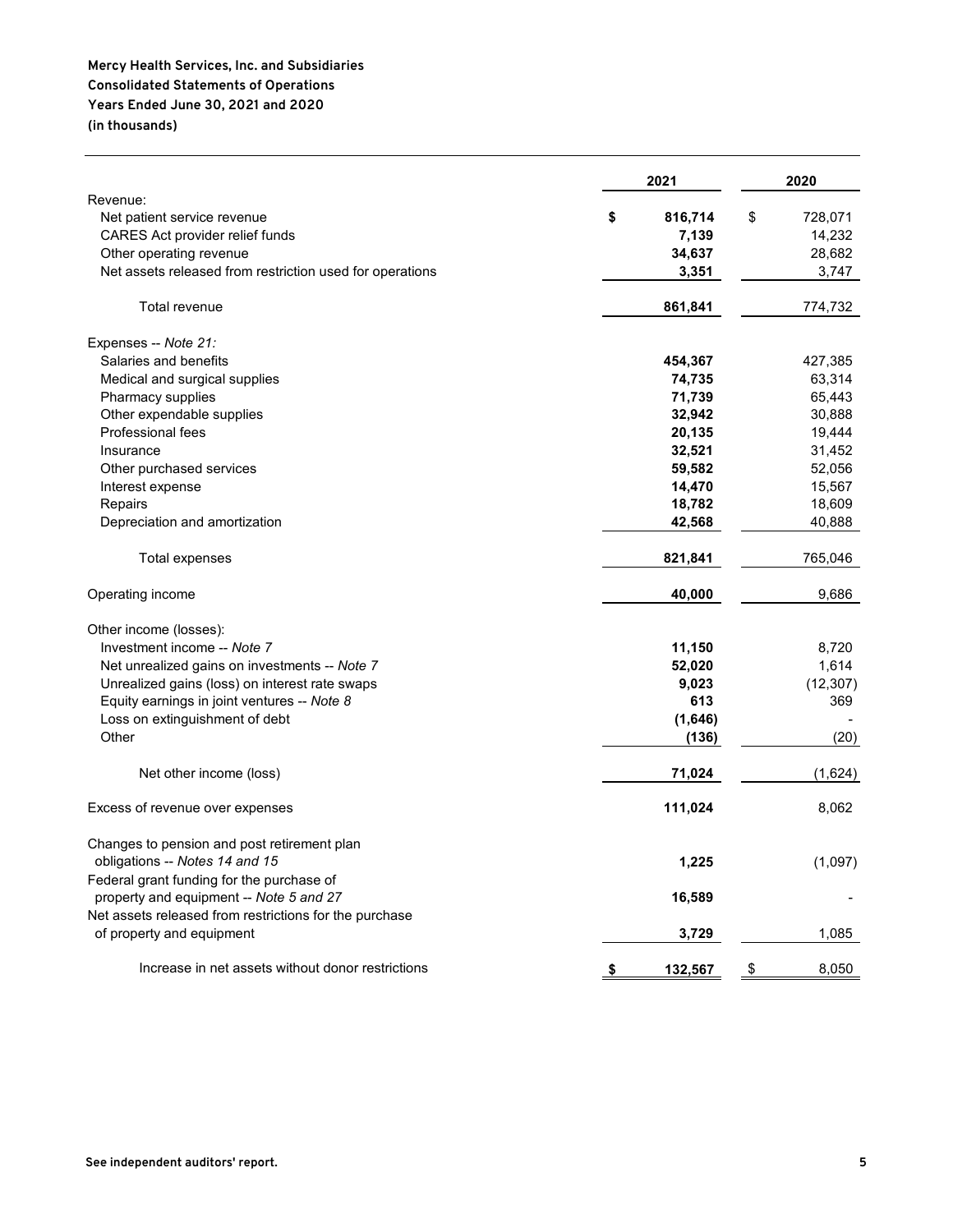#### **(in thousands) Years Ended June 30, 2021 and 2020 Consolidated Statements of Changes in Net Assets Mercy Health Services, Inc. and Subsidiaries**

|                                                                                        | <b>Without Donor</b><br><b>Restrictions</b> | <b>With Donor</b><br><b>Restrictions</b> | <b>Total</b> |          |  |
|----------------------------------------------------------------------------------------|---------------------------------------------|------------------------------------------|--------------|----------|--|
| Net assets, June 30, 2019                                                              | \$<br>456,306                               | \$<br>25,923                             | \$           | 482,229  |  |
| Excess of expenses over revenue<br>Net assets released from restrictions for the       | 8,062                                       |                                          |              | 8,062    |  |
| purchase of property and equipment                                                     | 1,085                                       | (1,085)                                  |              |          |  |
| Restricted gifts, bequests and contributions<br>Changes to pension and post retirement |                                             | 4,826                                    |              | 4,826    |  |
| plan obligations                                                                       | (1,097)                                     |                                          |              | (1,097)  |  |
| Net assets released from restrictions used<br>for operations                           |                                             | (3,747)                                  |              | (3,747)  |  |
| Change in net assets                                                                   | 8,050                                       | (6)                                      |              | 8,044    |  |
| Net assets, June 30, 2020                                                              | 464,356                                     | 25,917                                   |              | 490,273  |  |
| Excess of revenue over expenses<br>Net assets released from restrictions for the       | 111,024                                     |                                          |              | 111,024  |  |
| purchase of property and equipment<br>Federal grant funding for the purchase of        | 3,729                                       | (3,729)                                  |              |          |  |
| property and equipment<br>Investment income on net assets                              | 16,589                                      |                                          |              | 16,589   |  |
| with donor restrictions                                                                |                                             | 1,296                                    |              | 1,296    |  |
| Restricted gifts, bequests and contributions<br>Changes to pension and post retirement |                                             | 4,011                                    |              | 4,011    |  |
| plan obligations                                                                       | 1,225                                       |                                          |              | 1,225    |  |
| Net assets released from restrictions used<br>for operations                           |                                             | (3, 351)                                 |              | (3, 351) |  |
| Change in net assets                                                                   | 132,567                                     | (1, 773)                                 |              | 130,794  |  |
| Net assets, June 30, 2021                                                              | \$<br>596,923                               | \$<br>24,144                             | \$           | 621,067  |  |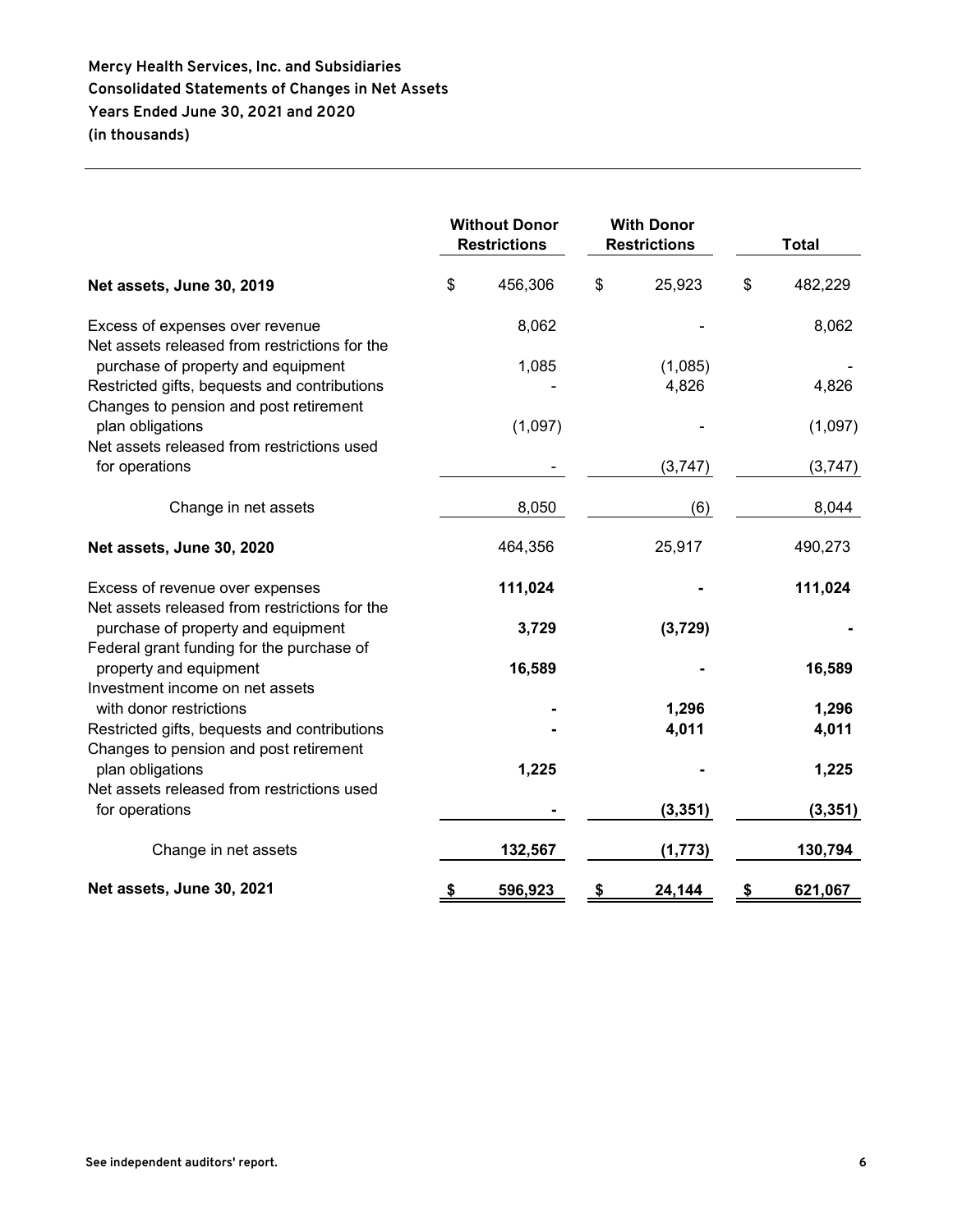### **Mercy Health Services, Inc. and Subsidiaries Years Ended June 30, 2021 and 2020 Consolidated Statements of Cash Flows**

|  | (in thousands) |
|--|----------------|
|--|----------------|

|                                                                                              |    | 2021      | 2020        |
|----------------------------------------------------------------------------------------------|----|-----------|-------------|
| Operating activities:                                                                        |    |           |             |
| Change in net assets                                                                         | \$ | 130,794   | \$<br>8,044 |
| Adjustments to reconcile change in net assets to net                                         |    |           |             |
| cash and cash equivalents provided by operating activities:                                  |    |           |             |
| Depreciation and amortization                                                                |    | 42,568    | 40,888      |
| Amortization of debt issuance cost, premiums and discounts                                   |    | (375)     | (183)       |
| (Gain) loss on interest rate swaps                                                           |    | (9,023)   | 12,307      |
| Loss on extinguishment of debt                                                               |    | 1,646     |             |
| Realized and unrealized gain on investments<br>Restricted gifts, bequests, and contributions |    | (59, 995) | (6,620)     |
| and restricted investment income                                                             |    | (4,011)   | (4,826)     |
| Federal grant funding for the purchase of property and                                       |    |           |             |
| equipment                                                                                    |    | (16, 589) |             |
| (Increase) decrease in:                                                                      |    |           |             |
| Patient accounts receivable, net                                                             |    | 2,366     | 1,174       |
| Other amounts receivable, net                                                                |    | 1,725     | 2,521       |
| Inventory                                                                                    |    | (4, 182)  | (4, 553)    |
| Other assets                                                                                 |    | (2, 426)  | (1,272)     |
| Trading portfolio                                                                            |    | (12,010)  | 45,378      |
| Increase (decrease) in:                                                                      |    |           |             |
| Accounts payable and accrued expenses                                                        |    | 14,279    | 36,354      |
| Provider relief funds liability                                                              |    | (2, 266)  | 2,266       |
| Medicare advance contract liability                                                          |    | (8, 856)  | 77,159      |
| Provision for outstanding losses                                                             |    | 14,423    | 20,997      |
| Post-retirement obligation                                                                   |    | (602)     | 1,323       |
| Other long-term liabilities                                                                  |    | 2,135     | 113         |
| Net cash and cash equivalents provided by                                                    |    |           |             |
| operating activities                                                                         |    | 89,601    | 231,070     |
| Investing activities:                                                                        |    |           |             |
| Purchase of restricted investments                                                           |    | (90, 948) | (53, 288)   |
| Sale of restricted investments                                                               |    | 70,255    | 42,189      |
| Purchases of property and equipment                                                          |    | (33, 965) | (57, 481)   |
| Net cash and cash equivalents used in investing activities                                   |    | (54, 658) | (68, 580)   |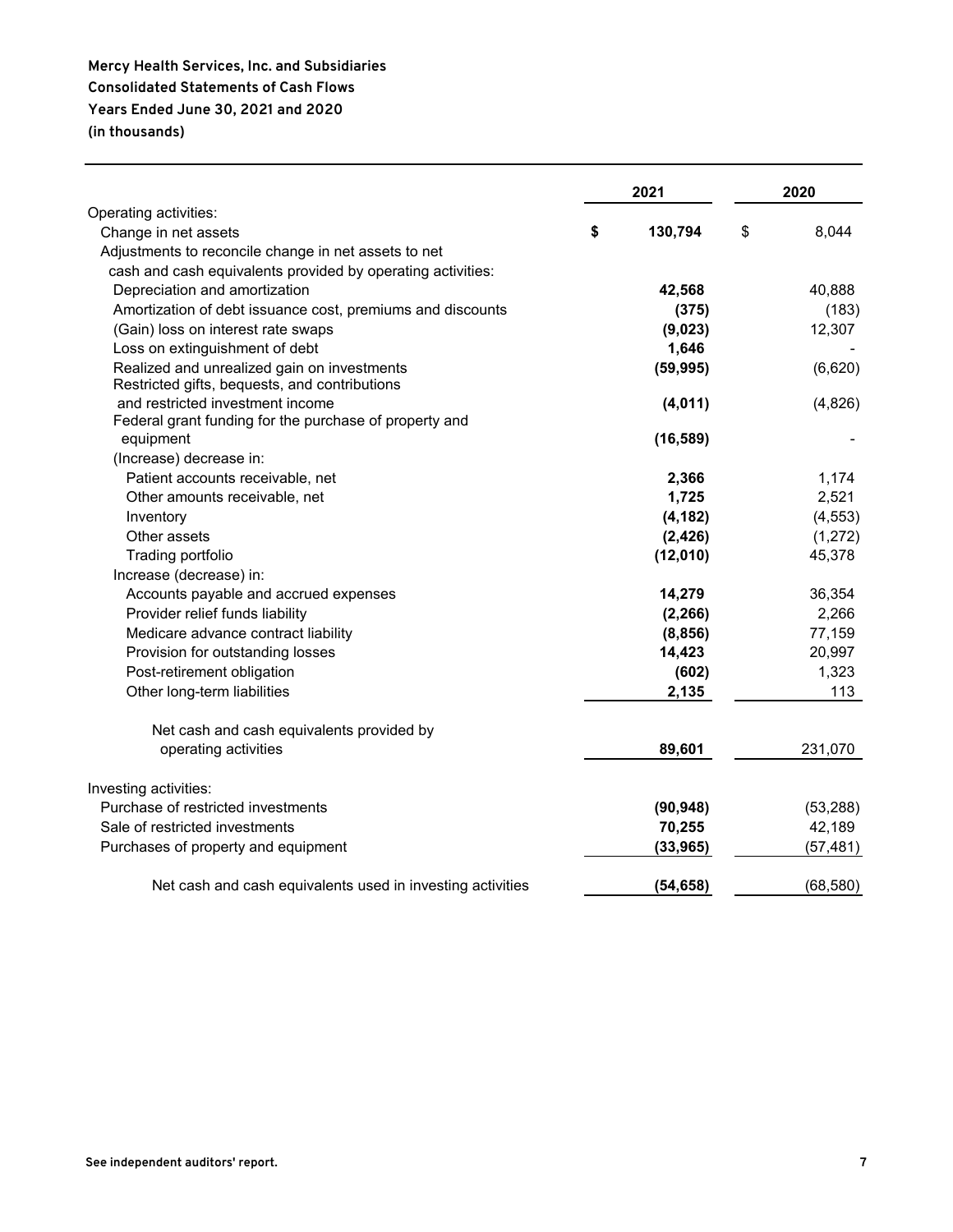#### **(in thousands) Mercy Health Services, Inc. and Subsidiaries Consolidated Statements of Cash Flows Years Ended June 30, 2021 and 2020**

*(Continued)*

|                                                                                             | 2021 |           | 2020        |
|---------------------------------------------------------------------------------------------|------|-----------|-------------|
| Financing activities:                                                                       |      |           |             |
| Proceeds from restricted gifts, bequests, contributions<br>and restricted investment income | \$   | 5,184     | \$<br>5,455 |
| Proceeds from federal grants                                                                |      | 16,589    |             |
| Payment of financing costs                                                                  |      | (285)     | (55)        |
| Proceeds from long term debt                                                                |      | 46,680    | 9,090       |
| Repayment of long term debt                                                                 |      | (46, 510) | (17, 918)   |
| Net cash and cash equivalents provided by (used in)                                         |      |           |             |
| financing activities                                                                        |      | 21,658    | (3, 428)    |
| Net increase in cash, cash equivalents and                                                  |      |           |             |
| restricted cash                                                                             |      | 56,601    | 159,062     |
| Cash, cash equivalents and restricted cash at                                               |      |           |             |
| beginning of year                                                                           |      | 292,070   | 133,008     |
| Cash, cash equivalents and restricted cash                                                  |      |           |             |
| at end of year                                                                              |      | 348,671   | 292,070     |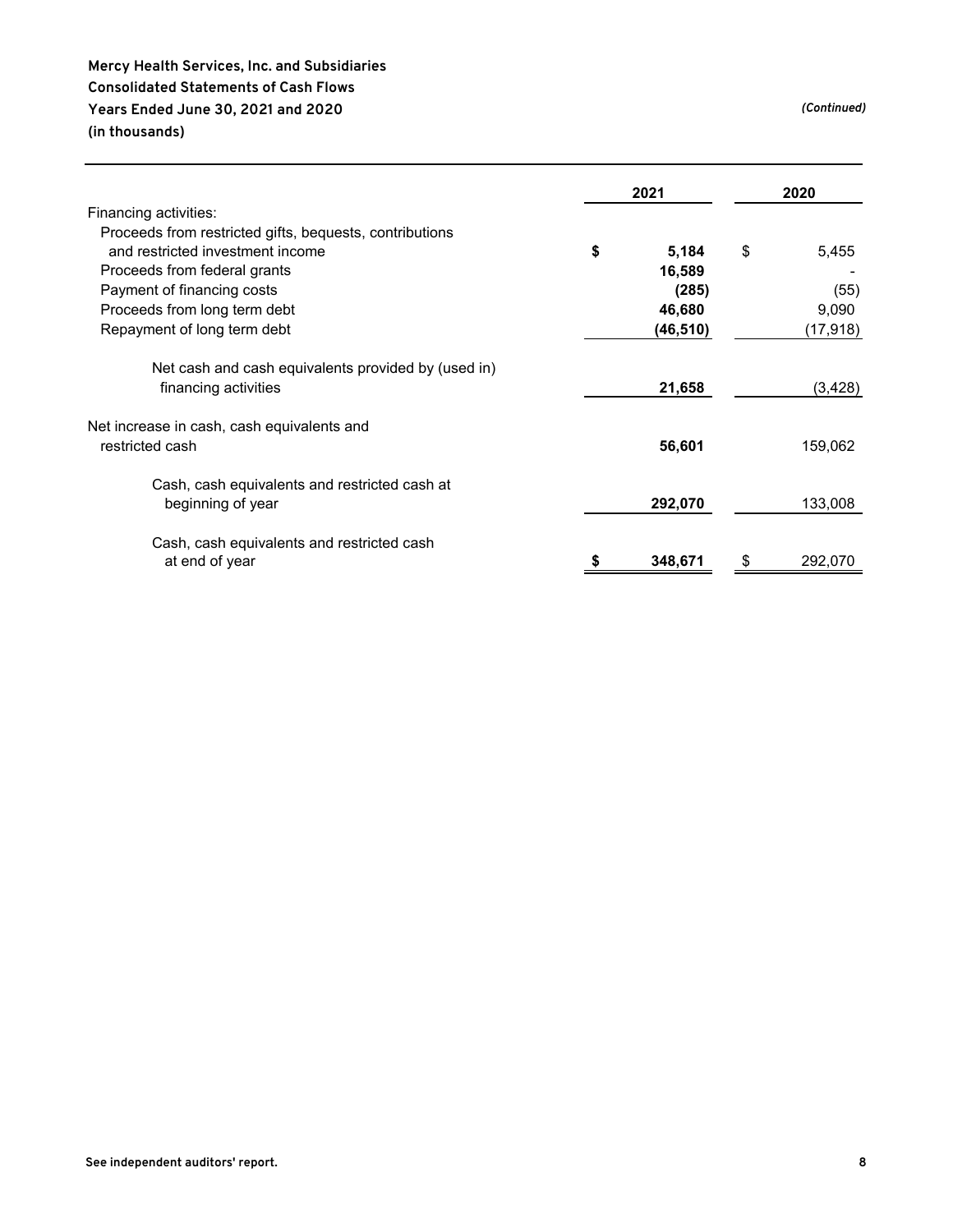### **Notes to Consolidated Financial Statements**

#### **1. Organization and Summary of Significant Accounting Policies**

#### *Organization, basis of presentation and principles of consolidation*

Mercy Health Services, Inc. (MHS) was formed for the purpose of supporting, benefiting, or carrying out some or all of the purposes of Mercy Medical Center, Inc. (Medical Center or MMC), Stella Maris, Inc. (SMI), the physician practice groups comprising the Physician Enterprise (as further described below) and Mercy Health Foundation (MHF). MHS is the sole member of the Medical Center, SMI, the Physician Enterprise and MHF. MHS prepares its consolidated financial statements on the accrual basis of accounting. The accompanying consolidated financial statements include MMC, SMI, the Physician Enterprise and MHF. All material intercompany balances and transactions have been eliminated.

#### Mercy Medical Center, Inc.

The Medical Center, a subsidiary of MHS, provides inpatient, outpatient and emergency care services primarily for the citizens of the Baltimore metropolitan area. In addition, the following entities are wholly owned subsidiaries of the Medical Center:

#### **Name of Subsidiary**  Tax Status **Tax Status**

 Mercy Transitional Care Services, Inc. (MTC) *Provider of subacute services* Tax Exempt

 Greenleaf Insurance Company, Ltd. (GIC) *Provider of self-insured general and malpractice coverage to MHS coverage to MHS coverage to MHS* 

#### Stella Maris, Inc.

SMI, a subsidiary of MHS, is the sole member of the Stella Maris Operating Corporation, as well as the Cardinal Sheehan Center, Incorporated (CSC). SMI provides sub-acute, hospice, long-term care, skilled homecare, personal care and adult day care to patients in the central Maryland service area within its 412-bed and 18 emergency certificate of need bed facility. SMI was licensed for 18 additional emergency beds during the period ending June 30, 2019. CSC is engaged in maintaining and providing care and housing of aged and infirmed persons. CSC owns St. Elizabeth Hall, a 200-unit apartment complex for the elderly.

#### Physician Enterprise

The Physician Enterprise includes Maryland Family Care, Inc. (MFC), St. Paul Place Specialists, Inc. (SPPS) and Maryland Specialty Services, LLC (MSS). MSS is the sole member of Lutherville Hematology and Oncology, LLC and North Calvert Anesthesiology Services, LLC, and is the sole stockholder of Vascular Specialty Services, Inc. These entities provide primary care and specialty services within the Baltimore area. MFC, SPPS and MSS are wholly owned/controlled subsidiaries of MHS.

#### Mercy Health Foundation, Inc.

MHF, a subsidiary of MHS, was formed to coordinate and strengthen the fundraising function on behalf of MHS.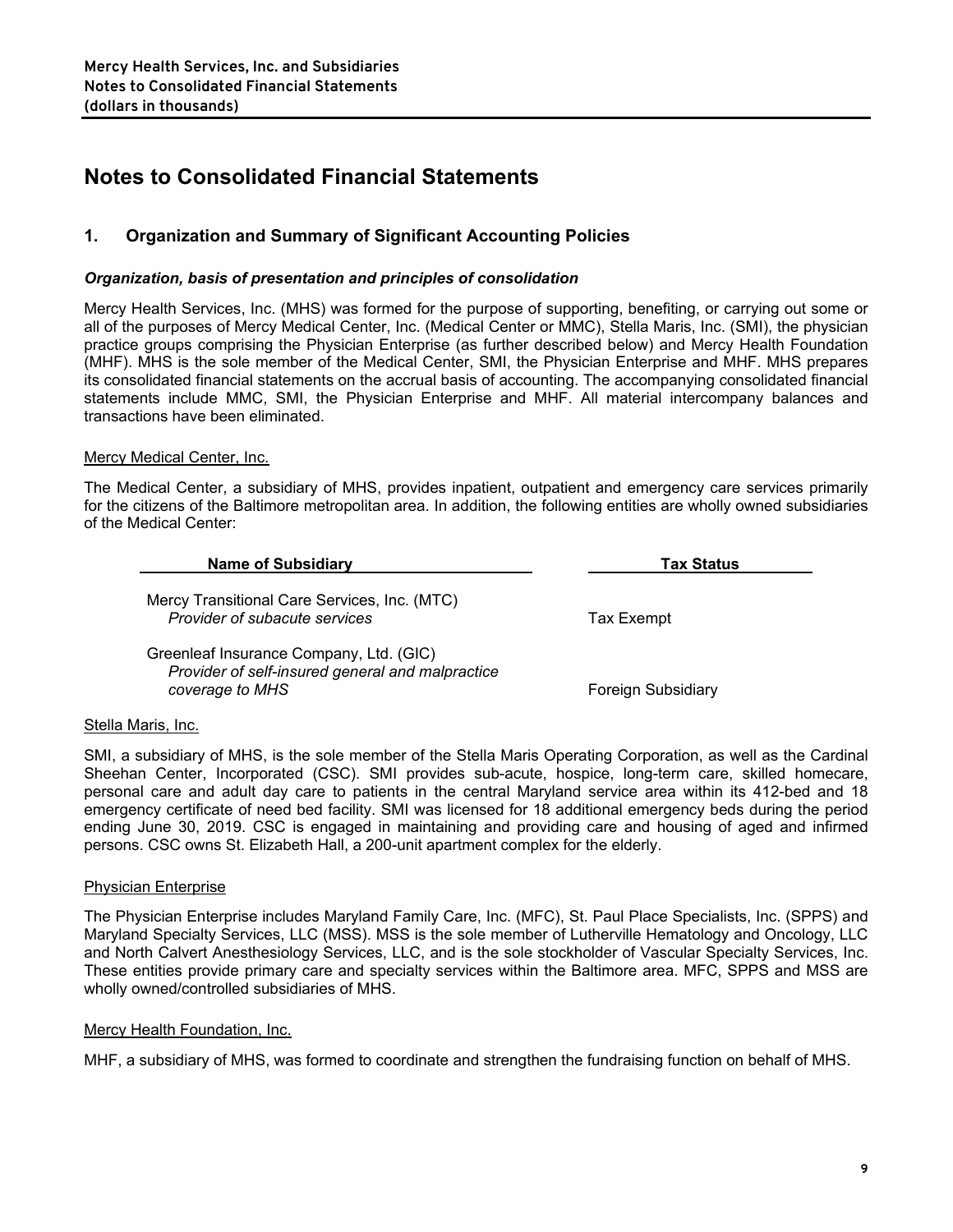#### *Income taxes*

MHS, MMC, SMI, MFC, SPPS, MHF, and MSS are not-for-profit organizations exempt from federal income taxes under Section 501(c)(3) of the Internal Revenue Code, and are, therefore, not subject to federal income tax under current income tax regulations. MHS subsidiaries otherwise exempt from federal and state taxation are nonetheless subject to taxation at corporate tax rates at both the federal and state level on their unrelated business income.

Current accounting standards define the threshold for recognizing uncertain income tax return positions in the consolidated financial statements as "more likely than not" that the position is sustainable, based on its technical merits, and also provide guidance on the measurement, classification and disclosure of tax return positions in the consolidated financial statements. Management believes there is no impact on MHS' accompanying consolidated financial statements related to uncertain income tax positions.

#### *Basis of presentation*

The consolidated financial statements are prepared on the accrual basis of accounting in accordance with accounting principles generally accepted in the United States of America. Revenues are reported as increases in net assets without donor restrictions unless use of the related assets is limited by donor-imposed restrictions. Expenses are reported as decreases in net assets without donor restrictions. Gains and losses are reported as increases or decreases in net assets without donor restrictions unless their use is restricted by explicit donor stipulation or by law. Contributions, including unconditional promises to give, with no donor-imposed restrictions are recognized in the period received as increases in net assets without donor restrictions. Contributions with donor-imposed restrictions are reported as increases in net assets with donor restrictions. Expirations of restrictions on net assets (i.e., the donor-stipulated purpose has been fulfilled and/or the stipulated time period has elapsed) are reported as reclassifications between the applicable classes of net assets.

Income and realized net gains (losses) on investments are reported as follows:

- change in net assets with donor restrictions if the terms of the gift or the MHS' interpretation of relevant state law require that they be added to the principal of a permanent net asset with donor restriction;
- change in net assets with donor restrictions if the terms of the gift impose restrictions on the use of the income;
- change in net assets without donor in all other cases.

#### *Supplies inventory*

Supplies inventory are stated at the lower of cost, determined by the first-in, first-out method, or net realizable value.

#### *Net assets*

Net assets, revenues, gains, and losses are classified based on the existence or absence of donor-imposed restrictions. Accordingly, net assets and changes therein are classified and reported as follows:

*Net Assets Without Donor Restrictions* – net assets available for use in general operations and not subject to donor restrictions. All revenue not restricted by donors and donor restricted contributions whose restrictions are met in the same period in which they are received, or in the same period in which conditions are met, are accounted for in net assets without donor restrictions.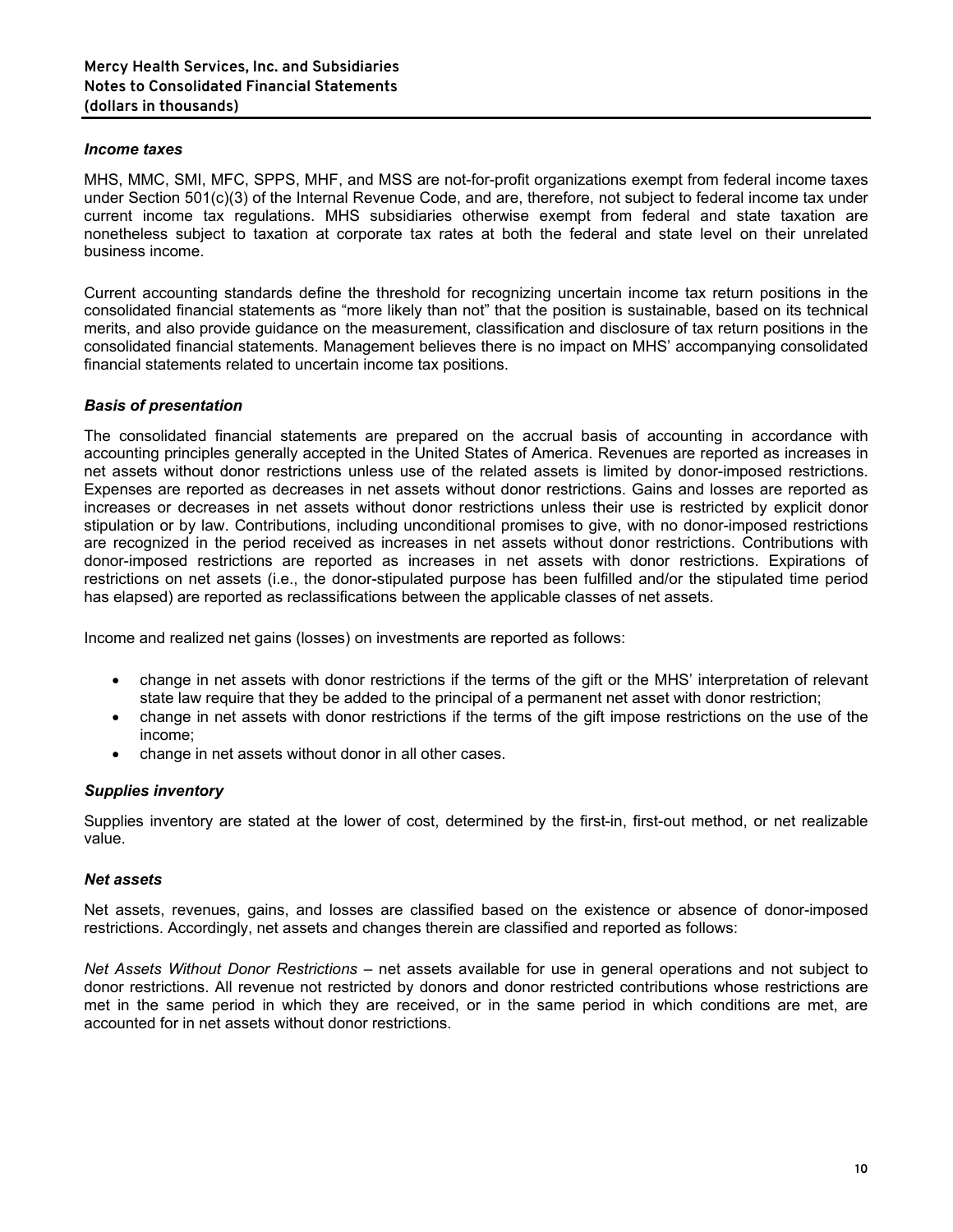*Net Assets With Donor Restrictions* – net assets subject to donor-imposed restrictions. Some donor-imposed restrictions are temporary in nature, such as those that will be met by the passage of time or other events specified by the donor. Other donor-imposed restrictions are perpetual in nature, where the donor stipulates that resources be maintained in perpetuity. All revenues restricted by donors as to either timing or purpose of the related expenditures or required to be maintained in perpetuity as a source of investment income are accounted for in net assets with donor restrictions. When a donor restriction expires, that is when a stipulated time restriction ends, or purpose restriction is accomplished, net assets with donor restrictions are reclassified to net assets without donor restrictions.

#### *Restricted and long-term investments*

Restricted investments represent funds that have been set aside to cover a portion of GIC's estimated outstanding claims, and donor restricted funds from net assets with donor restrictions. At June 30, 2021 and 2020, respectively, restricted investments of \$116,034 and \$95,340 were set aside to cover estimated outstanding claims and donor restricted funds. Long-term investments represent board designated funds associated with the GIC's investment portfolio.

#### *Investments and investment risk*

Investments in equity securities with readily determinable fair values and all investments in debt securities are measured at fair value. Investments in hedge funds, private equity funds and other limited partnerships are also measured at fair value. Investment income or loss (including realized gains and losses on investments, interest and dividends) is included in revenues in excess of expenses unless the income or loss is restricted by donor or law. MHS' investments are comprised of a variety of financial instruments and are managed by investment advisors. The fair values reported in the accompanying consolidated balance sheets are subject to various risks including changes in the equity markets, the interest rate environment, and general economic conditions. Due to the level of risk associated with certain investment securities and the level of uncertainty related to changes in the fair value of investment securities, particularly for alternative investments, it is reasonably possible that the amounts reported in the accompanying consolidated financial statements could change materially in the near term.

#### *Advances from third-party payers*

The Medical Center receives advances from third-party payers to provide working capital for services rendered to the beneficiaries of such services. These advances are subject to periodic adjustment, and are principally determined based on the timing difference between the provision of care and the anticipated payment date of the claim for service.

#### *Net patient service revenue*

Net patient service revenue is reported at the estimated net realizable amounts from patients, third-party payers and others for services rendered. MMC charges are based on rates established by the State of Maryland Health Services Cost Review Commission (the Commission); accordingly, revenue reflects actual charges to patients based on rates in effect during the period in which the services are rendered (see Note 19). SMI and Physician Enterprise are paid for services based on either negotiated contracts with commercial payers, fee schedules with Medicare and Medicaid or standardized pricing for self-pay patients.

Explicit price concessions represent the difference between amounts billed as patient service revenue and amounts allowed by third-party payers, and are accrued in the period in which the related services are rendered.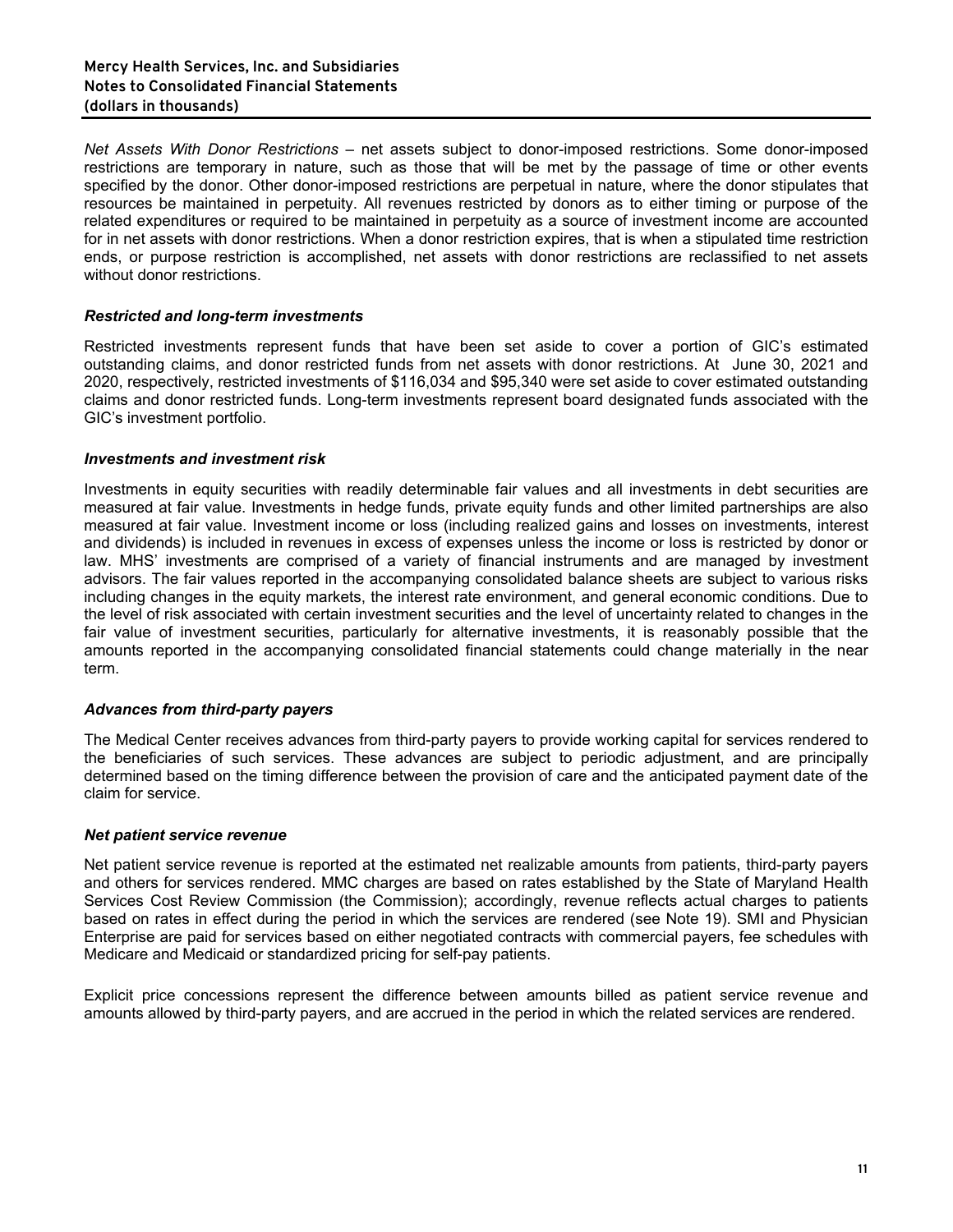#### **Mercy Health Services, Inc. and Subsidiaries Notes to Consolidated Financial Statements (dollars in thousands)**

Based on historical experience, a significant portion of MHS' uninsured patients will be unable or unwilling to pay for services provided. Thus, MHS estimates an implicit price concession related to uninsured patients in the period the services are provided based upon management's assessment of historical and expected net collections. This estimate considers business and general economic conditions, trends in healthcare coverage and other collection indicators. Throughout the year, management assesses the adequacy of these implicit price concessions based upon its review of patient accounts receivable and collections to date. Other factors, such as account aging and payment cycles, are considered when estimating implicit price concessions. MHS follows established guidelines for placing its self-pay patient accounts with an outside collection agency. After collection efforts are exhausted, the uncollected balances are returned to the appropriate MHS entities for final write-off.

Prior to October 1, 2019, the Medicare program utilized resource utilization groups (RUG) for skilled nursing and a prospective payment rate to be paid for each RUG. For residents receiving skilled services, MTC and SMI were reimbursed a different daily amount for each Medicare beneficiary based upon the RUG category into which the resident's condition and required services cause him or her to be classified. For Part-B Medicare beneficiaries receiving rehabilitative services, MTC and SMI was reimbursed based upon a fee schedule. Effective October 1, 2019, MTC and SMI were reimbursed under a new prospective payment system called the patient driven payment model (PDPM), which bases payment on resident characteristics, rather than services provided. PDPM payment depends on the summation of case-mix adjusted components (physical therapy, occupational therapy, speech language pathology, nursing, and nontherapy ancillaries) each with its own case-mix groups and application of a variable per day adjustment schedule. Part-B rehabilitative services are billed and paid based on billable minutes using timed based (or constant attendance) codes.

#### *Charity care*

The Medical Center provides medically necessary services without charge or at amounts less than its established rates to patients who qualify for charity care under its financial assistance policy. Because the Medical Center does not pursue collection of those amounts determined to qualify as charity care, they are not reported as net patient service revenue and are not included in patient accounts receivable. These adjustments in price are considered explicit price concessions (see Note 2).

The criteria for qualifying for charity care applied by the Medical Center includes family income, net assets and the size of the patient's bill relative to the patient's ability to pay. Discounts are provided to patients who are unable to pay based on a sliding scale that is applied for family incomes up to approximately 400% above the U.S. Department of Health and Human Services (HHS) Poverty Guidelines. Free care is provided to patients with family incomes up to approximately 200% above the HHS Poverty Guidelines.

Charity care is provided to patients who qualify under the Medical Center's financial assistance policy at any time. Once the Medical Center determines that the patient qualifies for charity care, the Medical Center makes no further attempt to collect on the amount qualifying for charity care.

Certain other controlled subsidiaries of MHS also provide services without charge or at amounts less than their established rates to patients who qualify for charity care under their respective financial assistance policies.

#### *Impairment of long-lived assets*

MHS accounts for impairment or disposal of long-lived assets in accordance with applicable guidance. Such guidance requires that long-lived assets be reviewed for impairment whenever events or changes in circumstances indicate that the carrying amount of an asset may not be recoverable. Recoverability of assets to be held and used is measured by comparison of the carrying amount of an asset to future net cash expected to be generated by the asset. If the carrying amount of an asset exceeds its estimated future cash flows, an impairment charge is recognized by the amount by which the carrying amount of the asset exceeds the fair value of the asset. Assets to be disposed of are reported at the lower of the carrying amount or fair value less costs to sell. Management believes that no asset impairment existed at June 30, 2021 and 2020.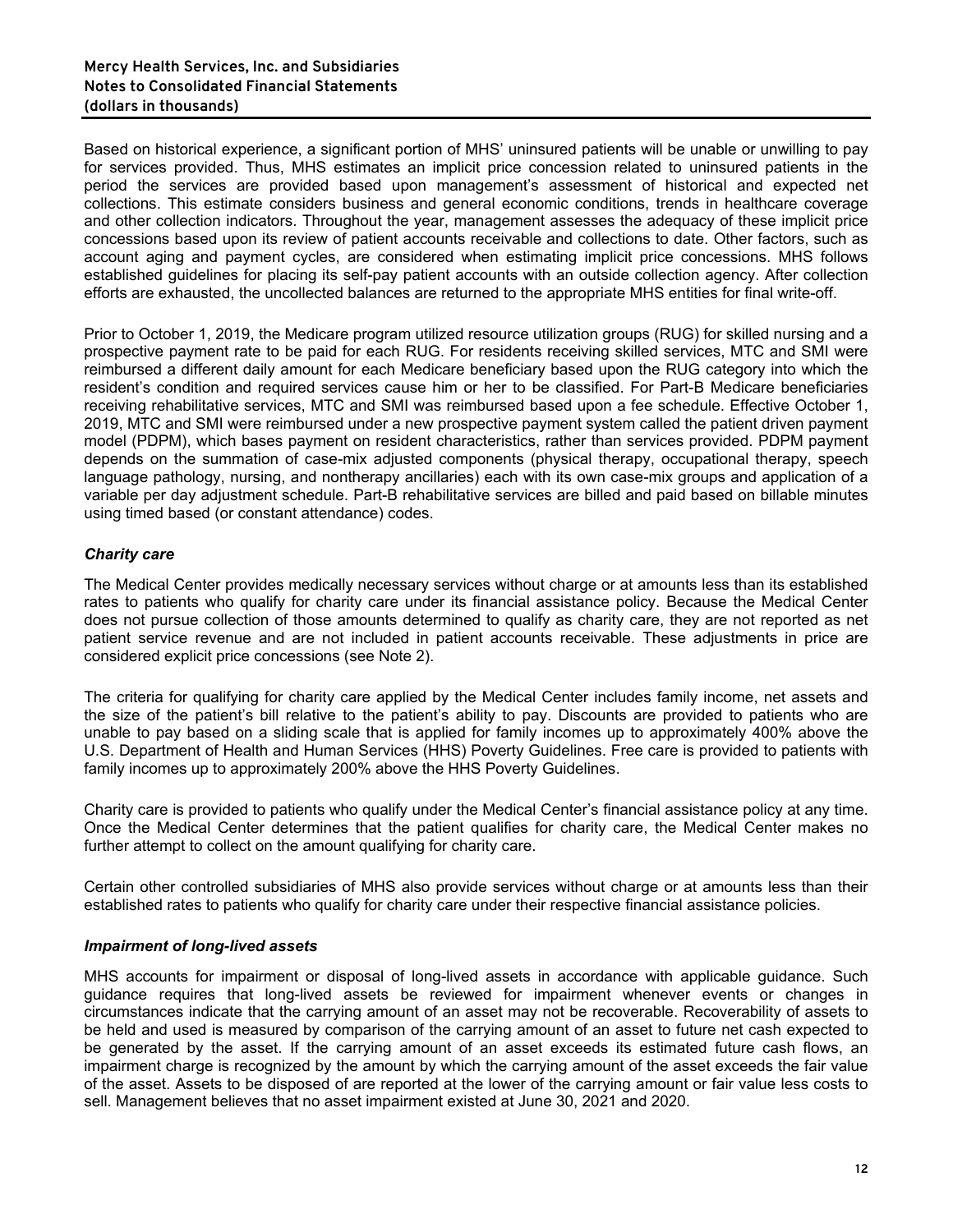#### *Property and equipment*

Property and equipment are recorded at cost. Donated property and equipment are recorded at fair value at the date of the donation. Depreciation is provided on the straight-line method over the estimated useful lives of the assets, buildings and the parking center at 40 years, building improvements are depreciated over 25 years, machinery and equipment ranges from three to ten years.

The cost of new implemented software is capitalized and included within machinery and equipment and is being depreciated over a 10 years. Costs include payment to vendors for the purchase and assistance in its installation, payroll costs of employees directly involved in the software installation and interest costs of the software project if financed by debt. Preliminary costs to document system requirements, vendor selection and any costs before software purchases are expensed. Capitalization of costs will generally end when the project is completed and the software is ready to be used. Where implementation of the project is in phases, only those costs incurred that further the development of the project will be capitalized. Costs incurred to maintain the applications are expensed.

#### *Resident prepayment deposits*

SMI's private pay residents are required to make a non-interest-bearing prepayment of two months' room and board at the time of admission. St. Elizabeth Hall obtains an interest-bearing security deposit, which is the lesser of one month rent or the resident responsibility. At the time of discharge or acceptance by Medical Assistance or similar government assistance programs, any prepayment remaining after application to the resident's outstanding bill will be refunded. At June 30, 2021 and 2020, resident prepayment deposits approximated \$487 and \$713, respectively, and have been recorded as a current asset and a current liability within the consolidated balance sheets.

#### *Accounting estimates*

The preparation of the consolidated financial statements in conformity with accounting principles generally accepted in the United States of America requires management to make estimates and assumptions that affect the reported amounts of assets and liabilities and disclosure of contingent assets and liabilities at the date of the consolidated financial statements and the reported amounts of revenues and expenses during the reporting period. Accordingly, actual results could differ from those estimates.

#### *Cash and cash equivalents*

Cash and cash equivalents include certain investments in highly-liquid instruments purchased with a maturity of three months or less, excluding assets whose use is limited. The carrying amount of cash and cash equivalents approximates fair value.

MHS maintains cash and cash equivalent accounts that may, at times, exceed federally insured limits. MHS has not experienced any losses from maintaining these accounts in excess of federally insured limits. Management believes it is not subject to significant risks associated with these accounts.

Restricted cash held in board designated investments have been set aside by the Board of Directors (Board) for future capital improvements or strategic initiatives over which the Board retains control and may, at its discretion, subsequently use for other purposes. Cash held in donor restricted funds will be used to satisfy donor restricted purposes. Funds held by trustee or authority will be primarily used to satisfy future debt service requirements (Note 6).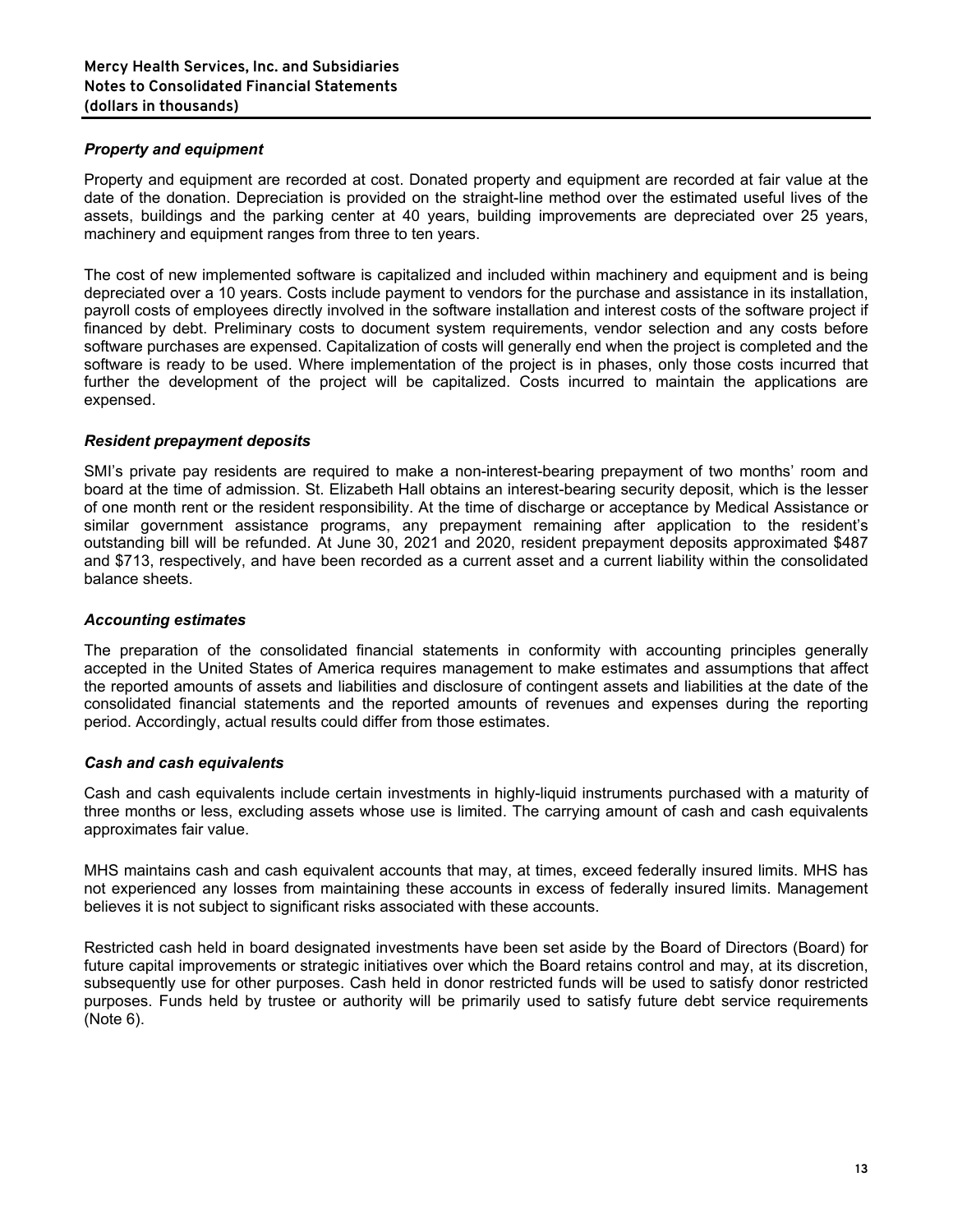Following is a reconciliation of cash, cash equivalents and restricted cash as presented in the accompanying consolidated statements of cash flows as of June 30:

|                                                                                                                        |   | 2021                        | 2020 |                            |  |
|------------------------------------------------------------------------------------------------------------------------|---|-----------------------------|------|----------------------------|--|
| Cash and cash equivalents<br>Board designated and donor restricted<br>Funds held by trustee                            | S | 309,409<br>13,472<br>25,790 | S    | 266,191<br>18,190<br>7,689 |  |
| Total cash, cash equivalents and restricted cash shown in<br>the accompanying consolidated statements of cash<br>flows |   | 348.671                     |      | 292.070                    |  |

#### *Derivative instruments*

Current accounting standards require that an entity recognize all derivative instruments as either assets or liabilities in the statement of financial position and measure those instruments at fair value. MHS has entered into interest rate swap agreements to manage its interest rate risk (see Note 11). The interest rate swaps do not qualify for hedge accounting under current accounting standards; therefore, management accounts for the derivative instruments as speculative derivative instruments with the change in the fair value reflected in the accompanying consolidated statements of operations as a component of other non-operating income. Net settlement payments are reported as a component of interest cost, with the exception of the payments associated with construction activities that are capitalized. Entering into interest rate swap agreements involves varying degrees and elements of credit, default, prepayment, market and documentation risk in excess of the amounts recognized on the consolidated balance sheets. Such risks involve the possibility that there will be no liquid market for these agreements, the counterparty to these agreements may default on its obligation to perform and there may be unfavorable changes in interest rates.

#### *Leases*

At lease inception, MHS determines whether an arrangement is or contains a lease. Operating leases are included in operating lease right-of-use (ROU) assets, current operating lease liabilities and noncurrent lease liabilities in the accompanying consolidated financial statements. ROU assets represent MHS' right to use leased assets over the term of the lease. Lease liabilities represent MHS' contractual obligation to make lease payments over the lease term.

For operating leases, ROU assets and lease liabilities are recognized at the commencement date. The lease liability is measured as the present value of the lease payments over the lease term. MHS uses the rate implicit in the lease if it is determinable. When the rate implicit in the lease is not determinable, MHS uses its incremental borrowing rate at the commencement date of the lease to determine the present value of the lease payments. Operating ROU assets are calculated as the present value of the lease payments plus initial direct costs and any prepayments less any lease incentives received. Lease terms may include renewal or extension options to the extent they are reasonably certain to be exercised. The assessment of whether renewal or extension options are reasonably certain to be exercised is made at lease commencement. Factors considered in determining whether an option is reasonably certain of exercise include, but are not limited to, the value of any leasehold improvements, the value of renewal rates compared to market rates and the presence of factors that would cause a significant economic penalty to MHS if the option were not exercised. Lease expense is recognized on a straight-line basis over the lease term. MHS has elected not to recognize a ROU asset and obligation for leases with an initial term of twelve months or less. The expense associated with short-term leases is included in other purchased services in the accompanying consolidated statements of operations.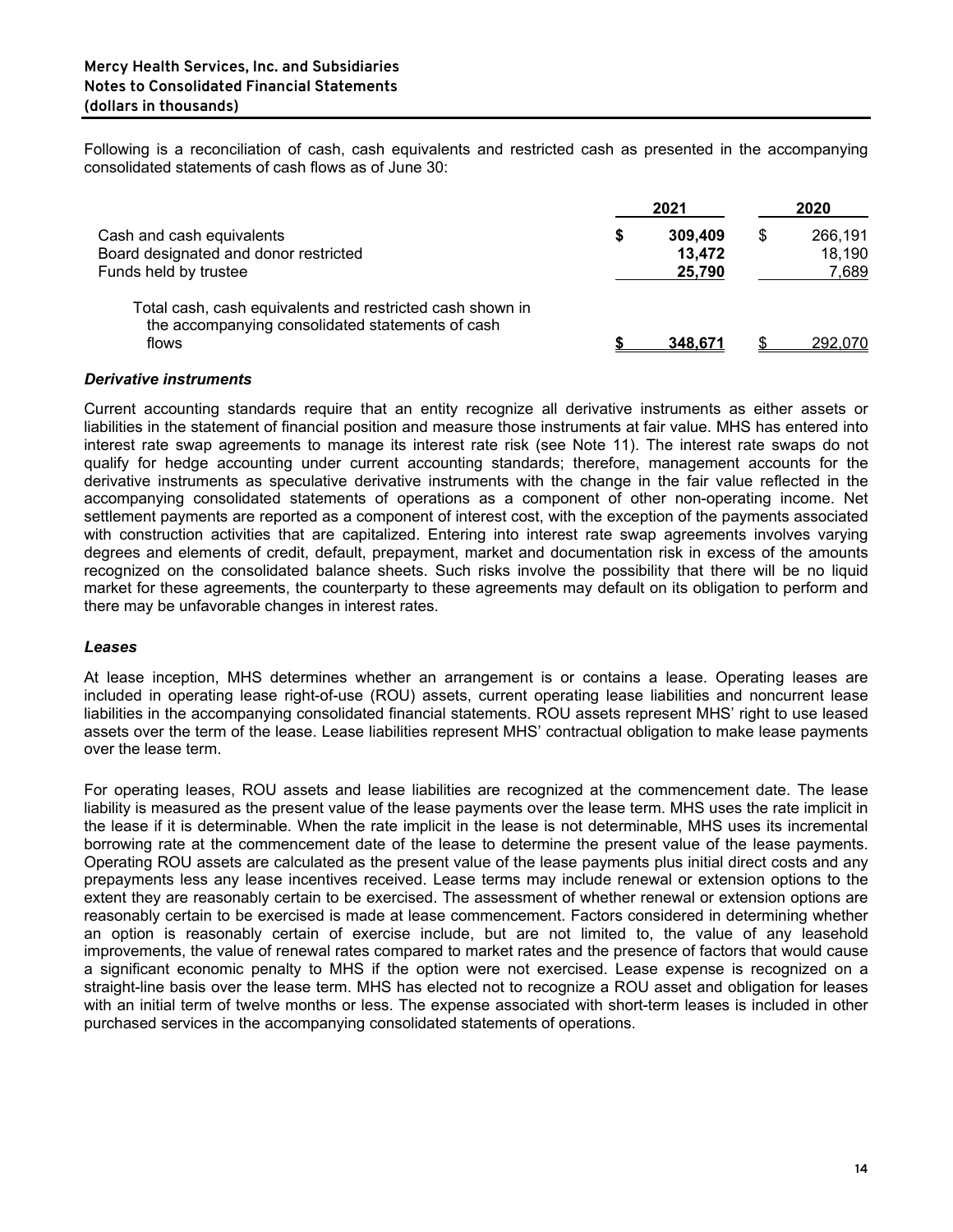#### *Excess of revenue over expenses*

The consolidated statements of operations include excess of revenue over expenses. Changes in net assets without donor restrictions, which are excluded from excess of revenue over expenses, consistent with industry practice, include permanent transfers of assets to and from affiliates for other than goods and services and contributions of long-lived assets (including assets acquired using contributions which by donor restriction were to be used for the purposes of acquiring such assets and includes changes in pension and post retirement cost). Activities that result in gains or losses unrelated to the primary operations of MHS are considered to be nonoperating.

#### *Measure of operations*

The accompanying consolidated statements of operations reflect operating income, which includes all operating revenues and expenses that are an integral part of the System's healthcare services and supporting activities and net assets released from donor restrictions to support operating expenditures. Changes in revenues in excess of expenses that are excluded from operating income, consistent with industry practice include, changes in net unrealized gains and losses on derivative financial instruments and losses on refinancing of long-term debt, investment income (including realized and unrealized gains and losses on investments, interest, dividends and investment expenses), except for realized gains and losses and interest income associated with the malpractice insurance program, which are included in other operating revenue, as such proceeds are utilized in operations.

#### *CARES Act Provider Relief Funding*

MHS has received provider relief funding under the federal Coronavirus Aid, Relief and Economic Security (CARES) Act. These relief funds are considered non-exchange transactions subject to terms and conditions specified by the resource provider distributed by the Health Resources Service Administration (HRSA) section of the U.S. Department of Health and Human Services (HHS). These conditions create a restriction that such funds must be used to prevent, prepare or respond to the coronavirus (COVID 19). This conditional grant revenue is recognized as other operating revenue to the extent terms and conditions/restrictions are met for coronavirus related expenses or lost revenues. MHS reports conditional contributions for which restrictions are met in the same reporting period as receipt of such funding as net assets without donor restrictions. Such funds are subject to recoupment.

#### *Medicare Accelerated and Advance Payment Program*

The CARES Act also expanded the Medicare Accelerated and Advance Payment Program, which allows for eligible health care facilities to request up to six months of advance Medicare payments. Such accelerated payments are interest free for 29 months for most acute care hospitals. The Centers for Medicare & Medicaid Services (CMS) is expected to apply claims for services provided to Medicare beneficiaries against the advanced payments received by MHS. Amounts received represent contract liabilities under current revenue recognition accounting standards (Topic 606) and are recorded within Medicare advance contracts liability on the accompanying consolidated balance sheets as of June 30, 2021 and 2020 based on the established repayment scheduled.

#### *Reclassifications*

Certain reclassifications have been made to the 2020 consolidated financial statements to conform to the 2021 presentation. These reclassifications had no effect on the financial position, results of operations, or cash flows of MHS.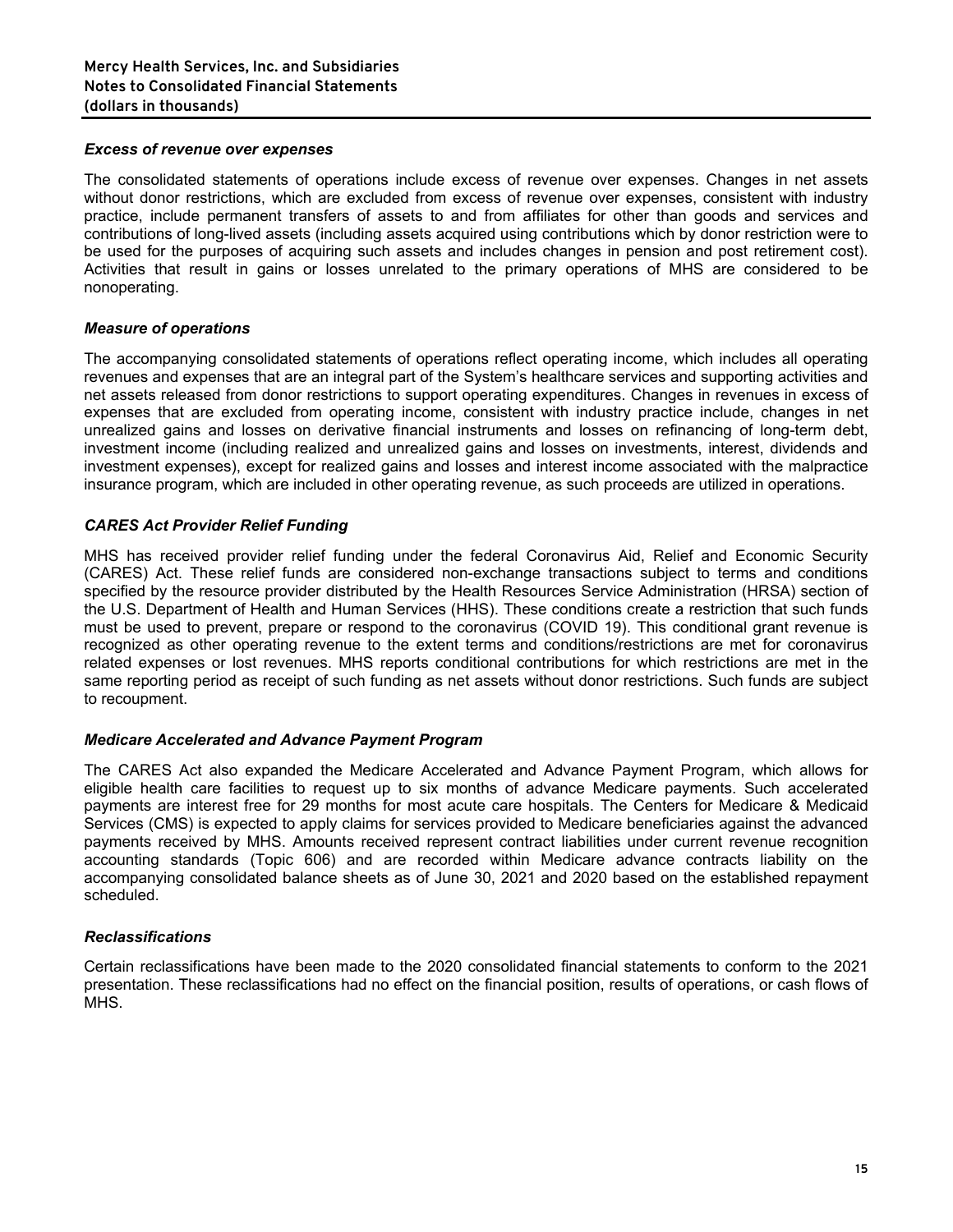#### *New accounting pronouncements*

During 2021, MHS adopted Accounting Standards Update (ASU) 2018-13, *Fair Value Measurement (Topic 820): Disclosure Framework – Changes to the Disclosure Requirements for Fair Value Measurement*. This standard removed, modified, and added certain disclosures. The impact of adoption for MHS was immaterial and primarily related to changes to certain Level 3 fair value measurement disclosures. As disclosed in Note 26, effective July 1, 2020, MHS adopted ASU 2016-02, *Leases (Topic 842)*.

#### **2. Net Patient Service Revenue**

As a result of the adoption of Topic 606 during fiscal year 2019, estimated uncollectible amounts from patients are now considered implicit price concessions (as defined in Topic 606) and, therefore, included in net patient service revenue. Such implicit price concessions reflected in net patient service revenue in the accompanying consolidated financial statements for the years ended June 30, 2021 and 2020 were \$16,111 and \$18,889, respectively. Allowances for price concessions continue to be presented as a direct reduction of patient accounts receivable.

Management has determined that MHS has an unconditional right to payment only subject to the passage of time for services provided to date based on just the need to either finalize billing for such services (i.e., charge lag) or to discharge the patient and bill for such services for patients who are still receiving inpatient care in MHS' facilities at the balance sheet date. Accordingly, MHS accrues revenues and the related accounts receivable for services performed but not yet billed at the balance sheet date for in-house patients. Thus, management has determined that MHS does not have any amounts that should be reflected separately as contract assets.

As part of the adoption of Topic 606, MHS elected certain available practical expedients under the standard. First, MHS elected the practical expedient that allows nonrecognition of the promised amount of consideration from patients and third-party payers for the effects of a significant financing component due to MHS' expectation that the period between the time the service is provided to a patient and the time that the patient or a third-party payer pays for that service will be one year or less. However, MHS does, in certain instances, enter into payment agreements with patients that allow payments in excess of one year. For those cases, the financing component is not deemed to be significant to the respective contracts. Additionally, MHS has applied the practical expedient whereby all incremental customer contract acquisition costs are expensed as they are incurred, as the amortization period of the asset that MHS otherwise would have recognized is one year or less in duration.

Patient service revenue is reported at the amount that reflects the consideration to which MHS expects to be entitled in exchange for providing patient care. These amounts are due from patients, third-party payers (including health insurers and government programs) and others. Generally, MHS bills patients and third-party payers several days after services are performed or the patient is discharged from the facility. Revenue is recognized as performance obligations are satisfied.

Performance obligations are determined based on the nature of the services provided by MHS. Revenue for performance obligations satisfied over time is recognized based on actual charges incurred in relation to total expected charges. MHS believes that this method provides a faithful depiction of the transfer of services over the term of the performance obligation based on the inputs needed to satisfy the obligations. Generally, performance obligations satisfied over time relate to patients in the Medical Center or SMI. MHS measures the performance obligation from admission to the facility to the point when the facility is no longer required to provide services to that patient, or resident which is generally the time of discharge. Revenue for performance obligations satisfied at a point in time generally relate to patients receiving outpatient services or patients and customers in a retail setting and MHS does not believe it is required to provide additional goods or services.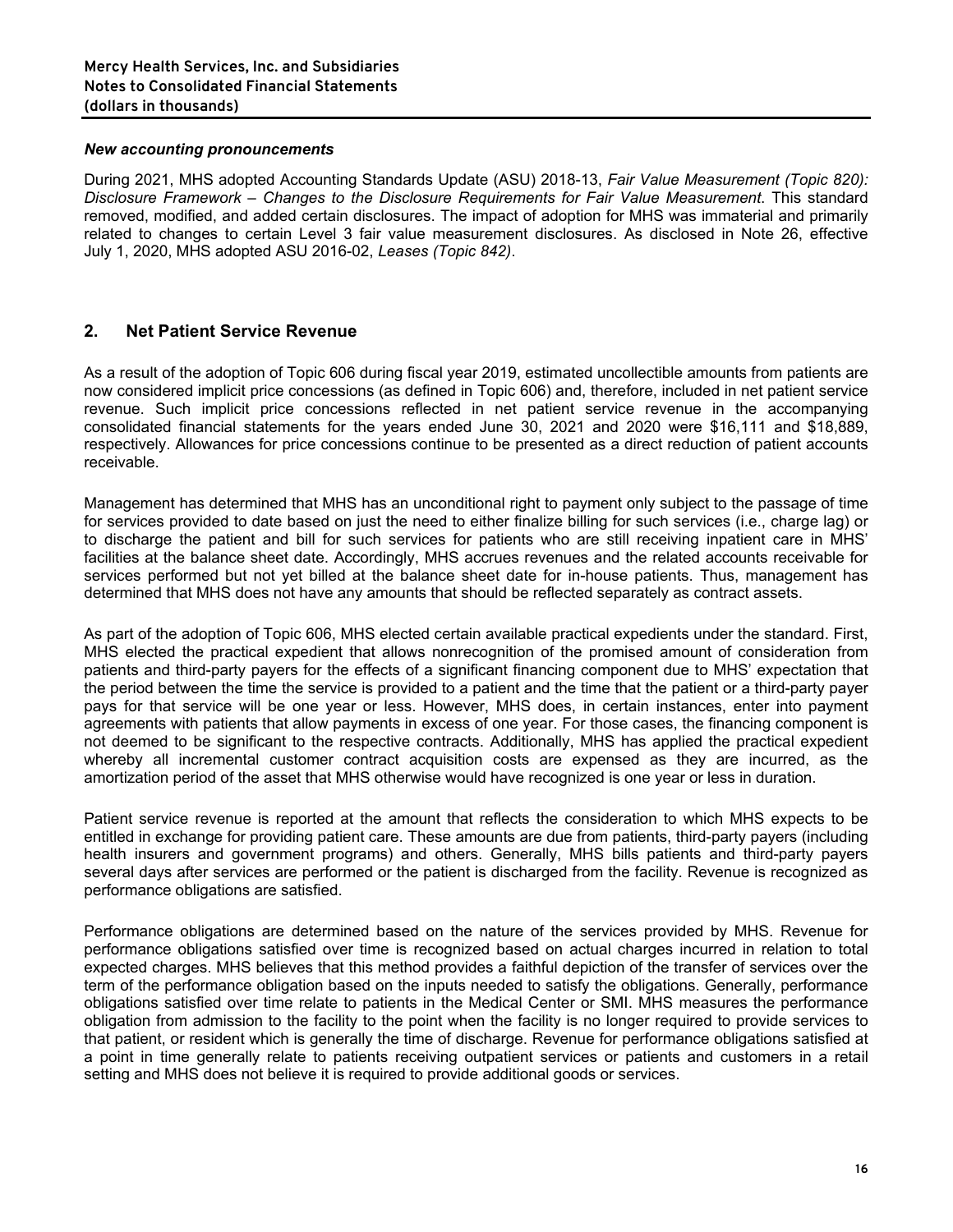Because all of its performance obligations relate to contracts with a duration of less than one year, MHS has elected to apply the optional exemption provided in current applicable accounting standards and, therefore, is not required to disclose the aggregate amount of the transaction price allocated to performance obligations that are unsatisfied or partially unsatisfied at the end of the reporting period. Any unsatisfied or partially unsatisfied performance obligations are primarily related to inpatient acute care services at the end of the reporting period. The performance obligations for these contracts are generally completed when patients are discharged, which generally occurs within days or weeks of the end of the reporting period.

As discussed in Note 19, MMC charges are based on rates established by the Commission, which is subsequently reduced by contractual discounts provided to third-party payers and discounts provided to uninsured patients in accordance with MHS policy. SMI and Physician Enterprise determine the transaction price based on standard charges for goods and services provided, reduced by explicit price concession in the form of contractual adjustments provided to third-party payers, discounts provided to uninsured patients in accordance with internal policy, and implicit price concessions provided to uninsured patients. MHS determines its estimate of implicit price concessions based on historical collection experience with this class of patients using a portfolio approach as a practical expedient to account for patient contracts as collective groups rather than individually. Management believes that the financial effects of using this practical expedient are not materially different from an individual contract approach.

Laws and regulations concerning government programs, including Medicare and Medicaid, are complex and subject to varying interpretation. As a result, there is at least a reasonable possibility that recorded estimates will change by a material amount in the near term. As a result of investigations by governmental agencies, various healthcare organizations have received requests for information and notices regarding alleged noncompliance with those laws and regulations, which in some instances have resulted in organizations entering into significant settlement agreements. Compliance with such laws and regulations may also be subject to future government review and interpretation, as well as significant regulatory action, including fines, penalties, and potential exclusion from the related programs. There can be no assurance that regulatory authorities will not challenge compliance of MHS with these laws and regulations, and it is not possible to determine the impact (if any) such claims or penalties would have upon MHS. The results of such governmental review could include fines, penalties and exclusion from participation in the Medicare and Medicaid programs. In addition, the contracts MHS has with commercial payers also provide for retroactive audit and review of claims.

Generally, patients who are covered by third-party payers are responsible for related deductibles and coinsurance, which vary in amount. MHS also provides services to uninsured patients, and offers those uninsured patients a discount, either by policy or law, from standard charges. MHS estimates the transaction price for patients with deductibles and coinsurance and from those who are uninsured based on historical experience and current market conditions. The initial estimate of the transaction price is determined by reducing the standard charge by any discounts and price concessions. Subsequent changes to the estimate of the transaction price are generally recorded as adjustments to patient service revenue in the period of the change. Subsequent changes that are determined to be the result of an adverse change in the patient's ability to pay are recorded as bad debt expense.

Consistent with mission of MHS, care is provided to patients regardless of their ability to pay. Therefore, MHS has determined it has provided implicit price concessions to uninsured patients and patients with other uninsured balances (for example, copays and deductibles). The implicit price concessions included in estimating the transaction price represent the difference between amounts billed to patients and the amounts MHS expects to collect based on its collection history with those patients.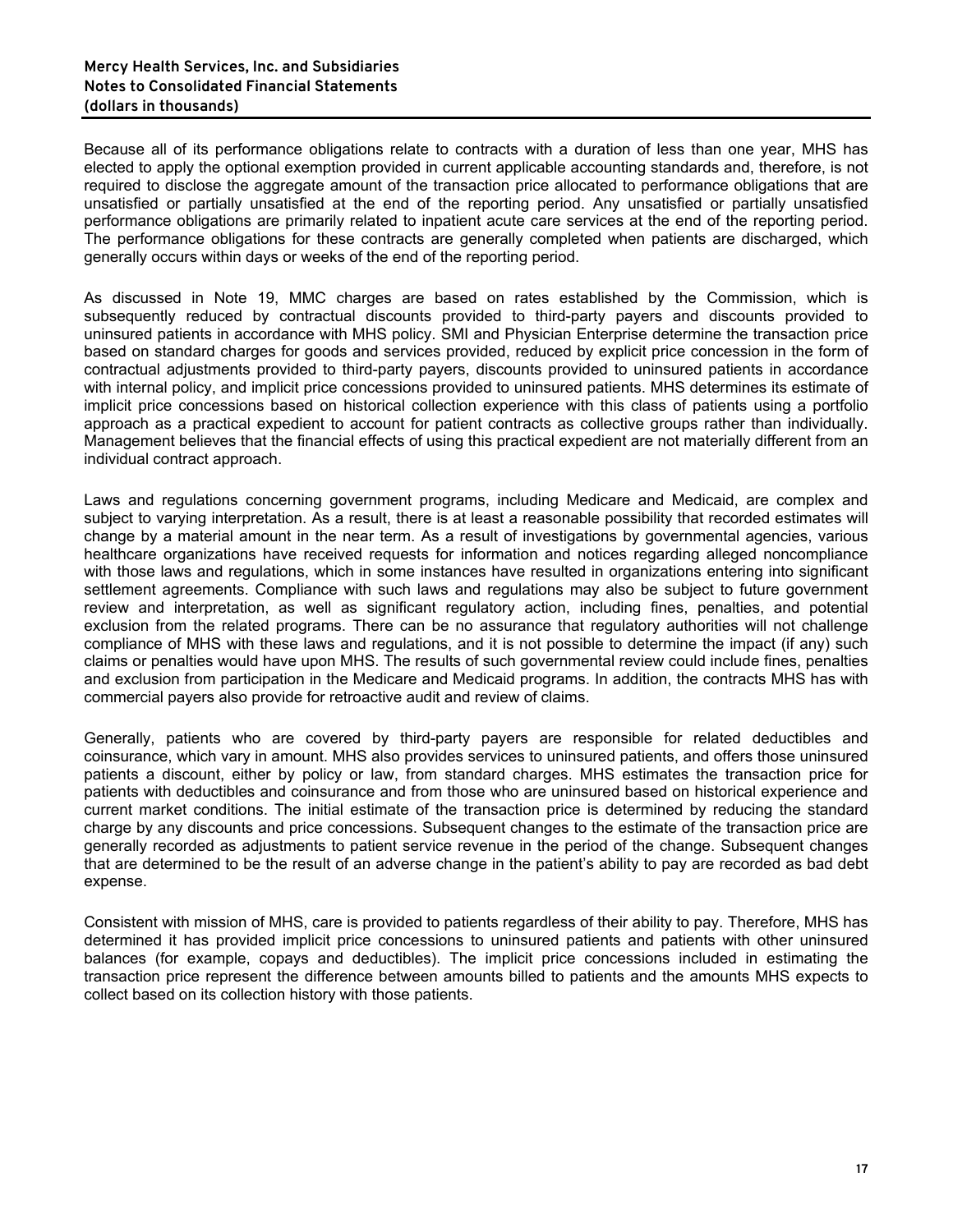Net patient service revenue from third-party payers and others (including uninsured patients) for the years ended June 30, 2021 and 2020, are summarized in the following tables:

|                                  |                 |                |                 |                |                   | 2021    |              |               |              |         |
|----------------------------------|-----------------|----------------|-----------------|----------------|-------------------|---------|--------------|---------------|--------------|---------|
|                                  | <b>Medicare</b> |                | <b>Medicaid</b> |                | <b>Commercial</b> |         | <b>Other</b> |               | <b>Total</b> |         |
| Hospital   Inpatient             |                 | 86.814         | \$              | 48.493         | S                 | 72.029  | \$           | 2,268         | \$           | 209,604 |
| Hospital   Outpatient            |                 | 111,670        |                 | 38,852         |                   | 152.844 |              | 6,821         |              | 310,187 |
| Hospital   Emergency Room        |                 | 3,970          |                 | 8.174          |                   | 3,354   |              | 1,520         |              | 17,018  |
| Stella   Skilled Nursing         |                 | 10,573         |                 | 20.439         |                   | 1,810   |              | 11,026        |              | 43,848  |
| Stella   Home Health             |                 | 11,067         |                 | 180            |                   | 474     |              | 26            |              | 11,747  |
| Physician Enterprise   FFS       |                 | 45,137         |                 | 22,372         |                   | 81.461  |              | 10,443        |              | 159,413 |
| Physician Enterprise   Ancillary |                 | 28,001         |                 | 4,384          |                   | 32,229  |              | 283           |              | 64,897  |
|                                  |                 | <u>297.232</u> | S               | <u>142.894</u> |                   | 344.201 |              | <u>32.387</u> |              | 816.714 |

|                                  |                 |         |                 |   | 2020              |    |              |    |         |
|----------------------------------|-----------------|---------|-----------------|---|-------------------|----|--------------|----|---------|
|                                  | <b>Medicare</b> |         | <b>Medicaid</b> |   | <b>Commercial</b> |    | <b>Other</b> |    | Total   |
| Hospital   Inpatient             | \$              | 86,061  | \$<br>41.435    | S | 70.728            | \$ | 1,839        | \$ | 200,063 |
| Hospital   Outpatient            |                 | 81,660  | 37.540          |   | 123,293           |    | 3.776        |    | 246,269 |
| Hospital   Emergency Room        |                 | 4,852   | 12.478          |   | 6,281             |    | 1,845        |    | 25,456  |
| Stella   Skilled Nursing         |                 | 7,595   | 24,706          |   | 1.523             |    | 13,673       |    | 47,497  |
| Stella   Home Health             |                 | 8,867   | 87              |   | 1.192             |    | 12           |    | 10.158  |
| Physician Enterprise   FFS       |                 | 41,451  | 19.937          |   | 74.175            |    | 10,621       |    | 146,184 |
| Physician Enterprise   Ancillary |                 | 23,181  | 2,742           |   | 26,200            |    | 321          |    | 52,444  |
|                                  |                 | 253.667 | \$<br>138.925   |   | 303,392           |    | 32,087       |    | 728,071 |

Revenue from deductibles and coinsurance are included in the categories presented above based on the primary payer.

#### **3. Patient Accounts Receivable and Charity Care**

Approximately 50% and 46% of gross patient accounts receivable were due from Medicare and Medicaid at June 30, 2021 and 2020, respectively.

The net cost of charity care provided by MHS totaled \$19,291 and \$17,246 for the years ended June 30, 2021 and 2020, respectively. The cost of charity care was calculated by applying the cost-to-charge ratio to the total amount of charges foregone for each of the controlled subsidiaries of MHS that provide charity care. The cost of charity care was determined net of any patient-related revenue due to sliding scale payments or other patientspecific sources and includes both direct and indirect cost of rendering care. The net cost of charity care is excluded from the uncompensated care fund net receipts (see Note 19). Additionally, MHS and certain of its controlled subsidiaries provide structured repayment plans to patients without collateral.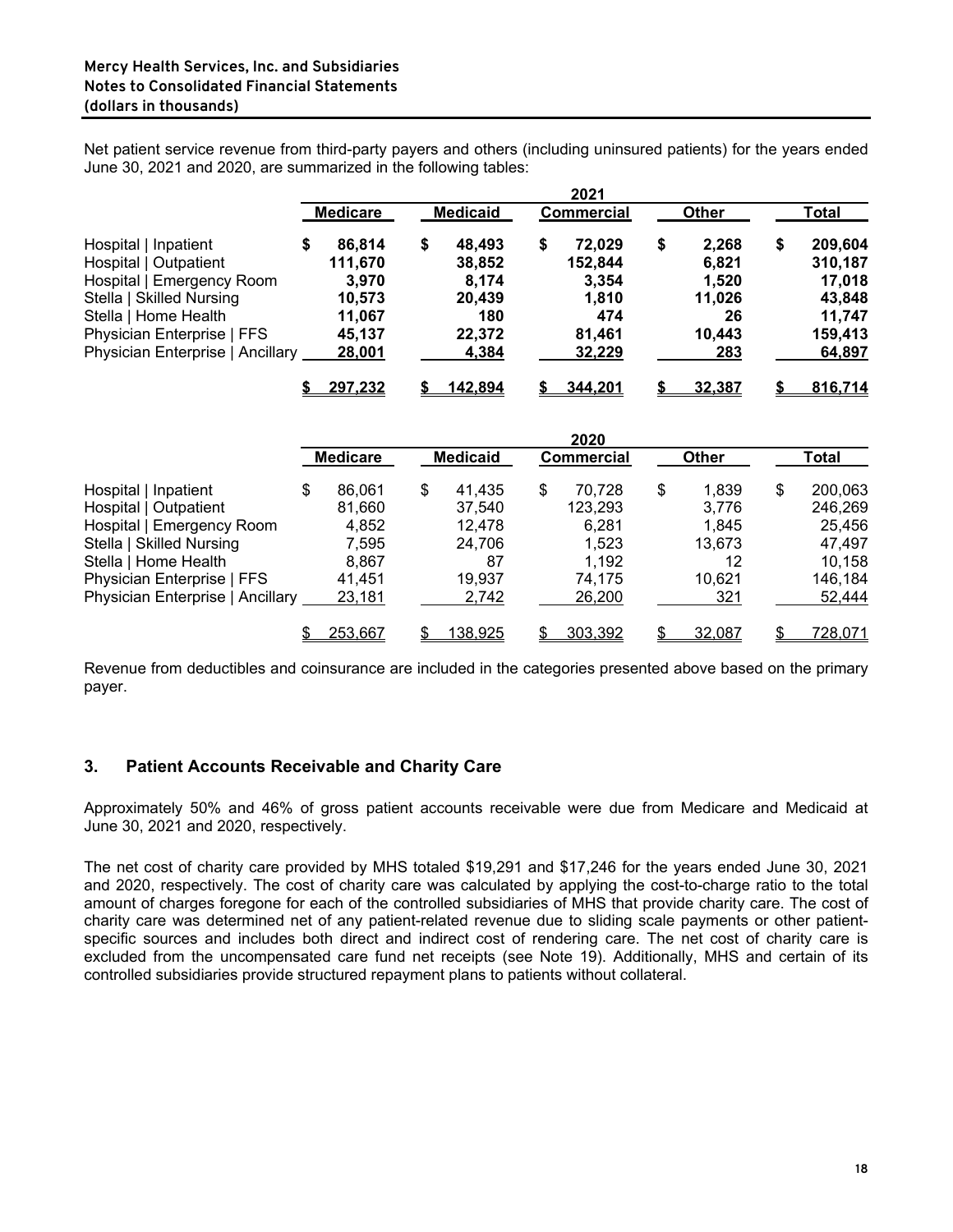#### **4. Pledges Receivable, Net**

At June 30, 2021 and 2020, pledges receivable were \$3,685 and \$4,941, respectively, less an allowance for uncollectible pledges of \$200 and \$256, respectively, and a discount of \$471 and \$498, respectively.

The expected payment of the pledges receivable less the uncollectible pledges at June 30, 2021 are as follows:

| 2022<br>2023<br>2024 | \$<br>951<br>245<br>112 |
|----------------------|-------------------------|
| 2025<br>Thereafter   | 91<br>1,615             |
| Less current portion | 3,014<br>(951)          |
| Long-term portion    | 2,063                   |

#### **5. Property and Equipment**

Property and equipment, at cost, consists of the following at June 30:

|                                                                                                             | 2021                                                   | 2020                                                   |  |  |
|-------------------------------------------------------------------------------------------------------------|--------------------------------------------------------|--------------------------------------------------------|--|--|
| Buildings and improvements<br>Machinery and equipment<br>Parking center<br>Construction-in-progress<br>Land | \$<br>679,417<br>279,183<br>41,234<br>12,645<br>18,976 | \$<br>637,863<br>263,561<br>41,234<br>38,546<br>18,976 |  |  |
| Accumulated depreciation                                                                                    | 1,031,455<br>(484, 457)<br><u>546.998</u>              | 1,000,180<br>(443, 106)<br>557,074                     |  |  |

MMC completed a construction project to expand medical / surgical bed capacity at their downtown location during the year ended June 30, 2021 that cost approximately \$33,624. The construction company agreed to complete the project and defer payments by the Medical Center until federal financing could be obtained through the Federal Emergency Management Agency (FEMA). MMC has applied for financial assistance from FEMA due to the COVID-19 outbreak and received approximately \$13,401 in federal funding during the year ended June 30, 2021. FEMA approved additional funding of \$4,661 that was received by MMC subsequent to June 30, 2021 and has been recorded as a receivable in other current assets in the consolidated balance sheets as of June 30, 2021. The costs associated with this project have been capitalized and are included in buildings and improvements as of June 30, 2021. Amounts due to the construction company were accrued within accounts payable and accrued expenses as of June 30, 2020 and have been fully paid before June 30, 2021. The President and CEO of MMC's primary general contractor is a member of MHS board of trustees. MHS spent approximately \$16,646 and \$20,184 with this general contractor during the years ended June 30, 2021 and 2020, respectively.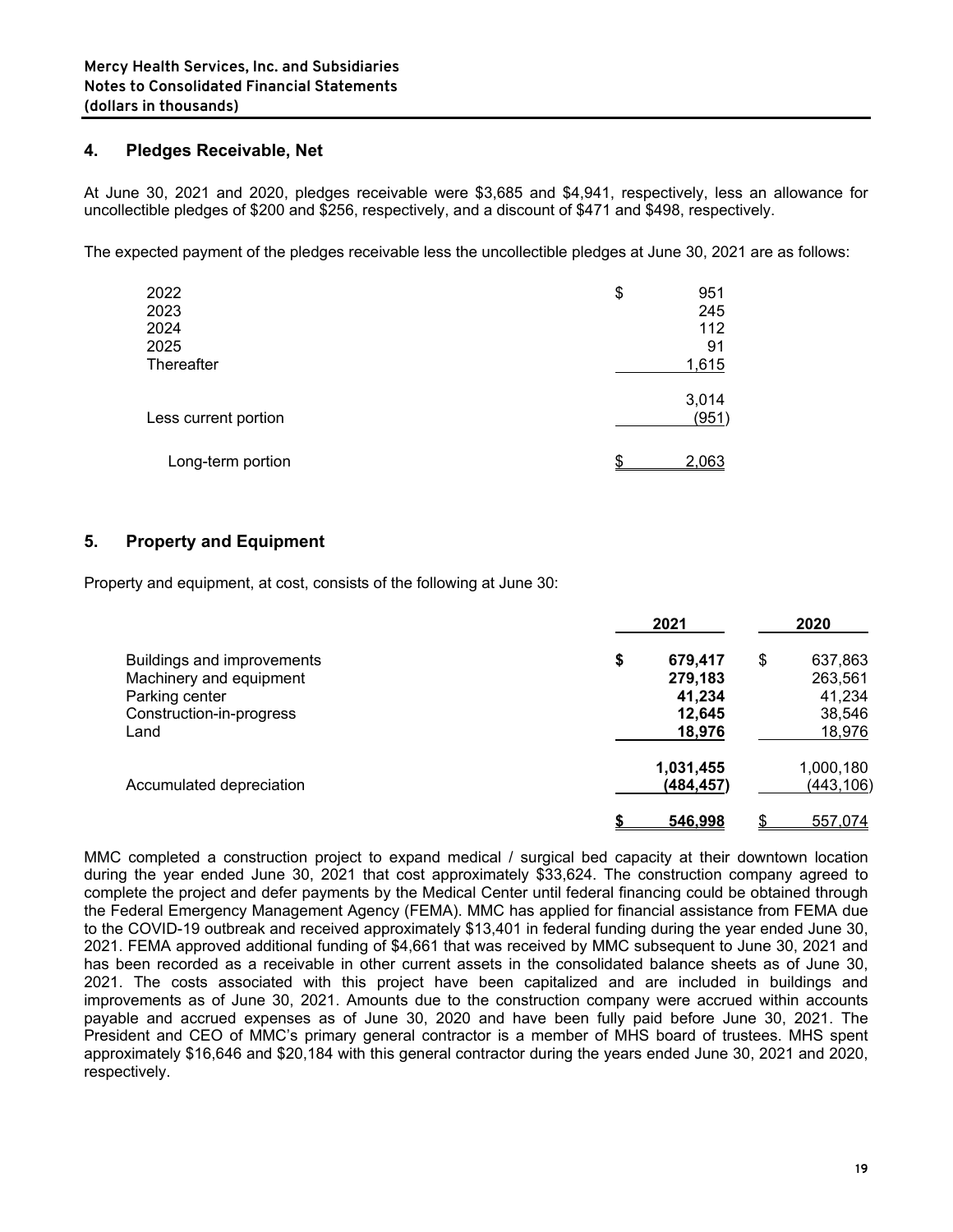#### **6. Funds Held by Trustee**

Funds held by trustee, which consist primarily of cash and government obligations (at fair value), are limited as to use as follows at June 30:

|                                                                                             |    | 2020                     |    |                          |
|---------------------------------------------------------------------------------------------|----|--------------------------|----|--------------------------|
| Debt service fund<br>Debt service reserve<br>Reserve for replacements and residual receipts | \$ | 21,890<br>5,000<br>1,419 | \$ | 13,953<br>9,202<br>1,328 |
| Less current portion                                                                        |    | 28,309<br>(21, 890)      |    | 24,483<br>(13, 953)      |
| Long-term portion                                                                           |    | 6.419                    |    | 10,530                   |

#### **7. Board Designated and Donor Restricted Investments**

Board designated investments are set aside by the board of trustees for costs relating to replacement or improvement of existing assets, or to cover the cost of services rendered as charity care and other programs. All board-designated investments are without donor restrictions, as the board at its discretion may undesignated the use of such funds. Investments with donor restrictions have been limited by donors to a specific purpose.

Board designated and investments with donor restrictions consist of the following at June 30:

|                    | 2021          |    |         |
|--------------------|---------------|----|---------|
| Equity             | \$<br>170,597 | \$ | 111,014 |
| Fixed maturity     | 38,004        |    | 69,097  |
| Cash               | 13,472        |    | 18,190  |
| Alternatives       | 39,577        |    | 4,545   |
| Pooled investments | 25,257        |    | 14,030  |
|                    | 286,907       | ጦ  | 216,876 |

The investments above have been allocated, by source, as follows at June 30:

|                                                                               | 2021              | 2020 |                   |  |
|-------------------------------------------------------------------------------|-------------------|------|-------------------|--|
| Board designated<br>With donor restrictions subject to passage of time or use | 267,955<br>18.952 | S    | 197,322<br>19,554 |  |
|                                                                               | 286.907           |      | <u> 216,876</u>   |  |

Investments with perpetual donor restrictions at June 30, 2021 and 2020 of \$2,178 are reported as restricted cash and investments.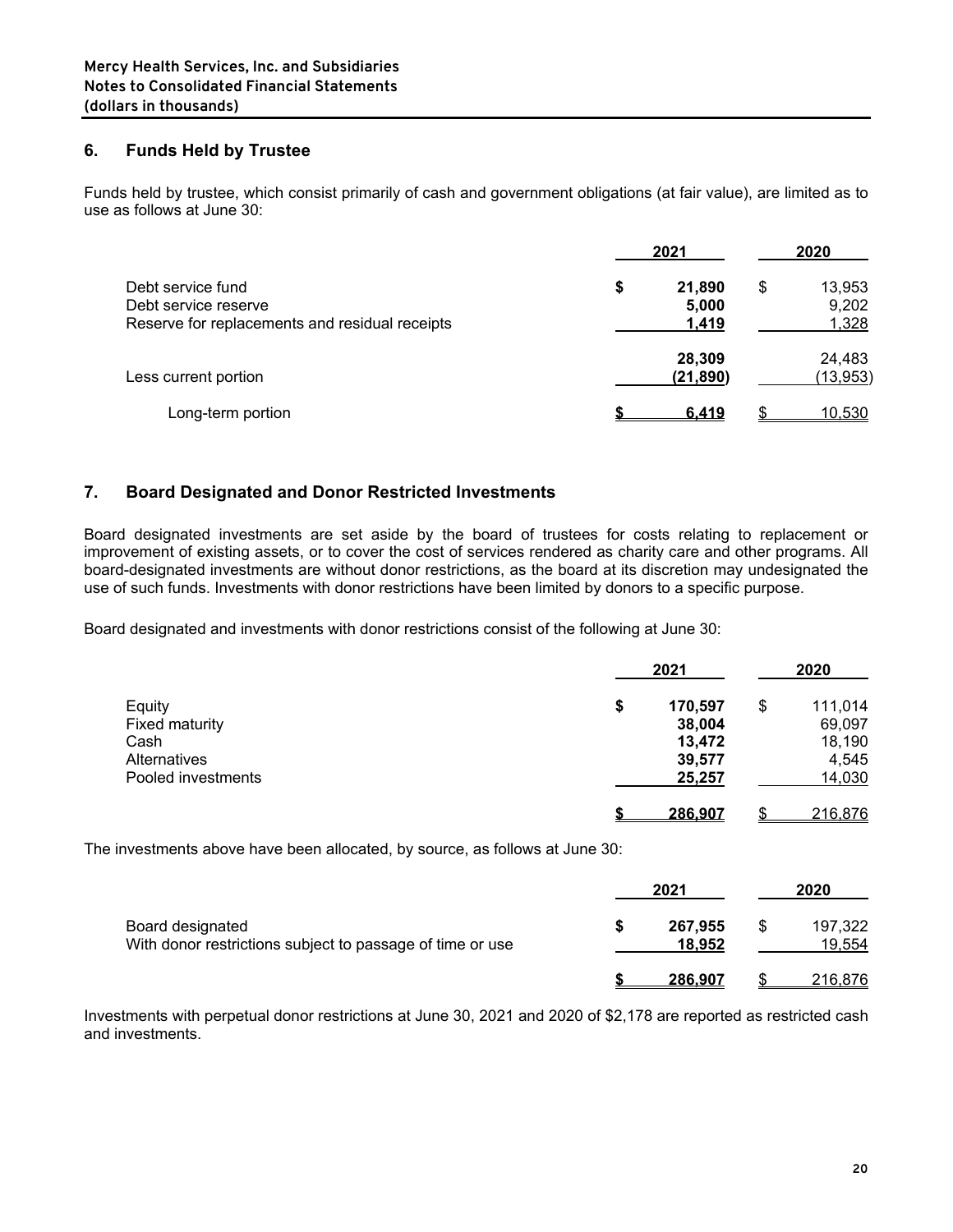Earnings on investments without donor restrictions are as follows for the years ended June 30:

|                                              | 2021                 | 2020                 |
|----------------------------------------------|----------------------|----------------------|
| Interest and dividends<br>Net realized gains | 3,175<br>\$<br>7,975 | 3,714<br>\$<br>5,006 |
|                                              | 11,150               | 8,720                |
| Unrealized gains on investments              | 52,020               | 1,614                |
|                                              | 63.170               | 10,334<br>ደ          |

#### **8. Investments In and Advances to Affiliates**

Investments in and advances to affiliates include joint venture relationships in which MHS or its subsidiaries have an ownership interest of 50% or less. Investments in which the ownership interest is less than 20% are carried at cost, and investments in which the ownership interest is at least 20% and less than 51% are generally carried on the equity method.

MHS has investments totaling \$4,952 and \$4,445 at June 30, 2021 and 2020, respectively, in the following joint ventures:

|                           | <b>Percentage of Ownership</b>                      |       |      | Investment |       |    |       |
|---------------------------|-----------------------------------------------------|-------|------|------------|-------|----|-------|
| <b>Joint Venture</b>      | <b>Business Purpose</b>                             | 2021  | 2020 |            | 2021  |    | 2020  |
| <b>Premier Purchasing</b> |                                                     |       |      |            |       |    |       |
| Partners, Inc.            | Capital balance in group<br>purchasing organization | n/a   | n/a  |            | 276   | \$ | 276   |
| Johns Hopkins Medicare    |                                                     |       |      |            |       |    |       |
| Advantage                 | Medicare Advantage plan                             | 1.54% | 1.5% |            | 4.661 |    | 4,139 |
| Other                     |                                                     |       |      |            | 15    |    | 30    |
|                           |                                                     |       |      |            | 4.952 |    | 4.445 |

MHS recorded non-operating income of \$613 and \$369 related to the operations of these investments for the years ended June 30, 2021 and 2020, respectively. MHS receives rebates from Premier Purchasing Partners, Inc., which are netted with associated supplies expense in the accompanying consolidated financial statements.

In June 1997, MMC executed a joint venture agreement with the Archbishop of Baltimore to form Mercy Ridge, Inc. (MR) for the purpose of developing a continuing care retirement community located in Timonium, MD. MMC has a 50% ownership in the joint venture. Since the original contribution into the joint venture, MMC has received distributions greater than the original investment. As of June 30, 2021 and 2020, MR has operated at a net deficit. MMC has recorded the equity method in the investment at zero for the period ending June 30, 2021 and 2020 since MMC is not obligated to make additional contributions into MR.

In September 2016, MHS invested in the Maryland Health Advantage Medicare Advantage Plan (the MA Plan) as a minority owner acquiring a six percent ownership stake. The MA Plan is comprised of various Maryland healthcare providers to deliver comprehensive provider, physician, prescription medicine, wellness and other coverage to participating Medicare beneficiaries in Maryland through a health care network. MHS and the Physician Enterprise are also contracted as participating providers in the MA Plan.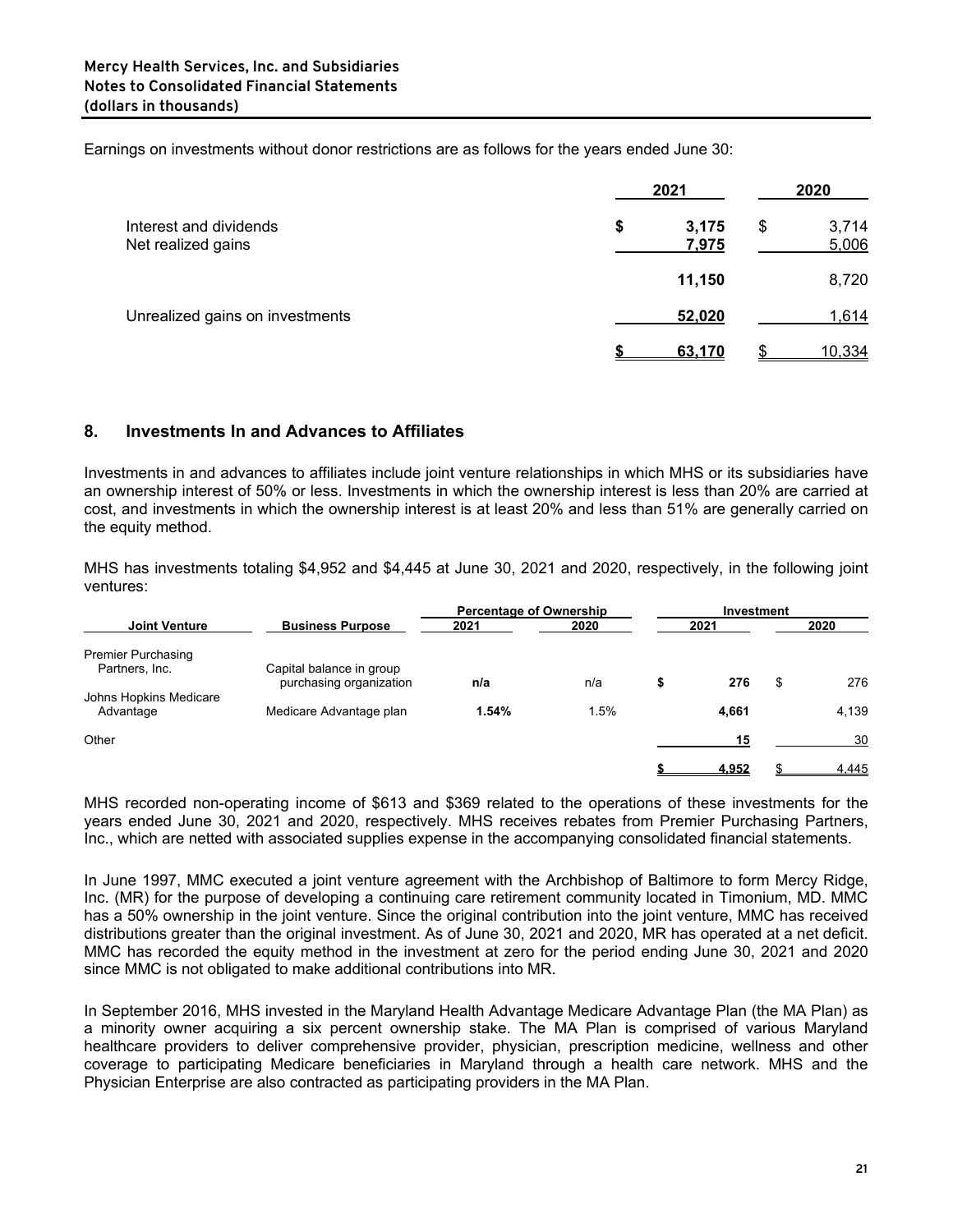MHS recognizes its ownership in the MA Plan using the cost basis of accounting. MHS' current committed capital is \$4,661 and the mandatory capital was limited to \$3,000. Any additional capital requirements are optional but electing not to contribute will dilute MHS' ownership percentage accordingly. MHS contributed \$523 during the year ended June 30, 2021. MHS elects not to contribute during the period ending June 30, 2020. All net revenue from providing services to MA Plan beneficiaries is recognized at expected reimbursable amounts in the accompanying consolidated statements of operations. Members are allocated a portion of profits or losses in accordance with their participation in the MA Plan based on the terms of the membership agreement. The amount of such allocated profits or losses cannot be estimated at the present time. Accordingly, they will be recognized in the period the amount of such allocations become known.

#### **9. Other Assets**

Other assets consist of the following at June 30:

|                                                 |                      |     | 2020  |
|-------------------------------------------------|----------------------|-----|-------|
| Amortizable assets, net                         | 2.193                | S   | 2,240 |
| Deferred compensation plan assets (see Note 13) | 1,359                |     | 3,572 |
| Health insurance prepayment                     | 1,449                |     | 1,449 |
| Other investments                               | 2021<br>548<br>5.549 | 532 |       |
|                                                 |                      |     | 7.793 |

Amortizable assets of \$11,423 and \$10,844 for the years ended June 30, 2021 and 2020, respectively, are amortized over the expected useful life of the asset on a straight-line basis. MHS has recorded accumulated amortization of \$9,230 and \$8,604 for the years ended June 30, 2021 and 2020, respectively. Amortization expense is included with depreciation and amortization on the consolidated statements of operations.

#### **10. Reinsurance Receivable and Provision for Outstanding Losses**

GIC management based the provision for losses at June 30, 2021 on a report dated July 2020 prepared by GIC's independent actuaries, Complete Actuarial Solutions Co. of Bethesda, Maryland. In their report, the actuaries estimate outstanding losses at an expected confidence level, on an undiscounted basis, to be \$113,415 and \$96,960, net of reinsurance as of June 30, 2021 and 2020, respectively. As of June 30, 2021 and 2020, GIC's provision for outstanding losses was \$127,837 and \$113,414, respectively, and the reinsurance receivable for such losses was \$8,853 and \$11,989, respectively, after factoring in actual losses paid to June 30. The estimates provided by the actuaries are based on the historical data of the program blended together with relevant insurance industry loss development statistics.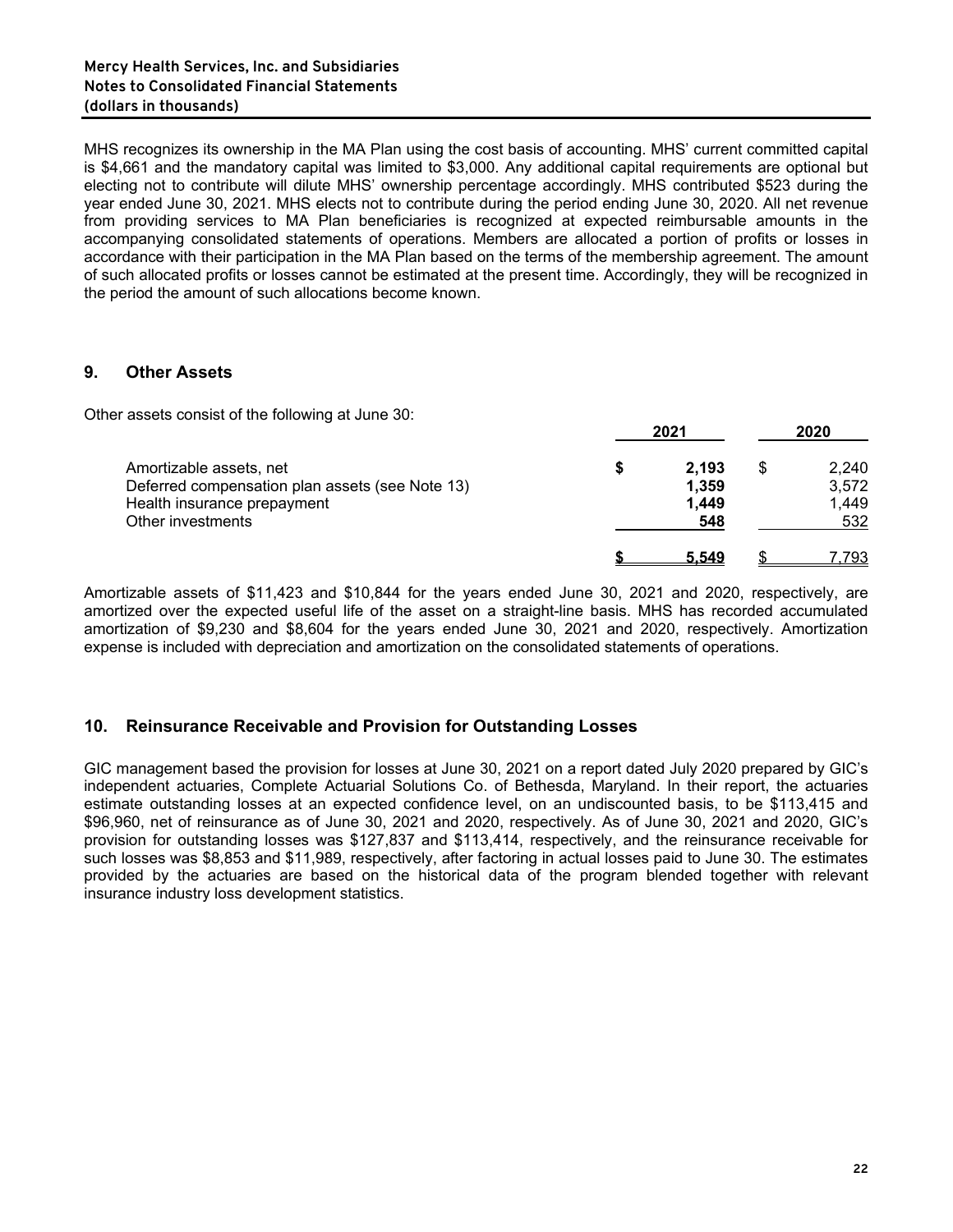Movement in the provision for outstanding losses is summarized as follows:

|                                                                      | 2021                      | 2020                    |
|----------------------------------------------------------------------|---------------------------|-------------------------|
| Beginning balance<br>Less: outstanding losses recoverable            | \$<br>113,414<br>(11,989) | \$<br>91,588<br>(9,925) |
|                                                                      | 101,425                   | 81,663<br>\$            |
| Incurred, net of reinsurance:<br>Current year<br>Prior years         | \$<br>25,660<br>(383)     | \$<br>23,159<br>2,006   |
|                                                                      | 25,277                    | 25,165                  |
| Paid, net of reinsurance, related to:<br>Current year<br>Prior years | \$<br>(50)<br>(7,668)     | \$<br>(151)<br>(5,252)  |
|                                                                      | (7.718)                   | (5, 403)<br>\$          |
| Net balance at year end<br>Add: outstanding losses receivable        | \$<br>118,984<br>8,853    | \$<br>101,425<br>11,989 |
| Balance at end of year                                               | <u>127,837</u>            | <u>\$</u><br>113,414    |

In the opinion of GIC management, the provision for outstanding losses relating to losses reported and losses incurred but not reported at the consolidated balance sheet dates is adequate to cover the expected ultimate liability of GIC. However, due to the nature of the insurance risks assumed, these provisions are necessary estimates, and could vary from the amounts ultimately paid.

Consistent with most companies with similar insurance operations, GIC's provision for outstanding losses is ultimately based on management's reasonable expectations of future events. It is reasonably possible that the expectations associated with these amounts could change in the near term (i.e., within one year) and that the effect of such changes could be material to the consolidated financial statements.

GIC's long-term estimated provision for outstanding losses exceeds GIC's retention limits by \$8,853 and \$11,989 for the years ended June 30, 2021 and 2020, respectively and are recorded as reinsurance receivable in the accompanying consolidated balance sheets. GIC's current reinsurance receivable is \$1,523 and \$4,587 as of the years ending June 30, 2021 and 2020, respectively and are recorded as other amounts receivable, net in the accompanying consolidated balance sheets. These losses are reinsured as described in Note 18.

In the event that GIC's reinsurers are unable to meet their obligations under the reinsurance agreements, GIC would still be liable to pay all losses under the insurance policies it issues but would only receive reimbursement to the extent the reinsurers could meet their above-mentioned obligations. GIC believes that all amounts included in reinsurance balances receivable and recoverable in the accompanying consolidated balance sheets will be collected in full from the reinsurers.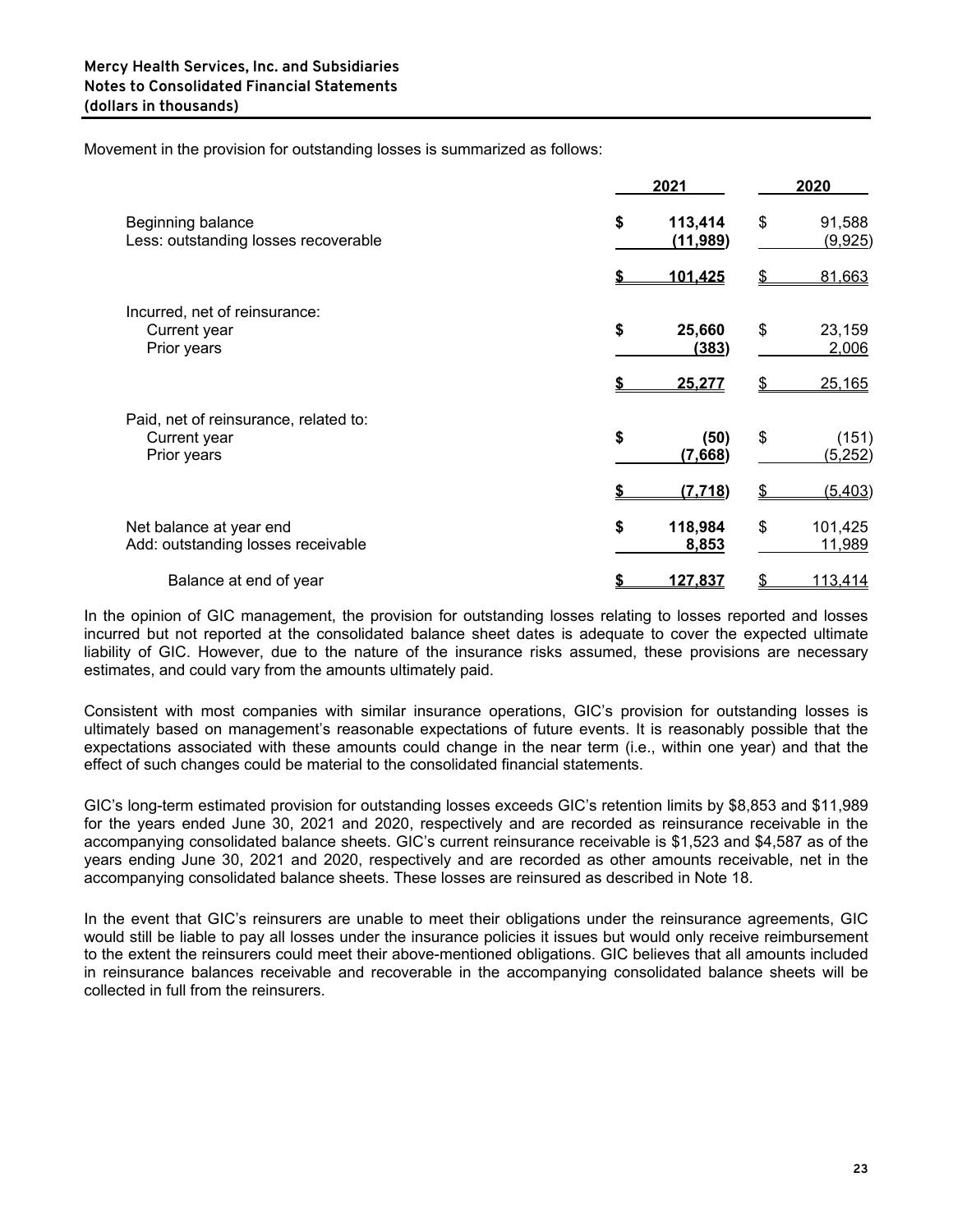#### **11. Long-Term Debt**

Long-term debt consists of the following at June 30:

|                                                                                                                                                                                       | 2021         | 2020           |
|---------------------------------------------------------------------------------------------------------------------------------------------------------------------------------------|--------------|----------------|
| MHHEFA Revenue Bonds, Mercy Medical Center Issue, Series<br>2006; interest rate 5.69%; due July 1, 2036                                                                               | 26,160<br>\$ | 27,145<br>\$   |
| MHHEFA Revenue Bonds, Mercy Medical Center Issue, Series<br>2007 B and C (converted); interest rate 1.48%; due July 1, 2024                                                           | 13,540       | 15,745         |
| MHHEFA Revenue Bonds, Mercy Medical Center Issue, Series<br>2011; interest rate ranging from 3.00% to 6.25%; refunded on<br>April 21, 2021                                            |              | 36,610         |
| MHHEFA Revenue Bonds, Mercy Medical Center Issue, Series<br>2012; interest rate ranging from 4.00% to 5.00%; due July 1, 2031                                                         | 49,995       | 49,995         |
| MHHEFA Revenue Bonds, Mercy Medical Center Issue, Series<br>2016A; interest rate ranging from 3.50% to 5.00%; due July 1,<br>2042                                                     | 135,250      | 135,250        |
| MHHEFA Revenue Bonds, Mercy Medical Center Issue, Series                                                                                                                              |              |                |
| 2016B; fixed interest rate 1.99%; due July 1, 2037, subject to<br>mandatory redemption on June 25, 2025                                                                               | 35,055       | 35,055         |
| MHHEFA Revenue Bonds, Mercy Medical Center Issue, Series<br>2016C; variable interest rate (1.17% June 30, 2021); due July 1,<br>2042, subject to mandatory redemption on May 19, 2023 | 59,720       | 61,515         |
| MHHEFA Revenue Bonds, Stella Maris Issue, Series 2018;<br>variable interest rate (0.13% at June 30, 2021); due 2050                                                                   | 18,650       | 20,175         |
| MHHEFA Revenue Bonds, Mercy Medical Center Issue, Series<br>2021; fixed interest rate 1.65%; due July 1, 2031                                                                         | 46,680       |                |
| Taxable Term Loan, Mercy Medical Center; interest rate 1.37%;                                                                                                                         |              |                |
| due 2022                                                                                                                                                                              | 6,020        | 9,090<br>4,392 |
| HUD mortgage loan; interest rate 2.64%; due 2046<br>Other                                                                                                                             | 4,270<br>49  | 46             |
| Total long-term debt                                                                                                                                                                  | 395,389      | 395,018        |
| Add: Net unamortized discount                                                                                                                                                         | 7,395        | 6,955          |
| Less: Net unamortized debt issuance costs                                                                                                                                             | (3, 189)     | (3,534)        |
| Current portion                                                                                                                                                                       | (10, 206)    | (9,952)        |
| Long -term portion                                                                                                                                                                    | 389,389      | \$<br>388,487  |

Principal payments on long-term debt are as follows for the years ending June 30:

| 2022       | 10,206<br>\$ |
|------------|--------------|
| 2023       | 69,874       |
| 2024       | 10,452       |
| 2025       | 45,885       |
| 2026       | 11,274       |
| Thereafter | 247,698      |
|            |              |
|            | 395,389<br>σ |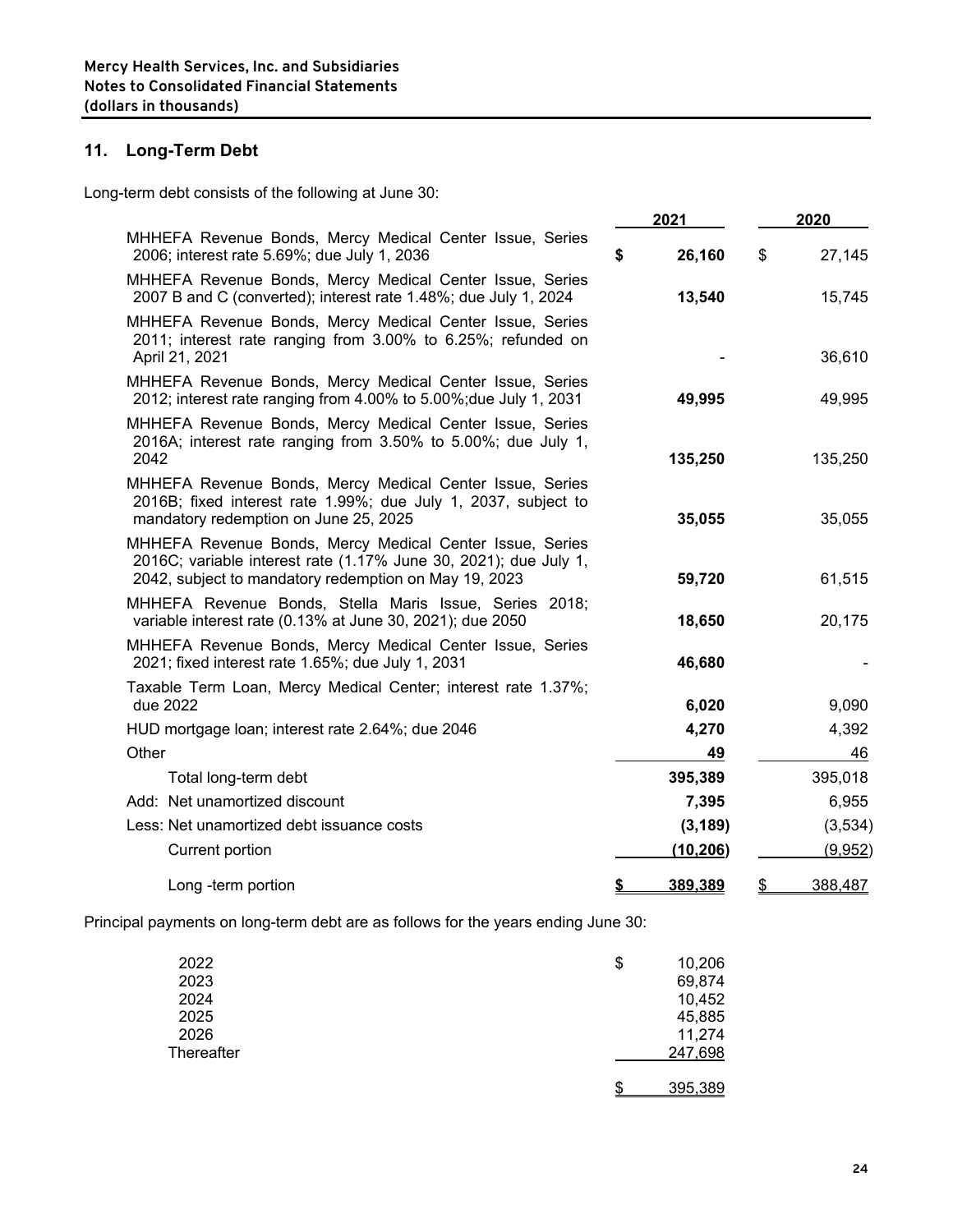Pursuant to an amended and restated Master Loan Agreement, as supplemented (the Loan Agreement), the Obligated Group members have issued debt through Maryland Health and Higher Educational Facilities Authority (MHHEFA). Currently the Medical Center, MHS and MHF comprise the Obligated Group for Mercy Medical Center issues. Each Obligated Group member is jointly and severally liable for the repayments under the obligations of the Loan Agreement. As security for the performance of the obligations of the Obligated Group members under the Loan Agreement, the Obligated Group members have granted to MHHEFA a security interest in their receipts, subject to certain permitted encumbrances. In addition, the Medical Center has mortgaged to MHHEFA certain real and personal property of the Medical Center. The Loan Agreement contains certain restrictive, financial and nonfinancial covenants. Under the terms of the Loan Agreement and other loan agreements, certain funds are required to be maintained on deposit with the trustee or MHHEFA to provide for repayment of the obligations of the Obligated Group (see Note 6).

Under the provisions of the Series 2018 Bonds agreement, SMI is the obligated party and has granted to MHHEFA a security interest in all of its real property and the assignment of its leases. In addition, payments on the Series 2018 Bonds are secured by an irrevocable letter of credit provided by a commercial bank.

SMI is required to maintain certain deposits with a trustee and satisfy certain measures of financial performance as long as the Series 2018 Bonds are outstanding. As of June 30, 2021, management believes SMI was in compliance with the financial covenant requirements of the bond indenture.

#### *Mercy Medical Center issue, series 2006 bonds*

In August 2006, MHHEFA authorized the issuance, sale and delivery of the \$35,000 Mercy Medical Center Series 2006 Revenue Bonds. The proceeds were loaned by MHHEFA to MMC in order to finance the construction of a new parking garage as well as the financing of certain routine capital expenditures.

Principal repayment of these bonds began on July 1, 2009 and is paid annually through July 1, 2036. Interest is paid semiannually on January 1 and July 1. Interest accrues at a fixed rate of 5.69%. The bonds are currently callable at par (100%).

#### *Mercy Medical Center issue, series 2007B and C (converted)*

In October 2007, MHHEFA authorized the issuance, sale and delivery of its \$100,000 Revenue Bonds, Mercy Medical Center Issue, Series 2007B and C, the proceeds of which were loaned by MHHEFA to MMC to finance the construction of a replacement hospital facility. On April 1, 2010, \$18,080 of the \$50,000 Series 2007B and \$11,920 of the \$50,000 Series 2007C Bonds were converted to Bank Qualified Revenue Bonds with a fixed interest rate, terminating July 1, 2024. Principal repayment of the converted bonds began July 1, 2012 and is scheduled to be paid annually through July 1, 2024. Interest accrues at a fixed rate of 1.48%. The monthly interest payments on the Series 2007B and C Bonds are made directly to the bank.

The portion of the Series 2007B and C bonds that were not converted to Bank Qualified Bonds were refinanced with other MHHEFA Revenue bonds.

#### *Mercy Medical Center issue, series 2011 bonds*

In February 2011, MHHEFA authorized the issuance, sale and delivery of its \$40,770 Revenue Bonds, Mercy Medical Center Issue, Series 2011. The proceeds were loaned by MHHEFA to MMC to refund \$35,110 aggregate principal amount of the MMC Issue, Series 2007 B and C Bonds. The bonds were issued net of an original issue discount of \$881, which is being amortized over the life of the bonds using the straight-line method. The bonds were refunded during the year ended June 30, 2021.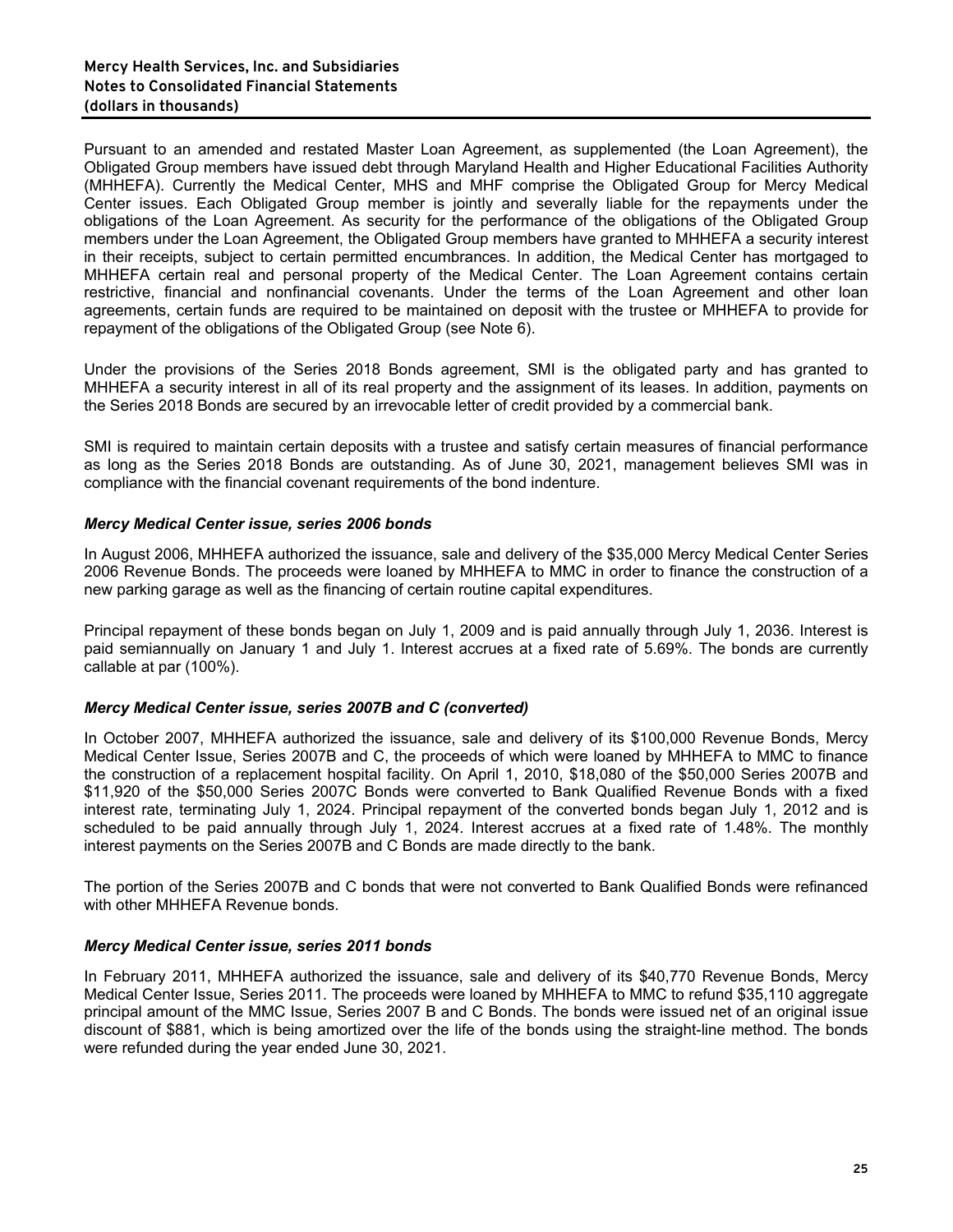#### *Mercy Medical Center issue, series 2012 bonds*

In April 2012, MHHEFA authorized the issuance, sale and delivery of its \$49,995 Revenue Bonds, Mercy Medical Center Issue, Series 2012. The proceeds were loaned by MHHEFA to MMC to refund the \$49,480 aggregate principal amount of the Mercy Medical Center Issue, Series 2001 Bonds. The bonds include an original issue premium of \$1,742, which is being amortized over the life of the bonds using the straight-line method. The bonds require a debt service reserve fund. The balance of the debt service reserve fund at June 30, 2021 and 2020 was \$5,000 and \$5,030, respectively (see Note 6).

Principal repayment of the MMC Issue, Series 2012 begins July 1, 2023 and is scheduled to be paid annually through July 1, 2031. Interest accrues at a rate varying from 4.0% to 5.0%. The interest is paid semi-annually on January 1 and July 1.

#### *Mercy Medical Center issue, series 2016A*

In March 2016, MHHEFA authorized the issuance, sale and delivery of its \$135,250 Revenue Bonds, Mercy Medical Center Issue, Series 2016A. The proceeds were loaned by MHHEFA to MMC to advance refund \$145,880 aggregate principal amount and \$11,452 aggregate interest due until July 1, 2017 of the MMC Issue, Series 2007A Bonds. As of June 30, 2016, the 2007A bonds were defeased and on July 1, 2017 the Series 2007A Bonds were fully refunded.

Principal repayment of the Series 2016A begins on July 1, 2032 and is scheduled to be paid annually through July 1, 2042. Interest accrues at a fixed rate ranging from 3.5% to 5.0%. The Series 2016A bonds were issued net of an original issue premium of \$9,327, which is being amortized over the life of the bonds using the straight-line method, which approximates the effective interest method.

#### *Mercy Medical Center issue, series 2016B*

In May 2016, MHHEFA authorized the issuance, sale and delivery of its \$35,055 Revenue Bonds, Mercy Medical Center, Series 2016B. The proceeds were loaned by MHHEFA to MMC to refund the \$34,890 Series 2011B bonds then outstanding. The Series 2016B bonds were issued as non-bank qualified revenue bonds and directly purchased by a commercial bank. On June 12, 2020, the direct bank purchase was extended to June 25, 2025, at which time the Series 2016B bonds will be subject to a mandatory purchase at their par value by MMC unless the bank and MMC agree to an extension. Originally, the Series 2016B bonds bore interest at a variable rate equal to 70% of one-month LIBOR plus 0.70%. Effective January 1, 2018, as a result of the Tax Cuts and Jobs Act, and by function of the debt agreements for tax law changes, the effective interest rate changed to a variable rate equal to 85% of one-month LIBOR plus 0.85%. In December 2018, the bank agreed to modify the interest rate to 80% of one-month LIBOR plus 0.70%. Interest is paid monthly. On May 1, 2020, the bank agreed to modify the interest rate to a fixed 1.99%.

Annual principal repayment of Series 2016B bonds will begin on July 1, 2032 with maturity on July 1, 2037.

#### *Mercy Medical Center issue series 2016C*

In May 2016, MHHEFA authorized the issuance, sale and delivery of its \$65,450 Revenue Bonds, Mercy Medical Center, Series 2016C. The proceeds were loaned by MHHEFA to MMC to refund the \$65,290 Series 2013 and Series 2013B bonds then outstanding. The Series 2016C bonds were issued as a non-bank qualified revenue bonds and directly purchased by a commercial bank. The direct bank purchase terminates on May 19, 2023, at which time the Series 2016C bonds will be subject to a mandatory purchase at their par value by MMC unless the bank and MMC agree to an extension. Originally, the Series 2016C bonds bore interest at a variable rate equal to 70% of one-month LIBOR plus 0.83%. Effective January 1, 2018, as a result of the Tax Cuts and Jobs Act, and by function of the debt agreements for tax law changes, the effective interest rate changed to a variable rate equal to 85% of one-month LIBOR plus 1.01%. In December 2018, the bank agreed to modify the interest rate to 70% of one-month LIBOR plus 1.15%. Interest is paid monthly.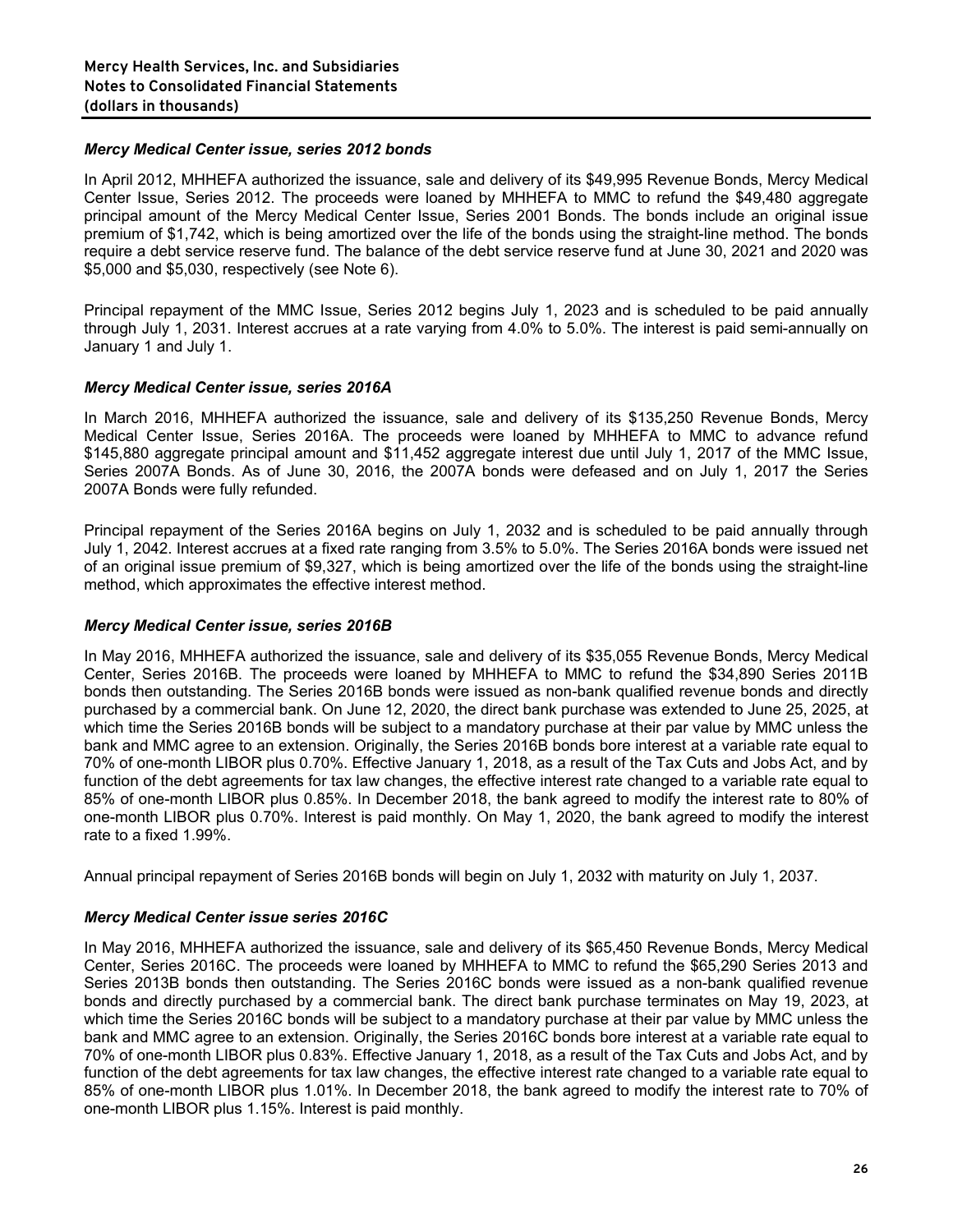Annual principal repayment of Series 2016C bonds began on July 1, 2016 with maturity on July 1, 2042.

#### *Stella Maris issue, series 2018 bonds*

In December 2018, MHHEFA authorized the issuance, sale and delivery of its \$21,000 Revenue Bonds, Stella Maris issue. The proceeds were loaned to SMI to refund Series 1997 Bonds and to partially finance the construction of a Transitional Care Center in Stella Maris. Principal repayment of these bonds began on July 1, 2019 and is scheduled to be paid annually through July 1, 2050. All Series 2018 Bonds are subject to redemption prior to maturity. Interest accrues at a variable rate based on SIFMA. Interest on the bonds is payable monthly. An annual letter of credit fee, equal to 0.73% of the letter of credit amount, is payable quarterly by SMI. The letter of credit expires December 19, 2028.

#### *Mercy Medical Center issue, series 2021 bonds*

In April 2021, MHHEFA authorized the issuance, sale and delivery of its \$46,680 Revenue Bonds, Mercy Medical Issue, Series 2021 Bonds. The proceeds were loaned by MHHEFA to MMC to refund Series 2011 Bonds and to finance new equipment purchases for Mercy Medical Center. Principal repayment of these bonds began on July 1, 2021 and is scheduled to be paid annually through July 1, 2031. Interest accrues at a fixed rate based of 1.65%, payable monthly.

#### *Mercy Medical Center Taxable Loan*

On March 26, 2020 Mercy Medical Center issued a taxable loan though a commercial bank to fully refund the outstanding principal of the Series 2008 Bonds (converted). Interest accrues at a fixed rate of 1.37% and is paid monthly to the bank.

Principal repayment of these bonds began on July 1, 2020, to be paid annually through July 1, 2022.

#### *HUD mortgage loan*

The mortgage loan from the U.S. Department of Housing and Urban Development (HUD) was used by CSC to construct St. Elizabeth Hall. This original note was refinanced during the year ended June 30, 2013. The current note reflects an interest rate of 2.64% per annum with monthly installments of \$20, including interest, with the final payment due January 1, 2046 and requires mortgage insurance of 0.45% of the average annual outstanding principal balance. The note also requires a debt service savings and property replacement reserve fund.

The liability of CSC under the mortgage note is limited to the underlying value of the real estate collateral plus other amounts deposited with the lender.

#### *Lines of credit*

In March 2020, Medical Center increased from \$20,000 to \$50,000 an operating line of credit with a commercial bank. At June 30, 2021 and 2020, the operating line of credit had \$0 outstanding. As of June 30, 2021 and 2020, the interest rate on the outstanding line of credit draw was 1.85% and 1.93%, respectively, and is based on onemonth LIBOR plus 1.75%. This line of credit agreement is scheduled to remain in effect until all obligations, including other debt held by the bank, are paid in full or terminated by the bank.

An additional committed line of credit from a commercial bank in the amount of \$25,000 that was secured in June 2019 and terminated in September 2020. At June 30, 2020, this line of credit had \$0 outstanding, and the interest rate on the outstanding line of credit was 1.93% and based on one-month LIBOR plus 1.75%.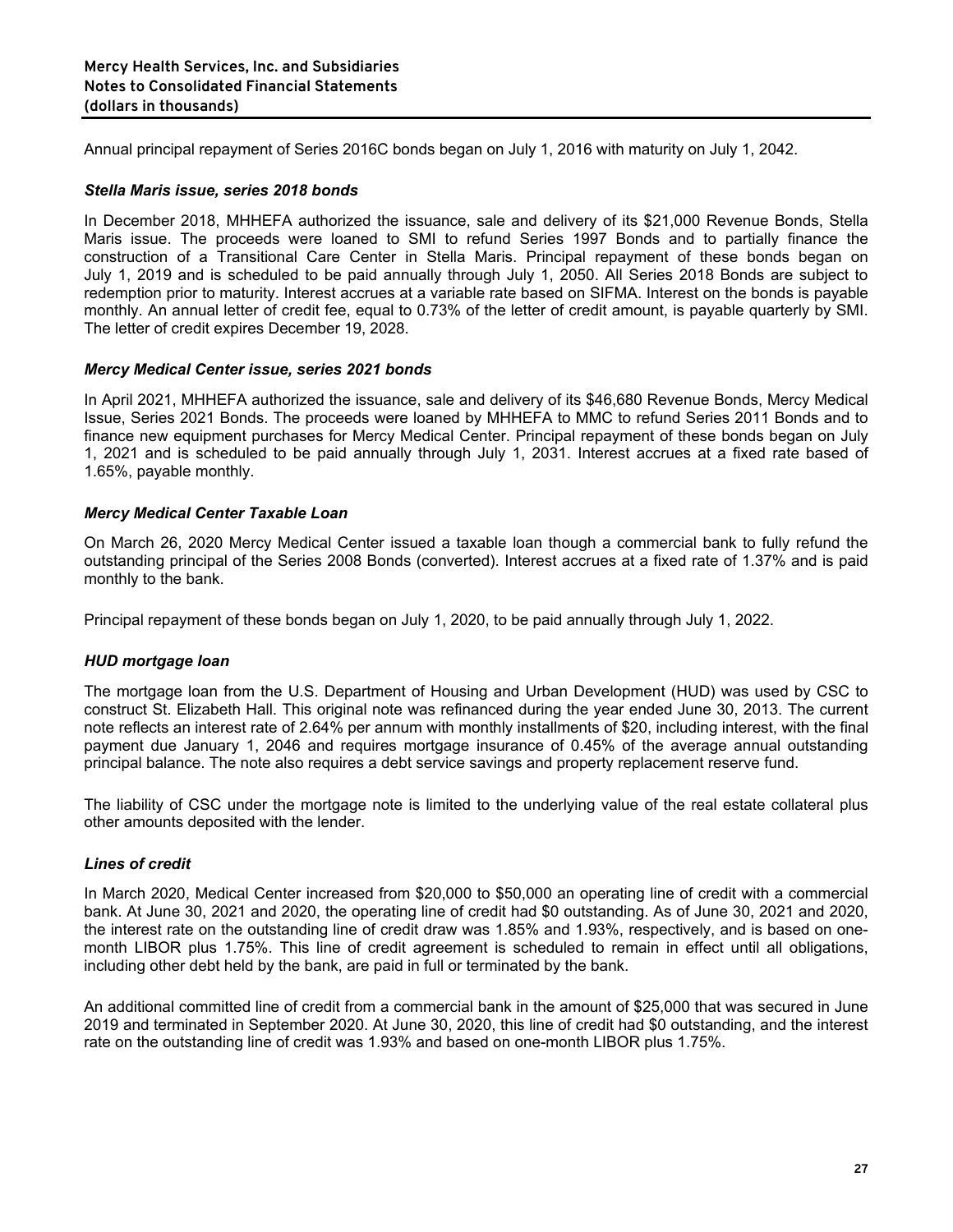#### *Interest rate swaps*

On December 1, 2004, the Medical Center entered into a fixed spread basis swap. The fixed spread basis swap matures on December 1, 2024 and the exchanges of cash flows with the counter party began March 1, 2005. The notional amount of the swap is \$50,000. Pursuant to the swap agreement, the Medical Center pays the counter party a variable rate equal to the USD-SIFMA Municipal Swap Index and receives interest at a variable rate equal to the sum of 67% of USD-LIBOR-BBA plus 0.60%.

At June 30, 2021 and 2020, the fair value of the interest rate swap liabilities was \$1,011 and \$1,160, respectively, and is included in interest rate swap liabilities in the accompanying consolidated balance sheets. An unrealized loss on interest rate swap totaling \$148 and \$274 is reflected in the accompanying consolidated statements of operations for the fiscal years ended June 30, 2021 and 2020, respectively.

Simultaneously, with the issuance of the Series 2006 bonds, MMC entered into an interest rate swap agreement, which was amended in November 2014, with a counter party with a notional amount of \$35,000 to convert the fixed rate structure to a variable rate. Under this amended agreement, MMC will receive a fixed interest rate of 5.69% and pay to the counter party the USD-SIFMA Municipal Swap Index plus 0.80%. The interest rate swap agreement matures on April 1, 2023. Additionally, under this amended agreement, MMC will continue to receive a fixed interest rate of 5.69% and now pay to the counter party the USD-SIFMA Municipal Swap Index plus 0.836%. The interest rate swap does not qualify for hedge accounting under generally accepted accounting principles.

The fair value of this contract is based on two components: (i) the accrued but unpaid periodic cash flows and (ii) the termination value as defined in the agreement. By definition, the termination value is equal to the bond amount multiplied by the difference between highest price in the marketplace and the bonds base price (100%) and the call price would be the highest price in the marketplace on the valuation date. This is due to the fact that MHS would be economically inclined to call the bonds at par versus paying any termination payment on the swap and the bonds are carried on MHS' books at par. With MHS prepared to call the bonds at par, the market price should immediately converge on the call price. Additionally, MHS has the right to optionally terminate the contract. The counter party does not have the right to optionally terminate the agreement. The counter party can only terminate the agreement prior to its stated maturity if an event of default or an additional termination event exists.

During October 2007, MMC entered into a fixed payer swap with a notional amount of \$65,000, which was amended in July 2014. Pursuant to the amended swap agreement, MMC pays the counter party a fixed rate of 3.459% and receives a variable rate equal to 70% of USD-LIBOR-BBA. The interest rate swap agreement terminates on July 1, 2042. At June 30, 2021 and 2020, the fair value of the interest rate swap liability was \$(24,077) and \$(33,249), respectively, and is included in interest rate swap liabilities in the accompanying consolidated balance sheets.

An unrealized gain/(loss) on interest rate swaps totaling \$9,023 and \$(12,307) is reflected in the accompanying consolidated statements of operations for the fiscal years ended June 30, 2021 and 2020, respectively.

#### **12. Fair Value of Financial Instruments**

The following methods and assumptions were used by MHS in estimating the fair value of its financial instruments:

> Cash and cash equivalents, patient accounts receivable, other- amounts receivable, accounts payable and accrued expenses due to third-party payers and construction retainage: The carrying amounts reported in the consolidated balance sheets approximate fair value.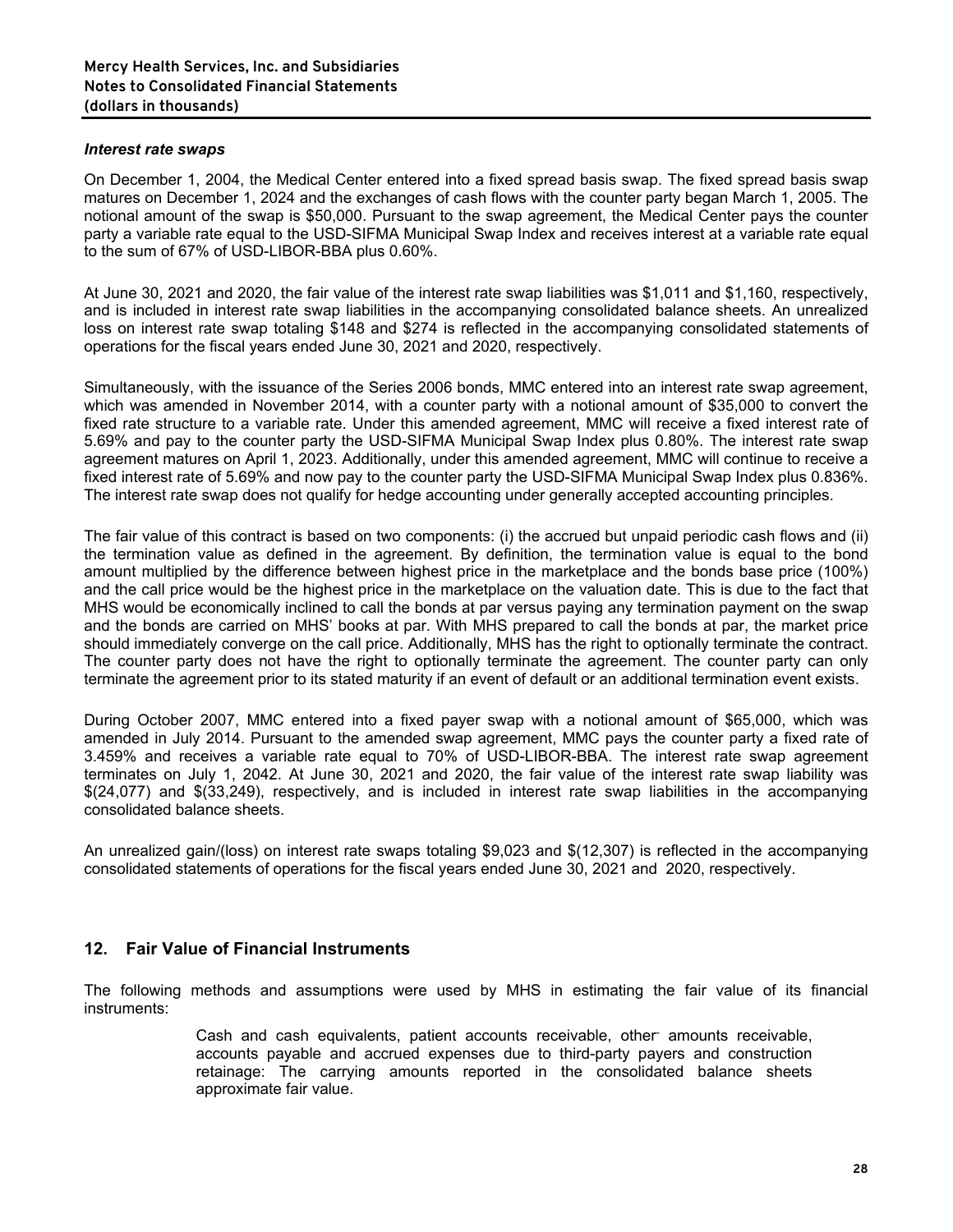Short-term investments, funds held by trustee and board designated and donor restricted investments: Fair values, which are the amounts reported in the consolidated balance sheets, are based on quoted market prices, if available, or estimated using quoted market prices for similar securities.

Pooled separate accounts: NAV units, as determined by the custodian, are used to estimate fair value since quoted prices in active markets for identical assets are not available. These prices are determined using observable market information such as quotes from less active markets and/or quoted prices of securities with similar characteristics.

Current accounting standards define fair value as the price that would be received to sell an asset or paid to transfer a liability in an orderly transaction between market participants at the measurement date and establish a three-level hierarchy for fair value measurements based upon the transparency of inputs to the valuation of an asset or liability as of the measurement date. The three levels of inputs that may be used to measure fair value are:

> Level 1: Quoted prices in active markets for identical assets or liabilities. Level 1 assets and liabilities include debt and equity securities that are traded in an active exchange market, as well as U.S. Treasury securities.

> Level 2: Observable input other than Level 1 prices such as quoted prices for similar assets or liabilities; quoted prices in markets that are not active; or other inputs that are observable or can be corroborated by observable market data for substantially the full term of the assets or liabilities. Level 2 assets and liabilities include debt securities with quoted market prices that are traded less frequently than exchange-traded instruments. This category generally includes certain U.S. government and agency mortgage-backed debt securities, corporate-debt securities, and alternative investments.

> Level 3: Unobservable inputs that are supported by little or no market activity and that are significant to the fair value of the assets or liabilities. Level 3 assets and liabilities include financial instruments whose value is determined using pricing models, discounted cash flow methodologies, or similar techniques, as well as instruments for which the determination of fair value requires significant management judgment or estimation. This category generally includes certain private debt and equity instruments and alternative investments.

The following discussion describes the valuation methodologies used for financial assets and liabilities measured at fair value. The techniques utilized in estimating the fair values are affected by the assumptions used, including discount rates and estimates of the amount and timing of future cash flows. Care should be exercised in deriving conclusions about the business, value, or financial position of MHS based on the fair value information of financial assets and liabilities presented below.

> Fair value estimates are made at a specific point in time, based on available market information and judgments about the financial asset or liability, including estimates of the timing, amount of expected future cash flows and the credit standing of the issuer. In some cases, the fair value estimates cannot be substantiated by comparison to independent markets. In addition, the disclosed fair value may not be realized in the immediate settlement of the financial asset or liability. Furthermore, the disclosed fair values do not reflect any premium or discount that could result from offering for sale at one time an entire holding of a particular financial asset or liability. Potential taxes and other expenses that would be incurred in an actual sale or settlement are not reflected in the amounts disclosed.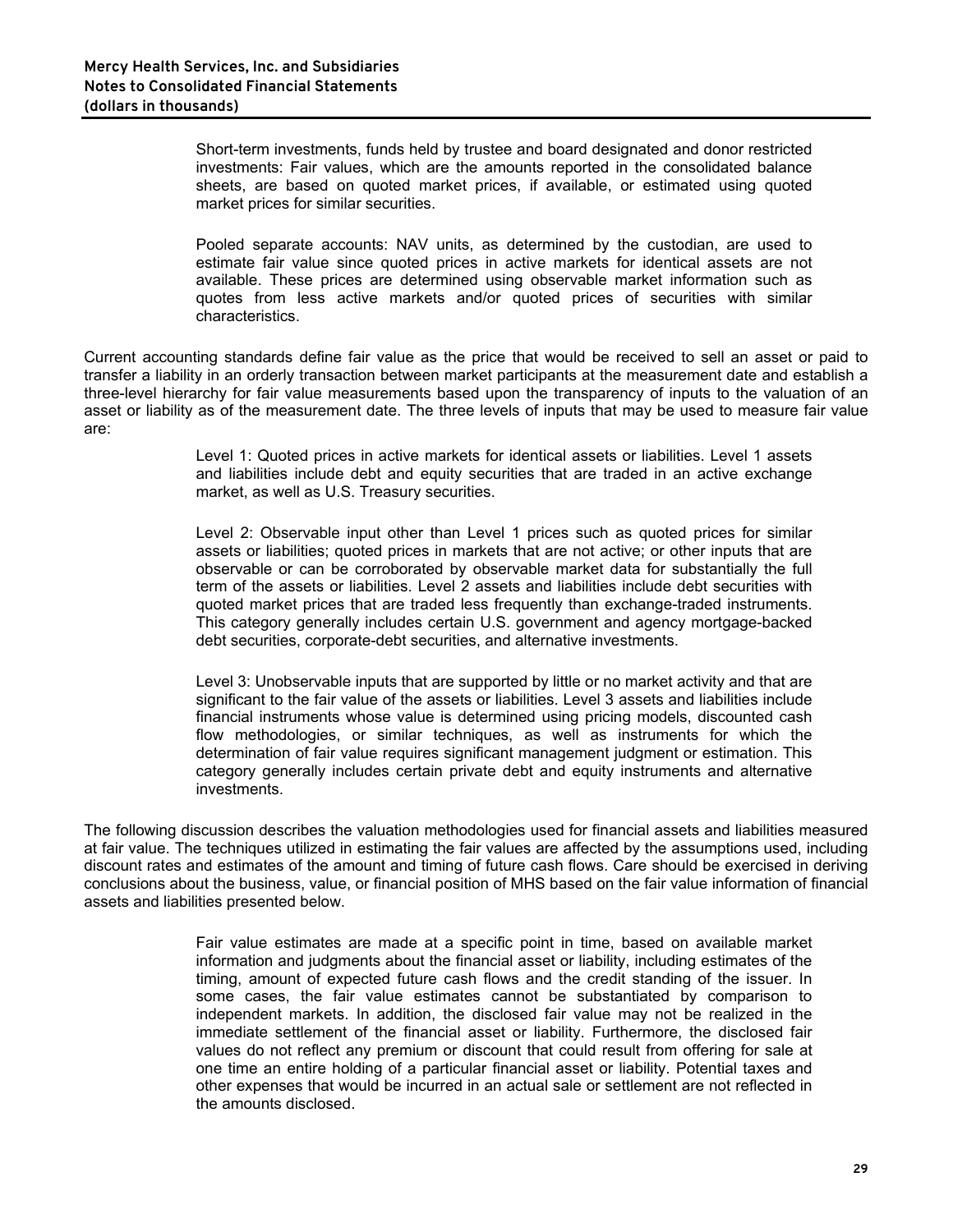MHS uses techniques consistent with the market approach for measuring fair value of its Level 2 and Level 3 assets and liabilities. The market approach is a valuation technique that uses prices and other relevant information generated by market transactions involving identical or comparable assets or liabilities. Fair values of equity securities and fixed maturity securities have been determined by MHS from observable market quotations, when available. Private placement securities and other equity securities where a public quotation is not available are valued by using broker quotes. Cash equivalents comprise short-term fixed maturity securities and carrying amounts approximate fair values, which have been determined from public quotations, when available. Money markets and certificates of deposit comprise short-term fixed maturity securities. The carrying amounts approximate fair values, which have been determined from public quotations, when available.

MHS holds alternative investments that are not traded on national exchanges or over-thecounter markets. MHS is provided information on net asset value per share as a practical expedient for these investments calculated by the funds of funds' managers (who are investment advisors registered with the Securities and Exchange Commission) based on information provided by the managers of underlying funds.

Fair value of the interest rate swaps represents, or are derived from, mid-market values. Mid-market prices and inputs may not be observable, and instead valuations may be derived from proprietary or other pricing models based on certain assumptions regarding past, present and future market conditions. Some inputs may be theoretical, not empirical, and require subjective assumptions and judgments. Valuations may be based on assumptions as to the volatility of the underlying security, basket or index, interest rates, exchange rates, dividend yields, correlations between these or other factors, the impact of these factors upon the value of the security (including any embedded options), as well as issuer funding rates and credit spreads (actual or approximated) or additional relevant factors.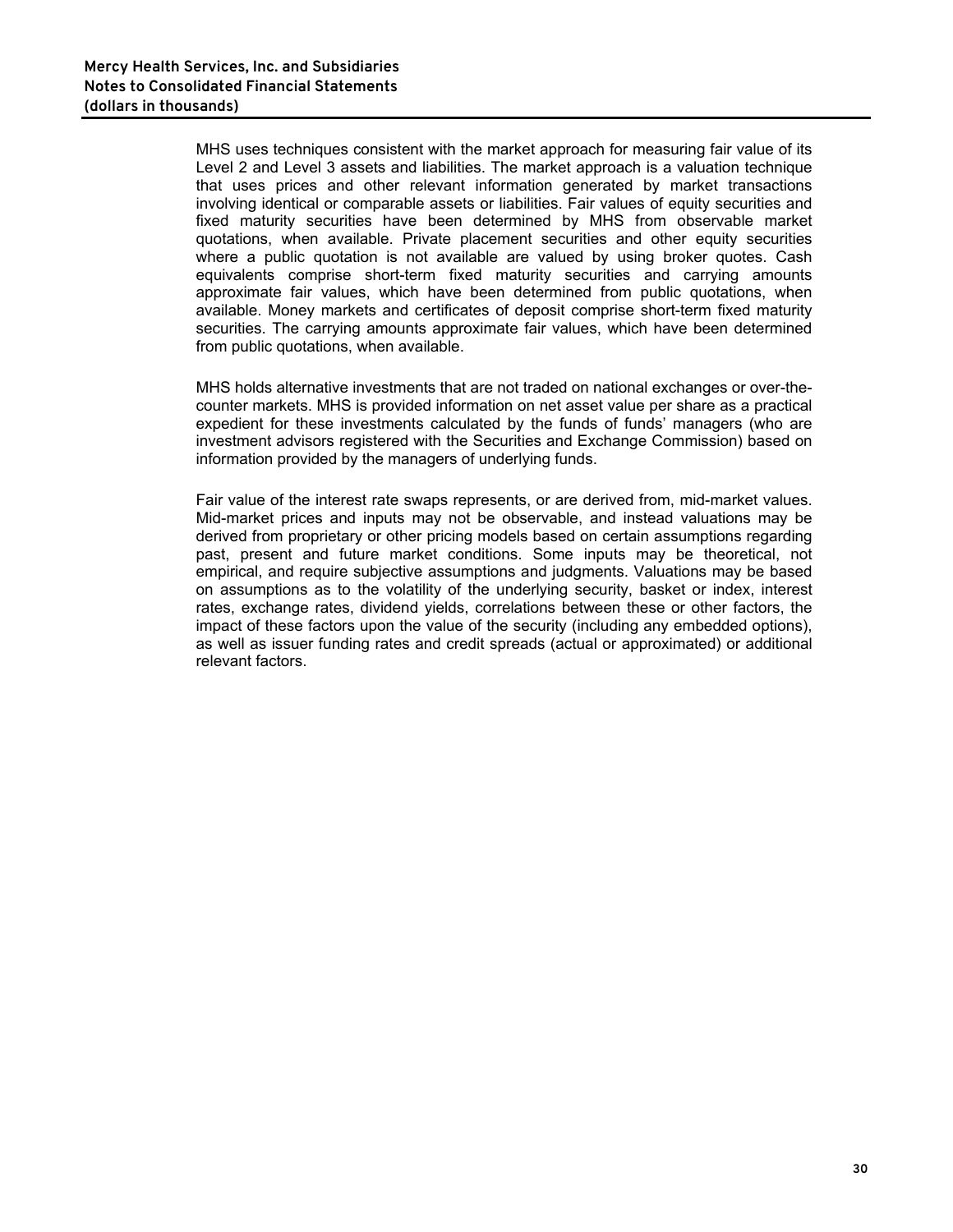The following table presents the fair value hierarchy for financial instruments reported by MHS measured at fair value on a recurring basis as of June 30, 2021.

| <b>Assets</b>                                      |    | Level 1<br>Level 2 |    |        | Level 3 | <b>Total Fair</b><br>Value |         |
|----------------------------------------------------|----|--------------------|----|--------|---------|----------------------------|---------|
| Board designated and donor restricted investments: |    |                    |    |        |         |                            |         |
| Cash and cash equivalents                          | \$ | 13,472             | \$ |        | \$      | \$                         | 13,472  |
| Equity securities:                                 |    |                    |    |        |         |                            |         |
| Mutual funds:                                      |    |                    |    |        |         |                            |         |
| International emerging markets                     |    | 16,286             |    |        |         |                            | 16,286  |
| Domestic mutual fund-equity income                 |    | 47,069             |    |        |         |                            | 47,069  |
| Common stocks:                                     |    |                    |    |        |         |                            |         |
| Consumer discretionary                             |    | 11,210             |    |        |         |                            | 11,210  |
| Consumer staples                                   |    | 10,691             |    |        |         |                            | 10,691  |
| Energy                                             |    | 2,346              |    |        |         |                            | 2,346   |
| Financials                                         |    | 15,461             |    |        |         |                            | 15,461  |
| Real estate                                        |    | 4,587              |    |        |         |                            | 4,587   |
| Health care                                        |    | 12,580             |    |        |         |                            | 12,580  |
| Industrials                                        |    | 11,759             |    |        |         |                            | 11,759  |
| Information technology                             |    | 25,482             |    |        |         |                            | 25,482  |
| <b>Materials</b>                                   |    | 2,526              |    |        |         |                            | 2,526   |
| Miscellaneous                                      |    | 1,859              |    |        |         |                            | 1,859   |
| Foreign stocks/American deposit receipt            |    |                    |    | 8,741  |         |                            | 8,741   |
| Fixed maturity:                                    |    |                    |    |        |         |                            |         |
| U.S. government and agencies:                      |    |                    |    |        |         |                            |         |
| U.S. treasury bonds                                |    | 12,539             |    |        |         |                            | 12,539  |
| Government agency bonds                            |    |                    |    | 6,858  |         |                            | 6,858   |
| Corporate bonds:                                   |    |                    |    |        |         |                            |         |
| Asset backed securities                            |    |                    |    | 1,440  |         |                            | 1,440   |
| Financial                                          |    |                    |    | 4,478  |         |                            | 4,478   |
| Industrial                                         |    |                    |    | 10,840 |         |                            | 10,840  |
| Other                                              |    |                    |    | 1,849  |         |                            | 1,849   |
| Mutual bond funds                                  |    | 25,257             |    |        |         |                            | 25,257  |
| Municipal bonds                                    |    |                    |    |        |         |                            |         |
| Alternatives                                       |    |                    |    |        | 8,031   |                            | 8,031   |
| Total assets in the fair value hierarchy           |    | 213,124            |    | 34,206 | 8,031   |                            | 255,361 |
| Investments measured at NAV (a)                    |    |                    |    |        |         |                            | 31,546  |
| Total board designated and donor restricted        |    |                    |    |        |         |                            |         |
| investments                                        |    |                    |    |        |         |                            | 286,907 |
| <b>Restricted investments:</b>                     |    |                    |    |        |         |                            |         |
| Exchange traded funds                              | \$ | 7,897              | \$ |        | \$      | \$                         | 7,897   |
| Equity mutual fund                                 |    |                    |    | 6,976  |         |                            | 6,976   |
| Bond funds                                         |    |                    |    | 13,860 |         |                            | 13,860  |
| U.S. treasury securities                           |    | 28,632             |    |        |         |                            | 28,632  |
| Corporate bonds                                    |    |                    |    | 23,600 |         |                            | 23,600  |
| Mortgage backed securities                         |    |                    |    | 5,840  |         |                            | 5,840   |
| Asset backed securities                            |    |                    |    | 29,229 |         |                            | 29,229  |
| Total restricted cash and investments              |    | 36,529             |    | 79,505 |         | 5                          | 116,034 |
|                                                    |    |                    |    |        |         |                            |         |
| <b>Short-term investments:</b>                     |    |                    |    |        |         |                            |         |
| U.S. Treasury notes                                |    |                    |    | 1,656  |         |                            | 1,656   |
| Total short-term investments                       |    |                    | \$ | 1,656  | \$      | \$                         | 1,656   |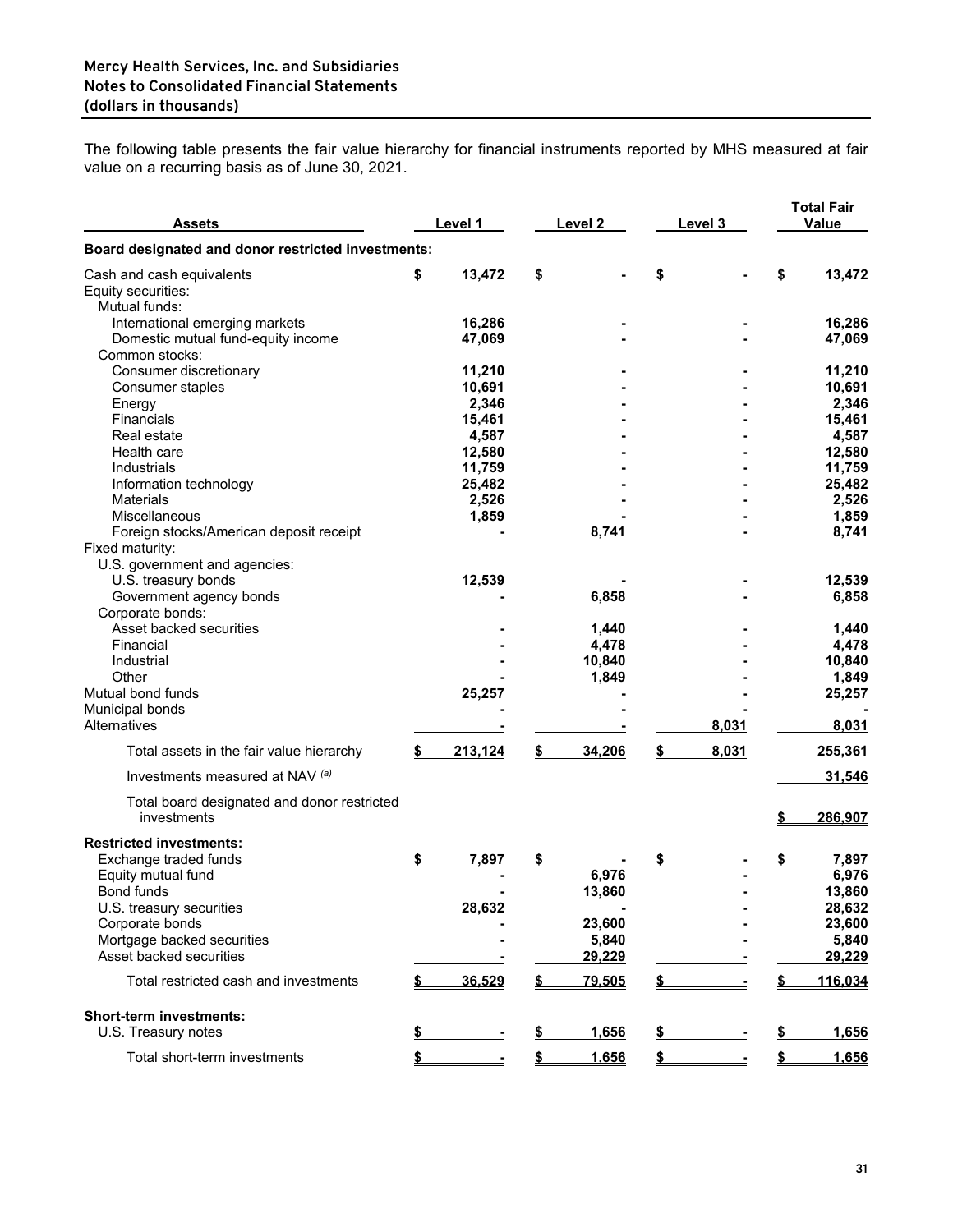#### **Mercy Health Services, Inc. and Subsidiaries Notes to Consolidated Financial Statements (dollars in thousands)**

| (continued)<br><b>Assets</b>                                                                      | Level 1 |                | Level 2 |         | Level 3 |       | <b>Total Fair</b><br>Value |                            |
|---------------------------------------------------------------------------------------------------|---------|----------------|---------|---------|---------|-------|----------------------------|----------------------------|
| Long-term investments:                                                                            |         |                |         |         |         |       |                            |                            |
| Cash                                                                                              |         | 21,678         |         |         |         |       |                            | 21,678                     |
| Total long-term investments                                                                       |         | 21,678         |         |         |         |       |                            | 21,678                     |
| Funds held by trustee (current):                                                                  |         |                |         |         |         |       |                            |                            |
| Cash and cash equivalents<br>Fixed maturity:                                                      | \$      | 19,369         | \$      |         | \$      |       | \$                         | 19,369                     |
| Government agency notes                                                                           |         | 2,521          |         |         |         |       |                            | 2,521                      |
| Total funds held by trustee (current)                                                             |         | 21,890         |         |         |         |       |                            | 21,890                     |
| Funds held by trustee (non-current):<br>Cash and cash equivalents<br>U.S. government and agencies | \$      | 6,419          | \$      |         | S       |       | S                          | 6,419                      |
| Funds held by trustee (non-current)                                                               |         | 6,419          |         |         |         |       |                            | 6,419                      |
| Total assets in the fair value hierarchy                                                          |         | <u>299.639</u> |         | 115.367 |         | 8.031 |                            | 423,038                    |
| Investments measured at NAV (a)                                                                   |         |                |         |         |         |       |                            | 31,546                     |
| Total investments at fair value                                                                   |         |                |         |         |         |       |                            | 454,584                    |
| <b>Liabilities</b>                                                                                | Level 1 |                |         | Level 2 | Level 3 |       |                            | <b>Total Fair</b><br>Value |
| Interest rate swaps                                                                               |         |                |         | 23,065  |         |       |                            | 23,065                     |
| Total liabilities at fair value                                                                   |         |                |         | 23,065  |         |       |                            | 23,065                     |

*(a) In accordance with current accounting standards, certain investments that were measured at NAV per share (or its equivalent) have not been classified in the fair value hierarchy. The fair value amounts presented in this table are intended to permit reconciliation of the fair value hierarchy to the line items presented in the consolidated balance sheets.*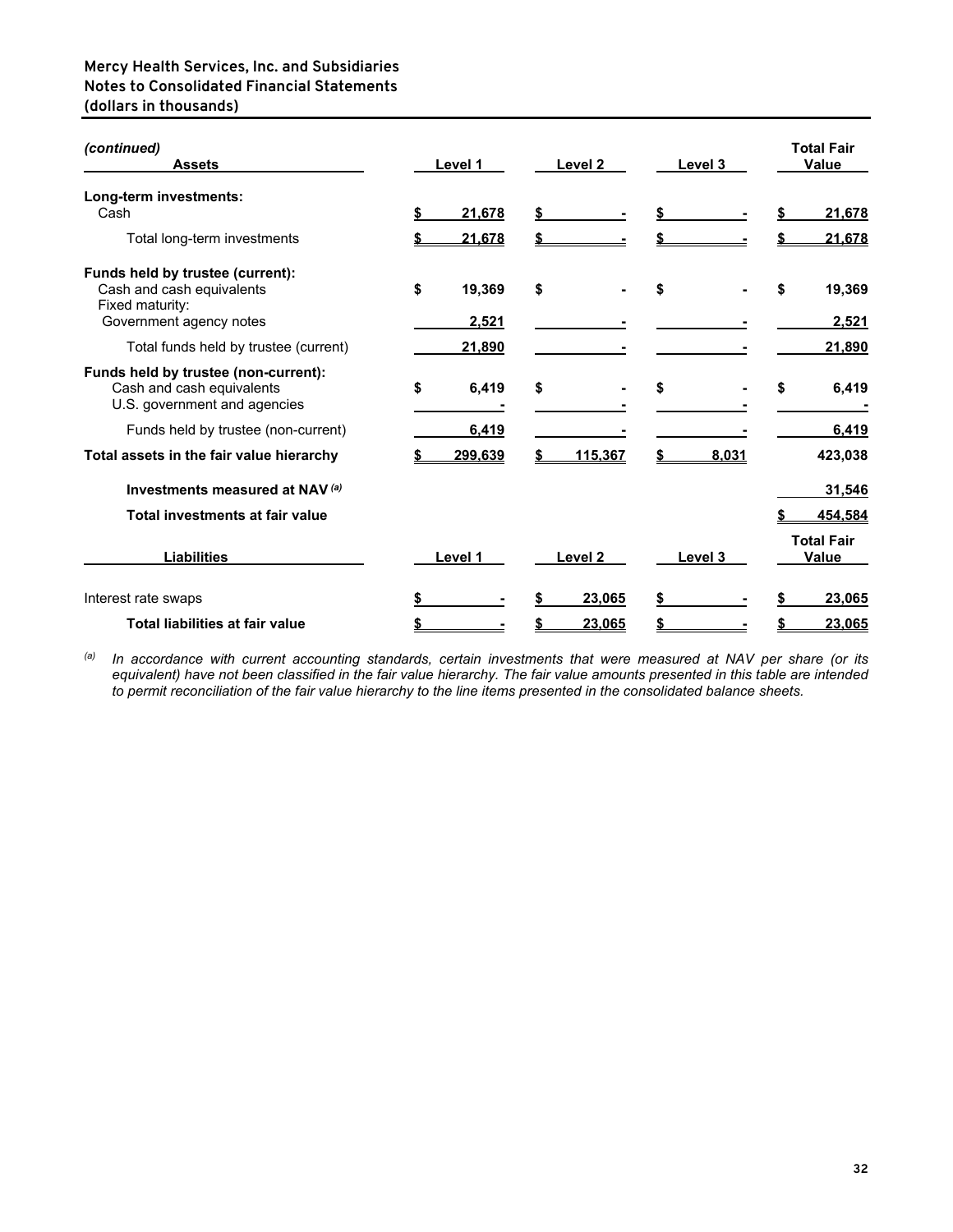The following table presents the fair value hierarchy for financial instruments reported by MHS measured at fair value on a recurring basis as of June 30, 2020.

| Assets                                             |             | Level 1 |               | Level 2<br>Level 3 |    |       | <b>Total Fair</b><br><b>Value</b> |
|----------------------------------------------------|-------------|---------|---------------|--------------------|----|-------|-----------------------------------|
| Board designated and donor restricted investments: |             |         |               |                    |    |       |                                   |
| Cash and cash equivalents                          | \$          | 18,190  | \$            |                    | \$ |       | \$<br>18,190                      |
| Equity securities:                                 |             |         |               |                    |    |       |                                   |
| Mutual funds:                                      |             |         |               |                    |    |       |                                   |
| International emerging markets                     |             | 27,818  |               |                    |    |       | 27,818                            |
| Domestic mutual fund-equity income                 |             | 9,391   |               |                    |    |       | 9,391                             |
| Common stocks:                                     |             |         |               |                    |    |       |                                   |
| Consumer discretionary                             |             | 7,517   |               |                    |    |       | 7,517                             |
| Consumer staples                                   |             | 6,758   |               |                    |    |       | 6,758                             |
| Energy                                             |             | 1,056   |               |                    |    |       | 1,056                             |
| Financials                                         |             | 9,839   |               |                    |    |       | 9,839                             |
| Real estate                                        |             | 3,354   |               |                    |    |       | 3,354                             |
| Health care                                        |             | 10,233  |               |                    |    |       | 10,233                            |
| Industrials                                        |             | 9,244   |               |                    |    |       | 9,244                             |
| Information technology                             |             | 17,428  |               |                    |    |       | 17,428                            |
| <b>Materials</b>                                   |             | 1,956   |               |                    |    |       | 1,956                             |
| Miscellaneous                                      |             | 1,399   |               |                    |    |       | 1,399                             |
| Foreign stocks/American deposit receipt            |             |         |               | 5,021              |    |       | 5,021                             |
| Fixed maturity:                                    |             |         |               |                    |    |       |                                   |
| U.S. government and agencies:                      |             |         |               |                    |    |       |                                   |
| U.S. treasury bonds                                |             | 8,503   |               |                    |    |       | 8,503                             |
| Government agency bonds                            |             |         |               | 9,719              |    |       | 9,719                             |
| Corporate bonds:                                   |             |         |               |                    |    |       |                                   |
| Financial                                          |             |         |               | 5,280              |    |       | 5,280                             |
| Industrial                                         |             |         |               | 12,092             |    |       | 12,092                            |
| Other                                              |             |         |               | 1,683              |    |       | 1,683                             |
| Equity funds                                       |             |         |               | 7,474              |    |       | 7,474                             |
| Mutual bond funds                                  |             | 23,521  |               |                    |    |       | 23,521                            |
| Municipal bonds                                    |             |         |               | 825                |    |       | 825                               |
| Alternatives                                       |             |         |               |                    |    | 4,545 | 4,545                             |
| Total assets in the fair value hierarchy           | \$          | 156,207 | \$            | 42,094             | \$ | 4,545 | 202,846                           |
| Investments measured at NAV (a)                    |             |         |               |                    |    |       | 14,030                            |
| Total board designated and donor restricted        |             |         |               |                    |    |       |                                   |
| investments                                        |             |         |               |                    |    |       | \$<br>216,876                     |
| <b>Restricted investments:</b>                     |             |         |               |                    |    |       |                                   |
| Exchange traded funds                              | \$          | 15,708  | \$            |                    | \$ |       | \$<br>15,708                      |
| <b>Bond Funds</b>                                  |             |         |               | 2,704              |    |       | 2,704                             |
| U.S. treasury securities                           |             | 20,745  |               |                    |    |       | 20,745                            |
| Corporate bonds                                    |             |         |               | 27,455             |    |       | 27,455                            |
| Mortgage backed securities                         |             |         |               | 4,429              |    |       | 4,429                             |
| Asset backed securities                            | \$          |         | \$            | 24,299             | \$ |       | \$<br>24,299                      |
| Total restricted cash and investments              | $\mathsf S$ | 36,453  | $\frac{1}{2}$ | 58,887             | \$ |       | \$<br>95,340                      |
| <b>Short-term investments:</b>                     |             |         |               |                    |    |       |                                   |
| U.S. Treasury notes                                |             | 3,666   |               |                    |    |       | 3,666                             |
| Certificate of deposit                             |             |         |               | 216                |    |       | 216                               |
| Total short-term investments                       | \$          |         |               |                    |    |       | 3,882                             |
|                                                    |             | 3,666   | \$            | 216                | \$ |       | \$                                |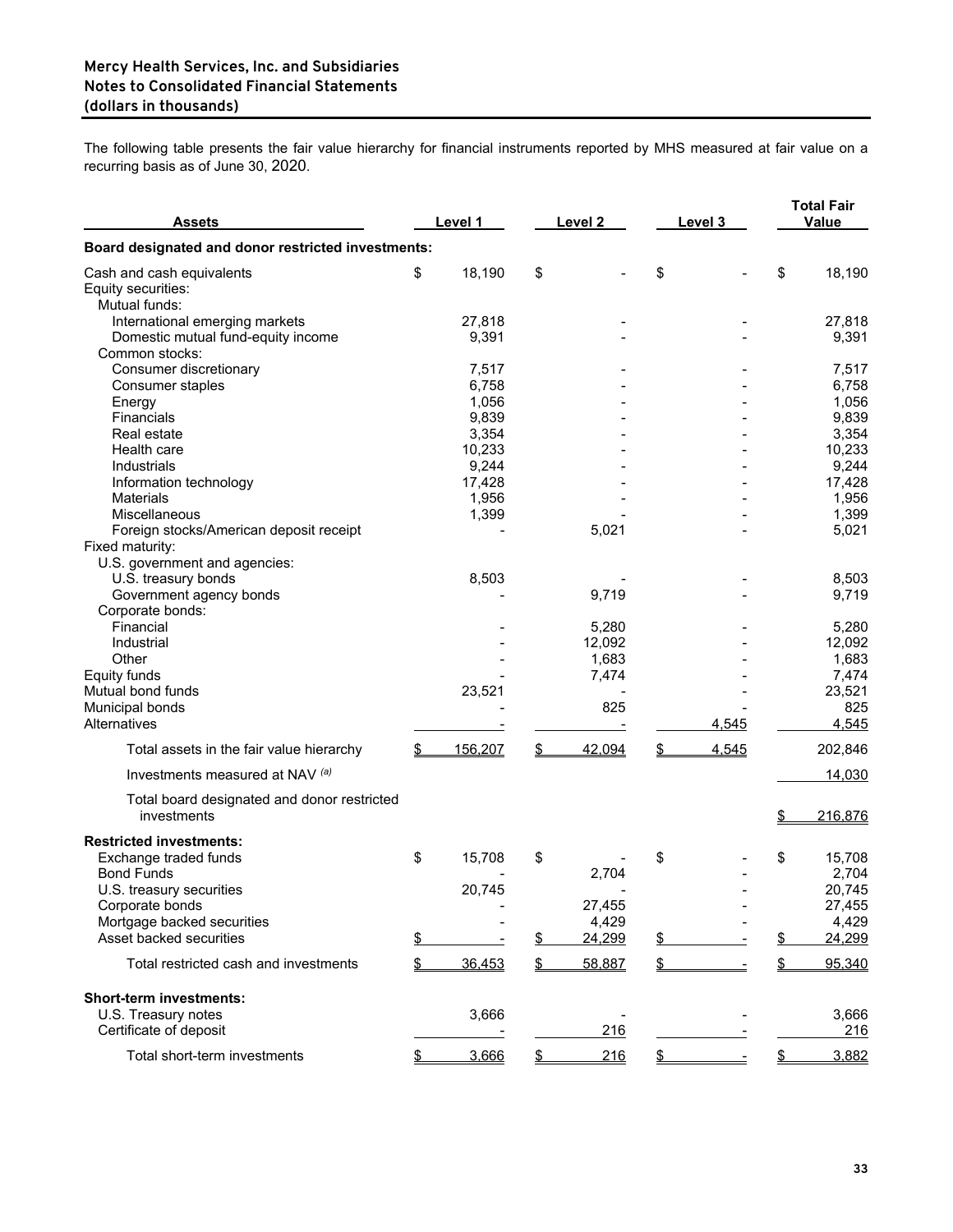#### **Mercy Health Services, Inc. and Subsidiaries Notes to Consolidated Financial Statements (dollars in thousands)**

| (continued)<br><b>Assets</b>                                                                                | Level 2<br>Level 1   |     |                    |    | Level 3 |    |                                   |  | <b>Total Fair</b><br><b>Value</b> |
|-------------------------------------------------------------------------------------------------------------|----------------------|-----|--------------------|----|---------|----|-----------------------------------|--|-----------------------------------|
| Long-term investments:<br>Exchange traded funds<br>U.S. treasury securities                                 | \$<br>6.478<br>1,444 | \$  |                    | \$ |         | \$ | 6.478<br>1,444                    |  |                                   |
| Total restricted cash and investments                                                                       | 7,922                |     |                    |    |         |    | 7,922                             |  |                                   |
| Funds held by trustee (current):<br>Cash and cash equivalents<br>Fixed maturity:<br>Government agency notes | \$<br>6.359<br>7,594 | \$  |                    | \$ |         | \$ | 6,359<br>7,594                    |  |                                   |
| Total funds held by trustee (current)                                                                       | 13,953               |     |                    |    |         |    | 13,953                            |  |                                   |
| Funds held by trustee (non-current):<br>Cash and Cash equivalents<br>U.S. government and agencies           | \$                   | \$. | 1.329<br>9,201     | \$ |         | \$ | 1,329<br>9,201                    |  |                                   |
| Funds held by trustee (non-current)                                                                         |                      |     | 10,530             |    |         |    | 10,530                            |  |                                   |
| Total assets in the fair value hierarchy                                                                    | 218,201              |     | 111,727            |    | 4.545   |    | 334,473                           |  |                                   |
| Investments measured at NAV (a)                                                                             |                      |     |                    |    |         |    | 14,030                            |  |                                   |
| Total investments at fair value                                                                             |                      |     |                    |    |         |    | 348,503                           |  |                                   |
| <b>Liabilities</b>                                                                                          | Level 1              |     | Level <sub>2</sub> |    | Level 3 |    | <b>Total Fair</b><br><b>Value</b> |  |                                   |
| Interest rate swaps                                                                                         |                      |     | 32,088             |    |         | S  | 32,088                            |  |                                   |
| Total liabilities at fair value                                                                             |                      |     | 32,088             |    |         | \$ | 32,088                            |  |                                   |

*(a) In accordance with current accounting standards, certain investments that were measured at NAV per share (or its*  equivalent) have not been classified in the fair value hierarchy. The fair value amounts presented in this table are intended *to permit reconciliation of the fair value hierarchy to the line items presented in the consolidated balance sheets.* 

The following table summarizes investments for which fair value is measured using the NAV per share practical expedient as of June 30, 2021 and 2020.

|                                                                                                             | <b>Fair Value at</b><br><b>June 30.</b><br>2021 | <b>Fair Value at</b><br><b>June 30,</b><br>2020 | Unfunded<br><b>Commitments</b> | <b>Other</b><br><b>Redemption</b><br><b>Restrictions</b> | <b>Redemption</b><br><b>Notice</b><br>Period |
|-------------------------------------------------------------------------------------------------------------|-------------------------------------------------|-------------------------------------------------|--------------------------------|----------------------------------------------------------|----------------------------------------------|
| Multi-Strategy Fund (1)<br>Greenspring Opportunities IV, LP <sup>(2)</sup><br>Emerging Markets (3)<br>Other | 8.303<br>8.531<br>10.826<br>3,886               | \$<br>6.883<br>3,433<br>3,714                   | None<br>3.000<br>None<br>$\,$  | None<br>None<br>None<br>$\overline{\phantom{a}}$         | 65 days<br>None<br>None<br>$\,$              |
|                                                                                                             | 31.546                                          | 14.030                                          |                                |                                                          |                                              |

 (1) The multi-strategy fund is event-driven with a focus on opportunities to exploit situations in which announced or anticipated events create opportunities to invest in securities and other financial instruments at a discount to their exit values. The fund also invests in a long/short equities portfolio of securities that can be readily valued and trade at a discount or premium to the fair value of the underlying assets. The fund permits semiannual redemption subject to 65 days advance written notice.

 $(2)$  The fund's objective is to seek long-term capital appreciation by investing primarily by making, holding, and disposing of privately negotiated equity and equity-related investments principally in a diversified group of operating companies.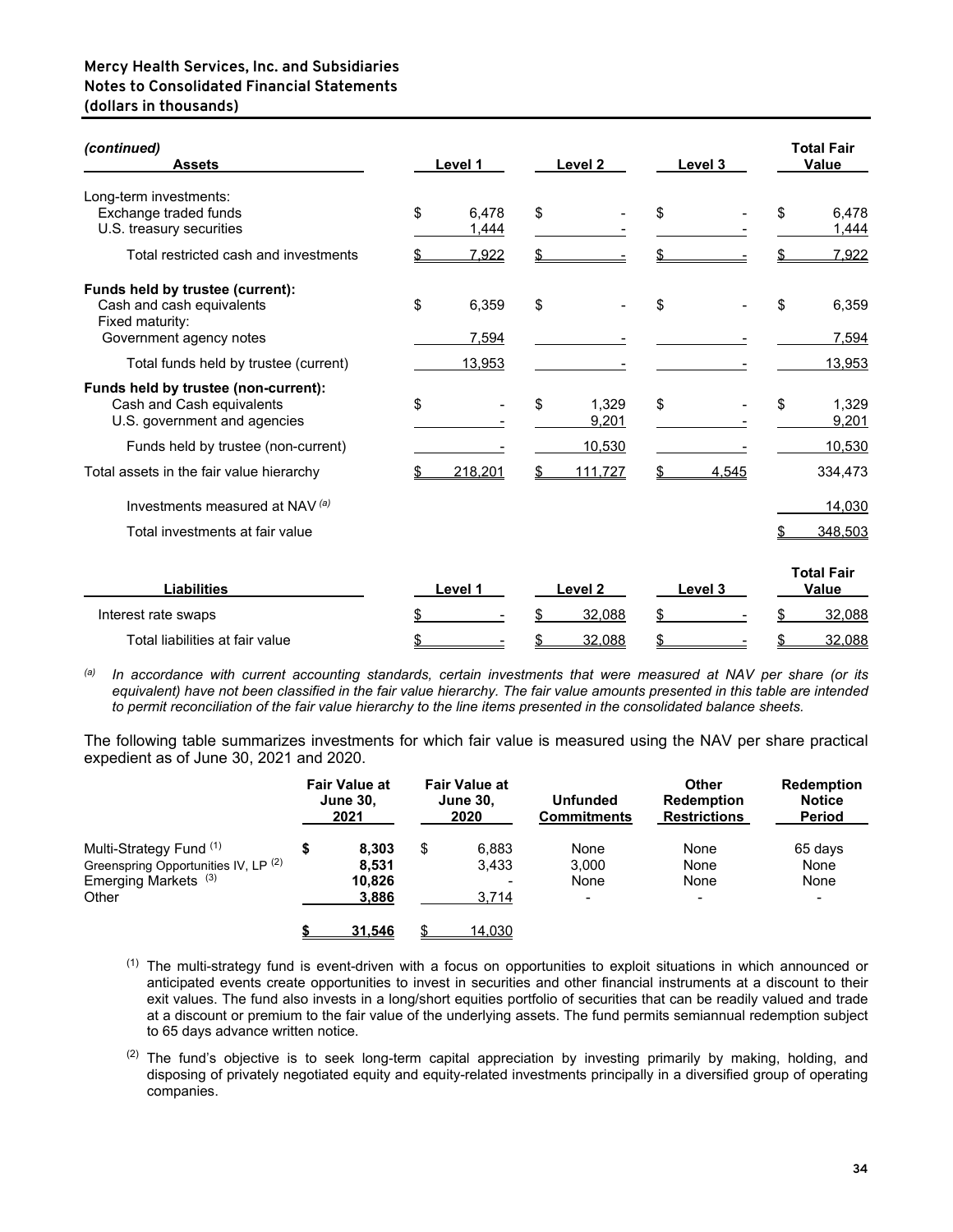$(3)$  The fund's objective is to provide long-term total return in excess of the MSCI Emerging Markets Index. The fund is primarily invested in international equities in emerging markets.

The following table is a rollforward of the consolidated statements of financial position amounts for financial instruments classified by MHS within level 3 of the valuation hierarchy defined above:

|                          | <b>Investments</b> |
|--------------------------|--------------------|
| Fair value June 30, 2019 | \$<br>1,207        |
| Unrealized gains, net    | 1,016              |
| <b>Purchases</b>         | 2,345              |
| Redemptions              | (23)               |
| Fair value June 30, 2020 | 4,545              |
| Unrealized gain, net     | 1,460              |
| <b>Purchases</b>         | 2,426              |
| Redemptions              | <u>(400)</u>       |
| Fair value June 30, 2021 | 8,031              |

#### **13. Defined Contribution and Profit-Sharing Plans**

MHS had a qualified 401(k) plan covering substantially all employees of the Medical Center and SMI who have completed at least one year of service and are at least twenty-one years of age. MHS made an annual contribution on behalf of all eligible employees based on either the employee's contributions to the 401(k) plan or their annual compensation. MHS had matched, on a dollar for dollar basis (based on age and years of service thresholds) the amount contributed by the employee, not to exceed 6% of the employee's salary. MHS' contributions to the 401(k) plan for all participants employed prior to April 1, 1997 for Medical Center employees or July 1, 1997 for SMI employees, vested at a rate of 25% annually and completely vested on April 1, 2001 for Medical Center employees and July 1, 2001 for SMI employees. MHS' contributions for all participants employed on or after April 1, 1997 for Medical Center employees or July 1, 1997 for SMI employees vested after four years of service, with no vesting prior to four years of service. Effective January 1, 2018, Mercy made the following changes to the 401(k) plan: The age and service requirement used to calculate Mercy's match will be made at the beginning of each calendar quarter (as opposed to January 1). Additionally, the vesting schedule was changed to a 3-year cliff as described below. There is no age limit for participation in the plans which occurred retroactive to January 1, 2016.

Effective January 1, 2019, the plan was frozen and all contributions for MHS subsequent to this date are being directed to the 403(b) Plan. MHS has a qualified 403(b) plan covering substantially all employees of Mercy Medical Center and SMI. Eligibility for the employer match begins after the completion of one year of service. MHS makes a quarterly contribution on behalf of all eligible employees based on the employee's contributions into the 403(b). MHS matches up to 50% of an employee's contribution not to exceed 6% of the employee's salary. The MHS match increases based on age and years of services threshold up to 100% of the amount contributed by the employee not to exceed 6% of the employee's salary. MHS' contributions into the 403(b) for all participants are vested after three years of service, with no vesting prior to three years of service.

Contributions under these plans totaled approximately \$6,088 and \$5,881 for the years ended June 30, 2021 and 2020, respectively.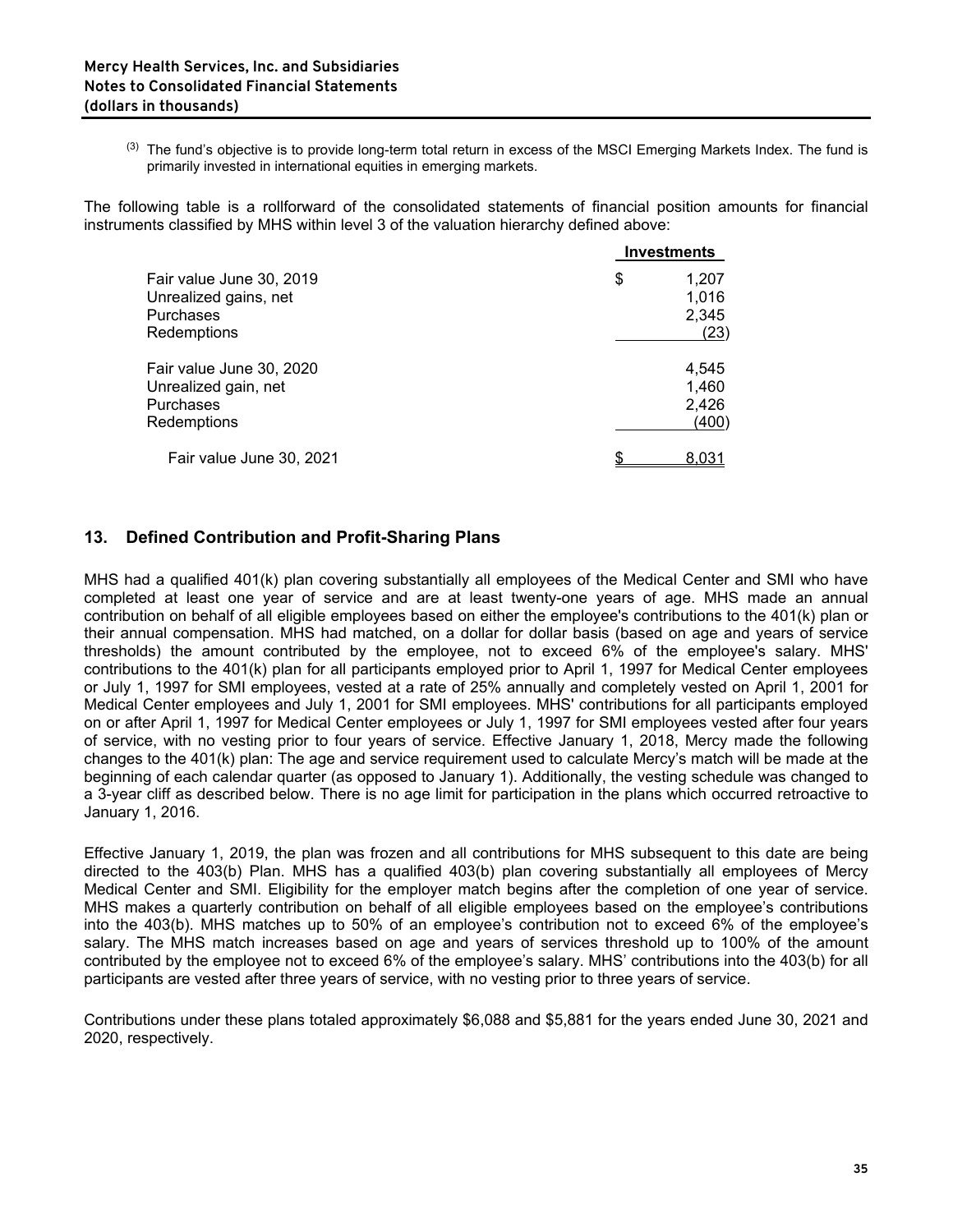#### **Mercy Health Services, Inc. and Subsidiaries Notes to Consolidated Financial Statements (dollars in thousands)**

The Medical Center has a nonqualified deferred compensation plan for certain executives and physicians. The deferred compensation plan provides for severance and supplemental retirement benefits as defined in the plan. Compensation expense related to the deferred compensation plan was \$1,920 and \$1,925 for the years ended June 30, 2021 and 2020, respectively. Total deferred compensation obligations of \$1,359 and \$3,572 are included in other long-term liabilities in the accompanying consolidated balance sheets at June 30, 2021 and 2020, respectively (see Note 25).

The fair values of deferred compensation plan assets as of June 30, 2021 by asset category are as follows (see Notes 9 and 12):

| <b>Assets</b>                      | Level 2<br>Level 1 |       |  |     | <b>Total Fair</b><br>Value |       |  |
|------------------------------------|--------------------|-------|--|-----|----------------------------|-------|--|
| Equity:                            |                    |       |  |     |                            |       |  |
| Mutual funds:                      |                    |       |  |     |                            |       |  |
| Domestic mutual fund-equity income | \$                 | 1,111 |  | ۰.  | S                          | 1,111 |  |
| Fixed maturity:                    |                    |       |  |     |                            |       |  |
| Bond fund                          |                    |       |  | 248 |                            | 248   |  |
| Total assets fair value            |                    | 1.111 |  | 248 |                            | 1.359 |  |

The fair values of deferred compensation plan assets as of June 30, 2020 by asset category are as follows (see Notes 9 and 12):

| <b>Assets</b>                      | Level 2<br>Level 1 |    |       | <b>Total Fair</b><br>Value |       |  |
|------------------------------------|--------------------|----|-------|----------------------------|-------|--|
| Equity:                            |                    |    |       |                            |       |  |
| Mutual funds:                      |                    |    |       |                            |       |  |
| International large cap core       | \$<br>25           | \$ |       | S                          | 25    |  |
| <b>Emerging markets</b>            | 6                  |    |       |                            | 6     |  |
| Domestic mutual fund-equity income | 1,704              |    |       |                            | 1,704 |  |
| Fixed maturity:                    |                    |    |       |                            |       |  |
| Bond fund                          |                    |    | 1,837 |                            | 1,837 |  |
| Total assets fair value            | 1.735              |    | 1,837 |                            | 3,572 |  |

There were no significant transfers between level 1 and level 2 fair value investments for the years ended June 30, 2021 and 2020.

#### **14. Post-Retirement Benefit Plan**

MMC has an unfunded contributory health and medical post-retirement benefit plan available to all eligible employees who meet certain age and length of service requirements as defined by the plan. The plan provides for health and medical benefits including primary care physician and specialist visits, hospitalization and emergency care, prescription drugs, vision care and Medicare supplemental coverage.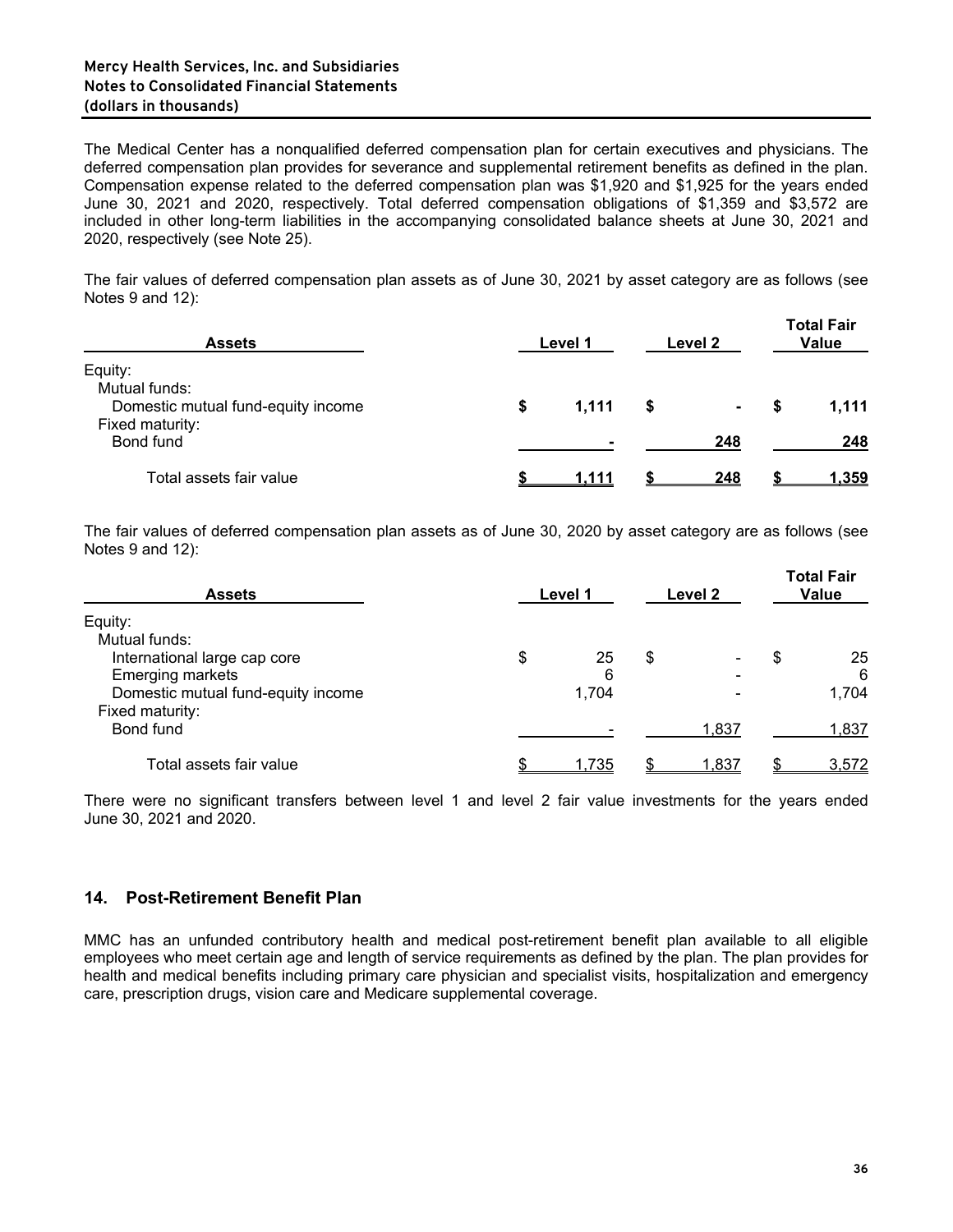The following table sets forth the components of the MHS obligation at June 30:

|                                                                                                                                                                                         | 2021                                       | 2020 |                                      |  |
|-----------------------------------------------------------------------------------------------------------------------------------------------------------------------------------------|--------------------------------------------|------|--------------------------------------|--|
| Change in benefit obligation:<br>Benefit obligation at beginning of year<br>Service cost<br>Interest cost<br>Actuarial gain and assumption changes<br>Employer portion of benefits paid | \$<br>9,334<br>68<br>223<br>(560)<br>(325) | \$   | 7,923<br>54<br>278<br>1,378<br>(299) |  |
| Benefit obligation at end of year                                                                                                                                                       | 8,740                                      |      | 9,334                                |  |
| Change in plan assets:<br>Employer contribution<br>Plan participants' contribution<br>Benefits paid                                                                                     | 325<br>(325)                               |      | 299<br>(299)                         |  |
| Fair value of plan assets at end of year                                                                                                                                                |                                            |      |                                      |  |
| Unfunded status                                                                                                                                                                         | (8,740)                                    |      | (9, 334)                             |  |
| Accrued post-retirement benefit cost                                                                                                                                                    | (8,740)                                    |      | (9, 334)                             |  |
| Less current portion included in accounts payable<br>and accrued expenses                                                                                                               | 318                                        |      | 310                                  |  |
| Total accrued post-retirement benefit cost, long-term portion                                                                                                                           | <u>(8.422)</u>                             | S    | (9,024)                              |  |
| Net periodic post-retirement benefit cost included the following for the years ended June 30:                                                                                           |                                            |      |                                      |  |

|                                                                                     | 2021      | 2020 |
|-------------------------------------------------------------------------------------|-----------|------|
| Service cost - benefits attributed to service during the period                     | 66        | 54   |
| Interest cost on accumulated post-retirement benefit obligation<br>Net amortization | 223<br>69 | 278  |
| Net post-retirement benefit cost                                                    | 358       | 332. |

Amounts not yet recognized as a component of net periodic pension cost include net actuarial loss of \$1,113 and \$1,742 as of June 30, 2021 and 2020, respectively.

The weighted average discount rate used in determining the accumulated post-retirement benefit obligation (APBO) for the plan was 2.68% and 2.54% for the years ended June 30, 2021 and 2020, respectively. For measurement purposes, the health care cost trend rates used in determining the APBO for the plan were 4.9% and 4.7% in 2021 and 2020. Increasing the health care cost trend rates by 1% would increase the APBO by \$1,474 as of June 30, 2021 and aggregate service and interest cost by \$58 for the year then ended.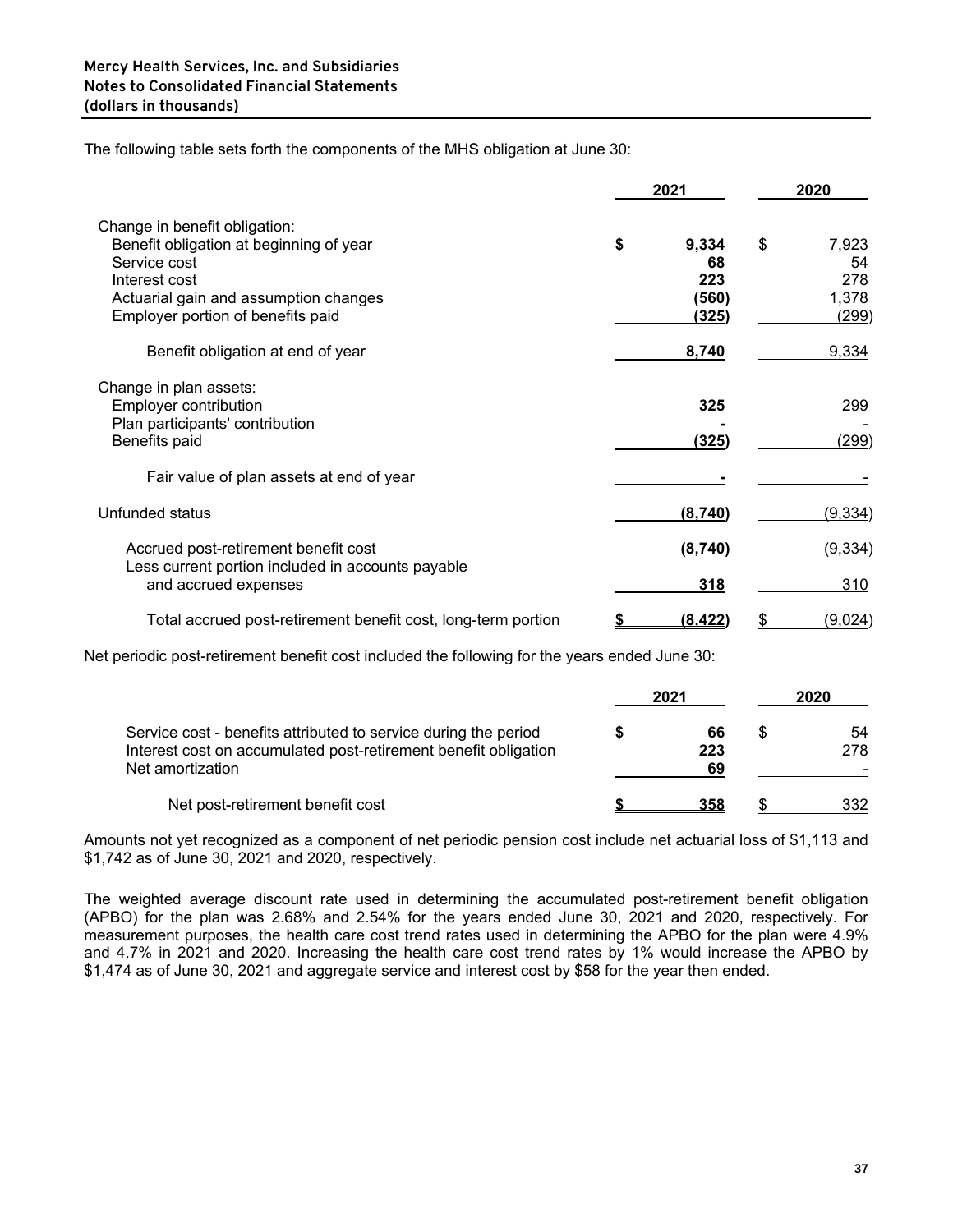The following benefit payments, which reflect expected future service, as appropriate, are expected to be paid:

|              | <b>Benefit</b><br><b>Payments</b> |
|--------------|-----------------------------------|
| 2022         | \$<br>319                         |
| 2023         | \$<br>359                         |
| 2024         | \$<br>354                         |
| 2025         | \$<br>372                         |
| 2026         | \$<br>382                         |
| Next 5 years | \$<br>2,016                       |

#### **15. Retirement Annuity Plan**

MMC had a pension plan that was terminated on April 1, 1997 and established a retirement annuity plan under which certain participants of the terminated plan were entitled to annuity payments. Participants in the plan include (a) the retirees and beneficiaries entitled to benefits from the terminated plan on April 1, 1997 and (b) other participants with benefits worth more than \$4 that elected an annuity. All benefits are vested and based on the frozen accrued benefits at April 1, 1997.

The measurement dates for fiscal years 2021 and 2020 were June 30, 2021 and June 30, 2020, respectively. The following table sets forth the funded status of the retirement annuity plan and amounts recognized in accompanying consolidated financial statements as of and for the years ended June 30:

|                                                                                                                                                       | 2021 | 2020                           |    |                               |
|-------------------------------------------------------------------------------------------------------------------------------------------------------|------|--------------------------------|----|-------------------------------|
| Change in benefit obligation:<br>Benefit obligation at beginning of year<br>Interest cost<br>Actuarial gain<br>Benefits paid                          | \$   | 4,597<br>111<br>(367)<br>(600) | \$ | 5,086<br>157<br>(14)<br>(632) |
| Benefit obligation at end of year                                                                                                                     |      | 3,741                          |    | 4,597                         |
| Change in plan assets:<br>Fair value of plan assets at beginning of year<br>Actuarial return on plan assets<br>Employer contribution<br>Benefits paid |      | 715<br>(6)<br>500<br>(600)     |    | 648<br>(1)<br>700<br>(632)    |
| Fair value of plan assets at end of year                                                                                                              |      | 609                            |    | 715                           |
| Unfunded status/accrued benefit cost (Note 25)                                                                                                        |      | (3.132)                        |    | (3,882)                       |
| Net periodic pension cost:<br>Interest cost<br>Expected return on plan assets<br>Amortization net (gain) loss                                         | \$   | 111<br>(46)<br>194             | \$ | 157<br>(42)<br>158            |
| Net periodic pension cost                                                                                                                             |      | 259                            | \$ | <u>273</u>                    |

Amounts not yet recognized as a component of net periodic pension cost include net actuarial loss of \$1,634 and \$2,143 as of June 30, 2021 and 2020, respectively.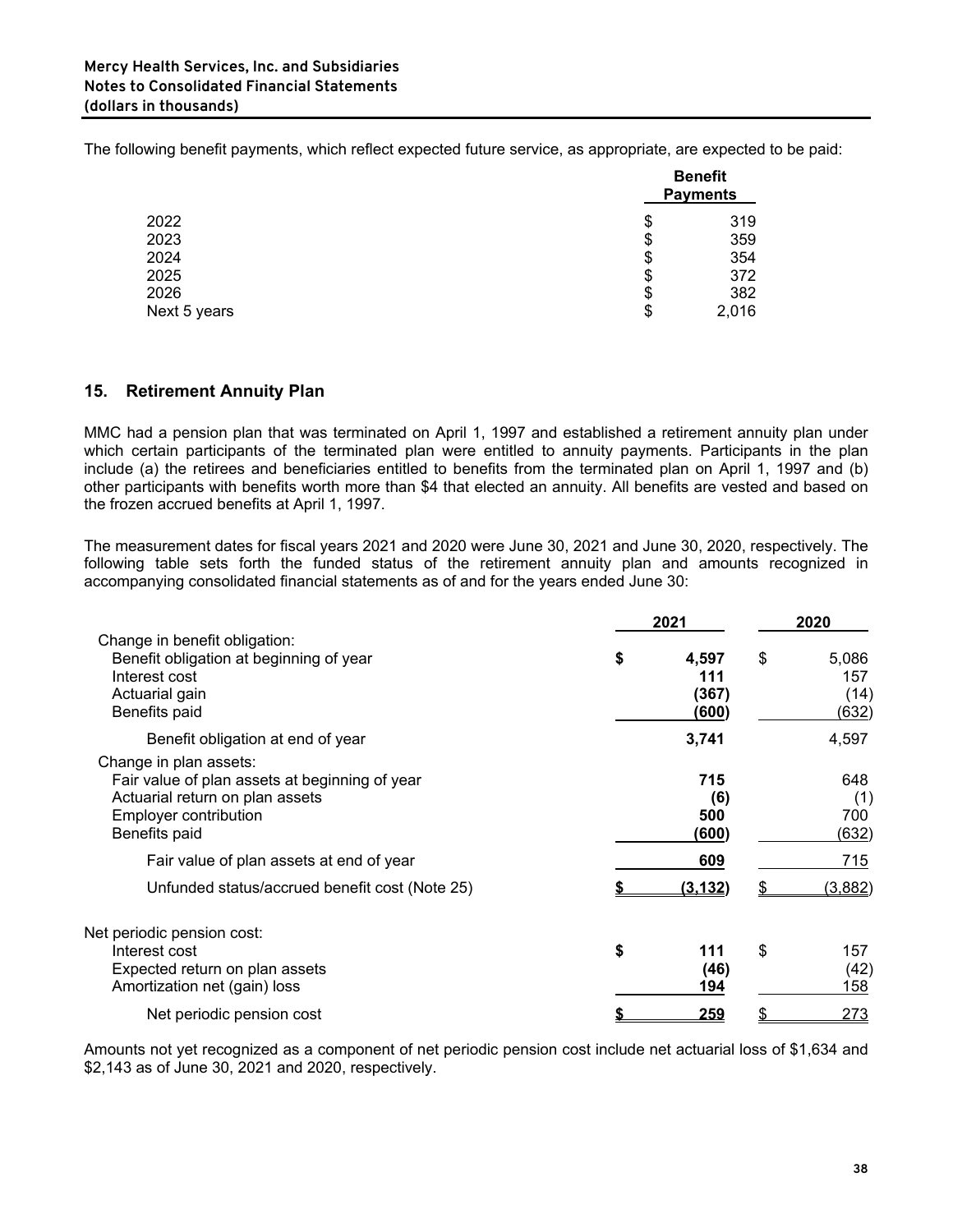The discount rate to estimate the benefit obligation as of June 30, 2021 and 2020 was 2.75% and 2.5%, respectively. The expected rate of return on plan assets to estimate the benefit obligation was 6.5% for 2021 and 2020.

MHS' expected rate of return is evaluated annually and is based on the current interest rate environment, rate of inflation, allocation of the plan assets among various investment options and other market conditions.

The weighted-average asset allocations in the plan as of June 30, 2021 and 2020, by asset category were as follows:

|                                              | 2021    | 2020 |
|----------------------------------------------|---------|------|
| Asset Category:<br>Cash and cash equivalents | $100\%$ | 100% |
| Total                                        | $100\%$ | 100% |

The fair values of plan assets on a recurring basis as of June 30, 2021 by asset category are as follows:

| <b>Assets</b>                      | Level 1 | Level 2        | Level 3 |  | <b>Total Fair</b><br>Value |
|------------------------------------|---------|----------------|---------|--|----------------------------|
| Cash and cash equivalents:<br>Cash | 609     | $\blacksquare$ |         |  | 609                        |
| Total assets fair value            | 609     |                |         |  | 609                        |

The fair values of plan assets on a recurring basis as of June 30, 2020 by asset category are as follows:

| <b>Assets</b>                      | Level 1 | Level 2                  | Level 3 |  | <b>Total Fair</b><br>Value |
|------------------------------------|---------|--------------------------|---------|--|----------------------------|
| Cash and cash equivalents:<br>Cash | 715     | $\overline{\phantom{0}}$ |         |  | 715                        |
| Total assets fair value            | 715.    |                          |         |  | 715                        |

There were no significant transfers between levels for the years ended June 30, 2021 and 2020.

The following benefit payments are expected to be paid for the following years ending June 30:

|              | <b>Benefit</b><br><b>Payments</b> |
|--------------|-----------------------------------|
| 2022         | \$<br>553                         |
| 2023         | \$<br>506                         |
| 2024         | \$<br>459                         |
| 2025         | \$<br>412                         |
| 2026         | \$<br>366                         |
| Next 5 years | \$<br>1,236                       |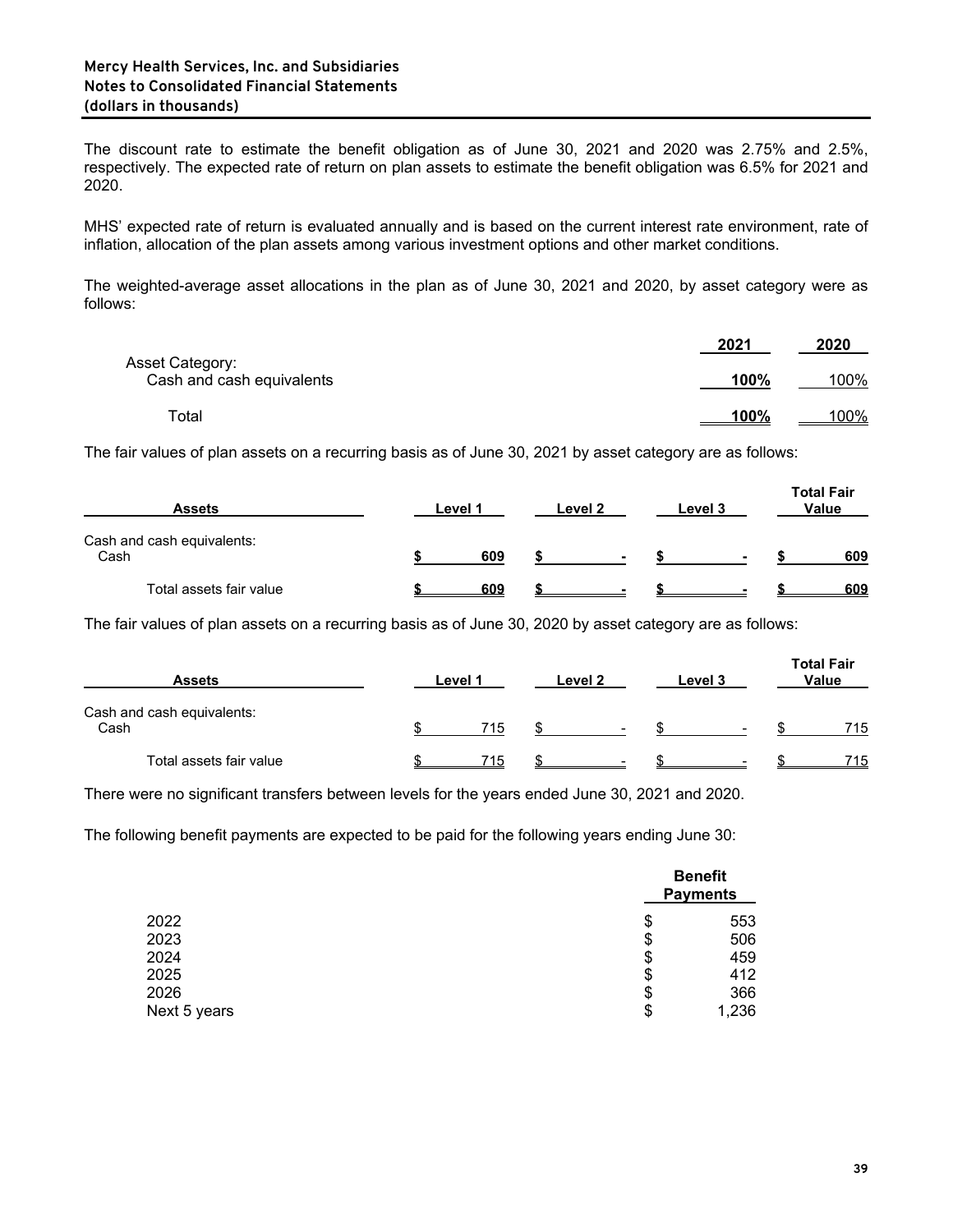#### **16. Supplemental Cash Flow Information**

Cash payments for interest, net of amounts capitalized and interest rate swap payments, were \$13,921 in 2021 and \$15,209 in 2020. Capitalized interest related to construction activities includes interest payments to creditors on bonds, net payments/receipts to counterparties on interest rate swap arrangements, and income received on trustee-held funds.

#### **17. Net Assets With Donor Restrictions**

Net assets with donor restrictions are available for the following health care services and endowment funds at June 30:

|                           | 2021          | 2020         |
|---------------------------|---------------|--------------|
| Capital improvements      | \$<br>2,999   | \$<br>6,191  |
| Departmental expenses     | 9,085         | 7,468        |
| Pastoral care             | 4,516         | 4,516        |
| Research programs         | 1,622         | 1,626        |
| Indigent care             | 1,081         | 893          |
| SMI hospice endowment     | 1,055         | 1,055        |
| Weinberg endowment        | 1,000         | 1,000        |
| Dr. Goodman endowment     | 123           | 123          |
| <b>Education programs</b> | 625           | 602          |
| Other                     | 2,038         | 2,443        |
|                           | <u>24.144</u> | \$<br>25,917 |

#### **18. Commitments and Contingent Liabilities**

#### *Litigation*

MHS has outstanding litigation involving claims brought against it in the normal course of business. Litigation in the normal course of business, as well as responses to claims and investigations described below, can be expensive, lengthy and disruptive to normal business operations. Moreover, the results of complex legal proceedings and government investigations are difficult to predict and in certain cases the likelihood of outcome is unknown. Like most healthcare organizations, MHS receives inquiries, request for information regarding clinical procedures, licensing, billing or medical record documentation matters from various State and Federal agencies. MHS responds to such requests and provides any detailed information requested. Attorneys for MHS are representing MHS in all of the above matters. Management is currently unable to estimate, with reasonable certainty, the possible loss, or range of loss, if any, for such lawsuits and investigations. MHS is also subject to asserted and unasserted claims (in addition to litigation) encountered in the ordinary course of business. As a result of the current level of governmental and public concerns with health care fraud and abuse, management recognizes that additional investigative activity could occur in the future. In the opinion of management and after consultation with legal counsel, management believes it has established adequate accrued reserves related to all known matters. The outcome of certain litigation, as well as any potential investigative, regulatory or prosecutorial activity that may occur in the future is unknown. Accordingly, any associated potential future losses resulting from such matters could have a material adverse effect on the future financial position, results of operations and liquidity of MHS.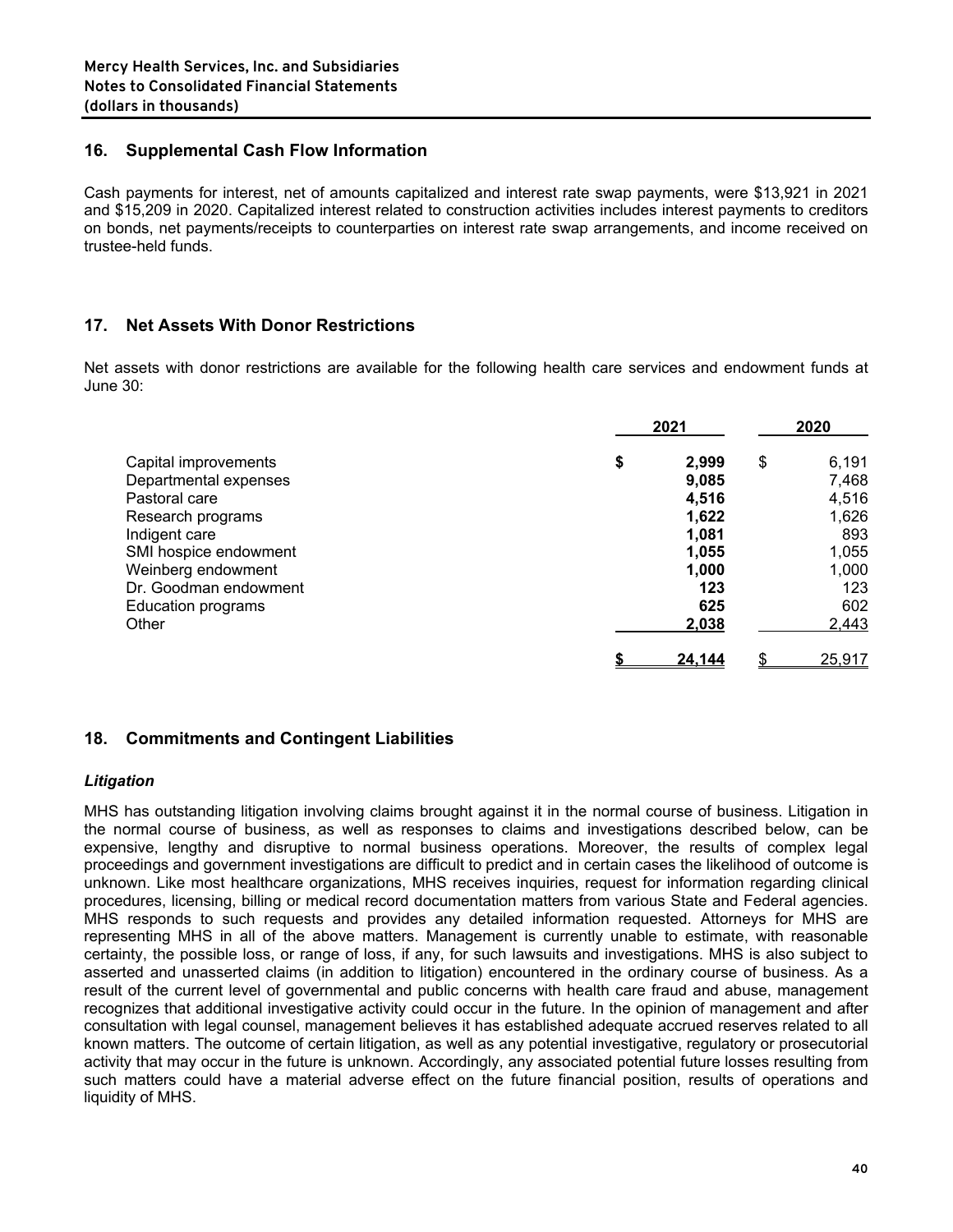#### *Self-insurance programs*

As discussed in Notes 1 and 10, GIC provides general and professional liability coverage to MHS and its subsidiaries. GIC's policies provide primary and certain excess liability coverage. GIC retains the risk related to the primary policy and reinsures the whole of the excess policies. While insurance policy limits vary by year, management believes the amounts are appropriate.

GIC's primary coverage limits for the years ended June 30 are:

|                                                                                          | 2021                                                 | 2020                                                 |
|------------------------------------------------------------------------------------------|------------------------------------------------------|------------------------------------------------------|
| Healthcare Professional Liability (HPL) and<br>Managed Care Organization Liability (MCO) | \$9,000 per related loss event<br>\$42,000 aggregate | \$9,000 per related loss event<br>\$42,000 aggregate |
| Commercial General Liability (CGL)                                                       | \$9,000 per occurrence<br>\$42,000 aggregate         | \$9,000 per occurrence<br>\$42,000 aggregate         |

GIC's primary coverage for HPL is \$9,000 per loss event. GIC provides excess coverage for HPL and MCO in the aggregate amount of \$75,000 in excess of \$9,000 and \$9,000 for related loss events and in excess of \$42,000 and \$42,000 for fiscal years 2021 and 2020, respectively. GIC provides excess coverage for CGL in the aggregate amount of \$75,000 in excess of \$9,000 and \$9,000 per occurrence and in excess of \$42,000 and \$42,000 aggregate for fiscal years 2021 and 2020, respectively. All excess coverage is reinsured by commercial insurance companies.

In management's opinion, the assets of GIC are sufficient to meet its obligations as of June 30, 2021. If the financial condition of GIC were to materially deteriorate in the future, and GIC were unable to pay its claim obligations, the responsibility to pay those claims would return to MHS.

MHS and certain of its subsidiaries are self-insured against employee medical claims. Plan expenses include claims incurred and provisions for unreported claims. However, the program has an annual aggregate stop loss provision per employee.

MHS and certain of its subsidiaries are self-insured in the State of Maryland for the use and benefit of all employees of MHS for worker's compensation. The State of Maryland requires any self-insured employer to provide a workers' compensation surety bond issued by a corporate surety company that meets the State's financial rating under A.M. Best. MHS has had a surety bond in place since 1997 currently written by Fidelity and Deposit Company of Maryland in the amount of \$2,200. All past, present, existing and potential liability under this bond shall remain in effect and to the benefit of the State of Maryland.

MHS and certain of its subsidiaries are self-insured against unemployment claims and have surety bonds of \$2,070 for the Medical Center and \$425 for SMI. The amounts change each October 1 as dictated by the Maryland Department of Licensing and Regulation.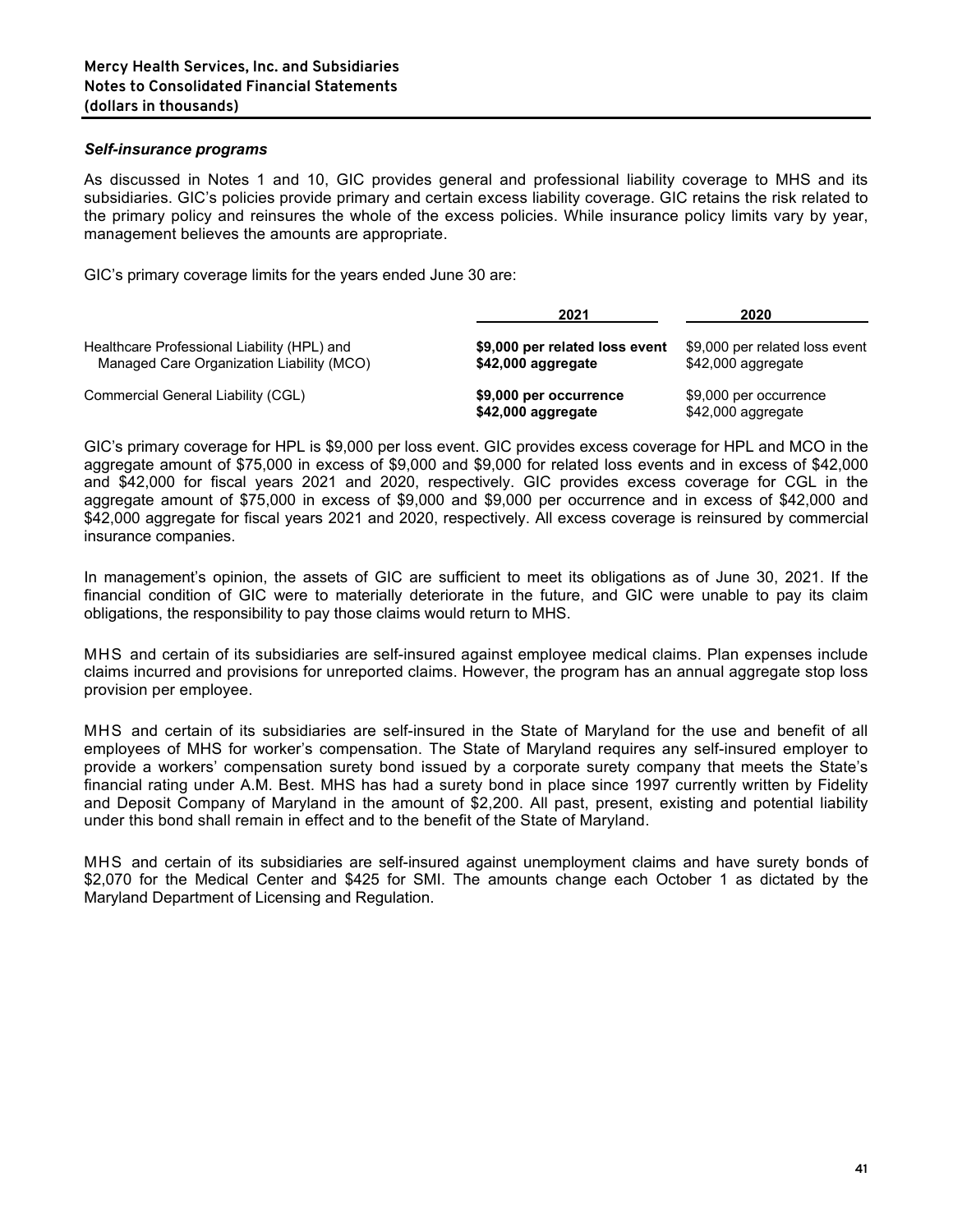#### **19. Maryland Health Services Cost Review Commission**

The Medical Center's charges are subject to review and approval by the HSCRC. Management has made the required filings with the Commission and believes the Medical Center to be in compliance with the Commission's requirements. The Commission has jurisdiction over hospital reimbursement in Maryland by agreement with the Centers for Medicare and Medicaid Services (CMS). This agreement is based on a waiver from the Medicare Prospective Payment System reimbursement principles granted under Section 1814(b) of the Social Security Act. On January 1, 2014, Maryland's All-Payer Hospital System Modernization was approved by CMS. This was a new global budget arrangement which set a fixed revenue amount for the upcoming year, without fluctuation due to utilization or case mix. This was a five-year demonstration where Maryland successfully made significant progress toward reducing costs inside and outside of the hospital as well as improving patient care. Beginning January 2019, the new "Total Cost of Care Model" (the "Model") was approved and builds upon the successes of the All-Payer Model. The Model encourages continued clinical redesign and provides tools to providers to treat complex and chronic conditions and is built on the same global budget arrangement mechanics for revenue setting as the predecessor model. This is approved for a 10-year term provided Maryland meets the Model performance requirements.

The Commission established an uncompensated care fund whereby all hospitals are required to contribute 0.75% of revenues to this fund to help provide for the cost associated with uncompensated care for certain Maryland hospitals above the State average. In December 2008, the Commission modified this mechanism to finance uncompensated care statewide. The policy implemented 100% pooling and all Maryland hospitals have the same percentage of uncompensated care in rates. High uncompensated care hospitals receive funds and low uncompensated care hospitals pay into the fund. The Medical Center had net receipts (payments) of \$886 and \$(459) for 2021 and 2020, respectively, related to its participation in the uncompensated care fund mechanism.

The Commission's rate-setting methodology for service centers that provide both inpatient and outpatient services or only outpatient services consists of establishing an acceptable unit rate for these centers within the applicable facility. The actual average unit charge for each service center is compared to the approved rate on a monthly basis. The rate variances, plus penalties where applicable, are applied to decrease (in the case of overcharges) or increase (in the case of undercharges) future approved rates on an annual basis. The timing of the Commission's rate adjustments for the Medical Center could result in an increase or reduction due to the variances and penalties described above in a year subsequent to the year in which such items occur. MHS' policy is to accrue revenue based on actual charges for services to patients in the year in which the services are performed and billed.

Under the global budget arrangement established by the HSCRC, the Medical Center is required to modify revenue rates based on regulated patient volume. With the reduction in regulated patient volumes, the Medical Center was not able to increase revenue rates within the guidelines established by the HSCRC to satisfy the global budget for the period ending June 30, 2021, which resulted in an approximate undercharge of \$7,606. Consequently, the Medical Center expects that it will be permitted by the HSCRC to increase subsequent revenue rates to recoup approximately \$6,313 during the period ending June 30, 2022.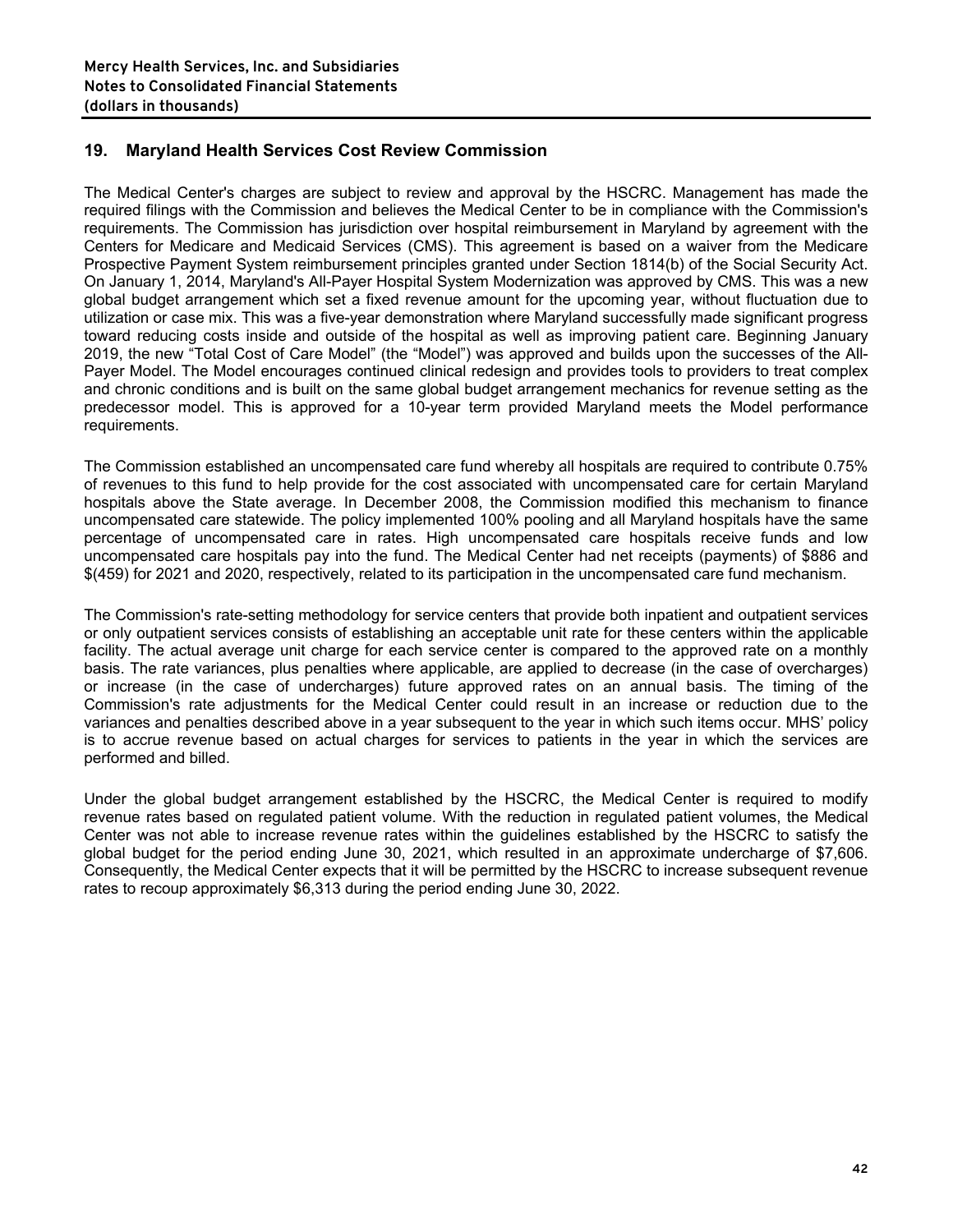#### **20. Housing Assistance Payment Contract**

The U.S. Federal Housing Administration (FHA) has contracted with CSC under Section 8 of Title II of the Housing and Community Development Act of 1974 to make housing assistance payments to CSC on behalf of certified tenants. For fiscal years 2021 and 2020, the maximum contract commitment was \$1,329 and \$1,298 per year, respectively. During the years ended June 30, 2021 and 2020, CSC received housing assistance payments of \$932 and \$845, respectively, which are included in patient service revenue in the accompanying consolidated statements of operations. The contract automatically renews each year on April 1 with an expiration date of March 31, 2033 subject to renewal at that time.

#### **21. Functional Expenses**

MHS and its subsidiaries provide general health care services to patients within what they consider their geographic service areas. Expenses related to providing these services, based on management's estimates of expense allocations, are as follows for the years ended June 30:

|                               |                                      | 2021                                 |                    |               |
|-------------------------------|--------------------------------------|--------------------------------------|--------------------|---------------|
|                               | <b>Healthcare</b><br><b>Services</b> | General and<br><b>Administrative</b> | <b>Fundraising</b> | Total         |
| Salaries and benefits         | \$<br>384,459                        | \$<br>68,302                         | \$<br>1,606        | \$<br>454,367 |
| <b>Supplies</b>               | 174,623                              | 4,711                                | 82                 | 179,416       |
| Other purchased services      | 45,793                               | 13,603                               | 186                | 59,582        |
| Insurance                     | 29,138                               | 3,383                                | $\blacksquare$     | 32,521        |
| Professional fees             | 18,886                               | 1,249                                |                    | 20,135        |
| Depreciation and amortization | 31,166                               | 11,402                               |                    | 42,568        |
| Interest                      | 9,425                                | 5,045                                |                    | 14,470        |
| Repairs                       | 13,989                               | 4,595                                | 198                | 18,782        |
| Total                         | 707.479                              | 112.290                              | 2.072              | 821,841       |

|                               |                                      |                                      | 2020 |                    |               |
|-------------------------------|--------------------------------------|--------------------------------------|------|--------------------|---------------|
|                               | <b>Healthcare</b><br><b>Services</b> | General and<br><b>Administrative</b> |      | <b>Fundraising</b> | Total         |
| Salaries and benefits         | \$<br>364.304                        | \$<br>61,547                         | \$   | 1,534              | \$<br>427,385 |
| <b>Supplies</b>               | 153.806                              | 5.698                                |      | 141                | 159,645       |
| Other purchased services      | 33,086                               | 18,561                               |      | 409                | 52,056        |
| Insurance                     | 28,465                               | 2,987                                |      |                    | 31,452        |
| Professional fees             | 18.013                               | 1,431                                |      |                    | 19,444        |
| Depreciation and amortization | 29,256                               | 11,632                               |      |                    | 40,888        |
| Interest                      | 10,168                               | 5,399                                |      |                    | 15,567        |
| Repairs                       | 14,544                               | 3,964                                |      | 101                | 18,609        |
| Total                         | 651.642                              | 111.219                              |      | 2.185              | 765.046       |

The accompanying consolidated financial statements report certain expense categories that are attributable to more than one health care service or support function. These expenses require an allocation on a reasonable basis that is consistently applied. Costs not directly attributable to a function, including depreciation and amortization, interest, and other occupancy costs, are allocated to a function based on a square footage basis.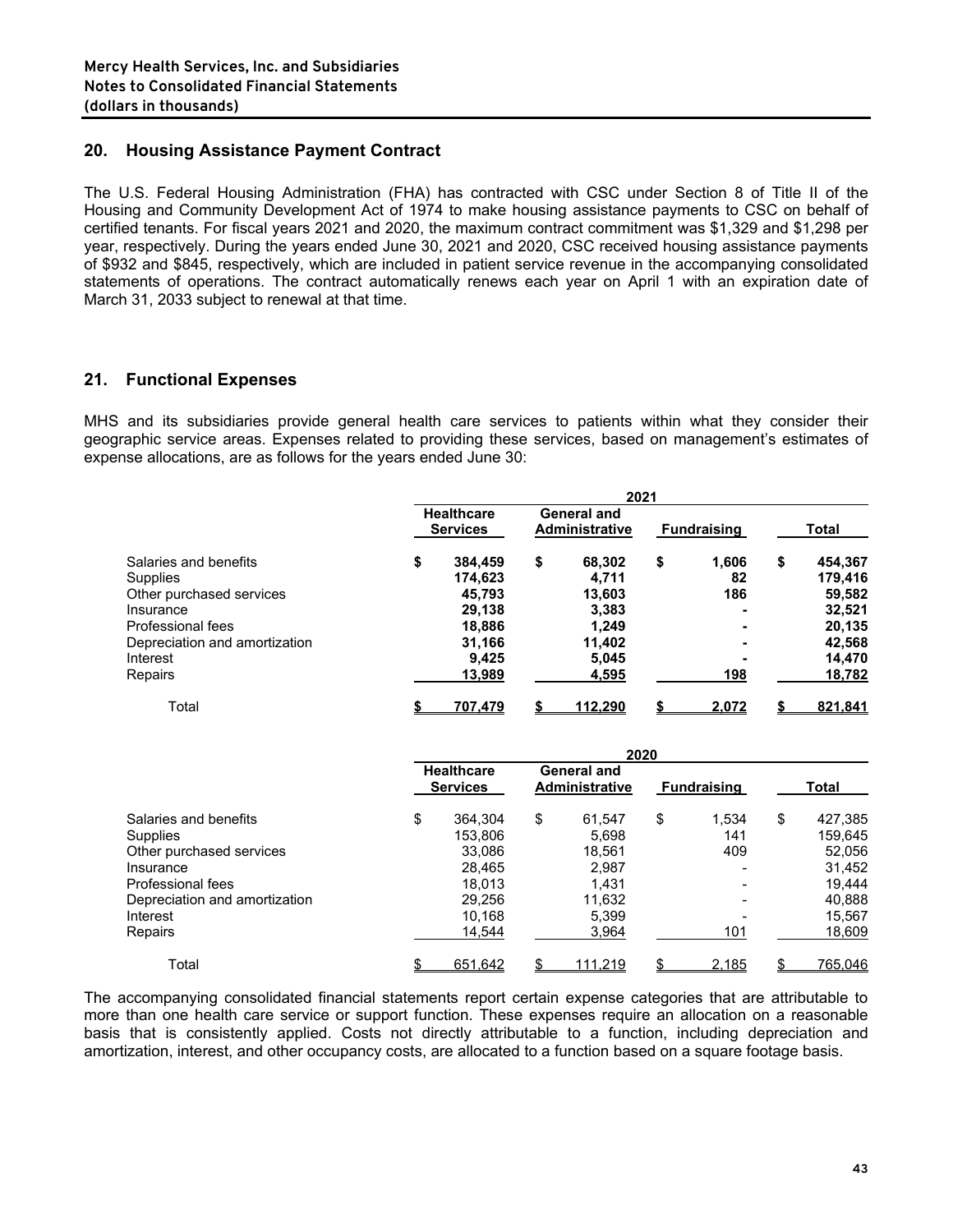#### **22. Liquidity and Availability**

As of June 30, 2021 and 2020 , MHS had working capital of approximately \$185,998 and \$119,878, respectively, and average days (based on normal expenditures) cash on hand of 289 and 240, respectively.

Financial assets available for general expenditure within one year of the balance sheet date consist of the following at June 30:

|                                          | 2021    |   | 2020    |
|------------------------------------------|---------|---|---------|
| Cash and cash equivalents                | 309,409 | S | 266.191 |
| Patient accounts receivable, net         | 65,239  |   | 67,605  |
| Other accounts receivables, net          | 8.640   |   | 7,229   |
| Short-term investments                   | 1.656   |   | 3,882   |
| Current portion of funds held by trustee | 21,890  |   | 13,953  |
| Total                                    | 406.834 |   | 358,860 |

In addition to the assets described above, MHS has other assets whose use is limited for specified purposes, and because they are not available for general expenditure within one year such assets are not reflected in the amounts above. MHS does, however, have certain long-term assets including general investments whose use is limited by board designation that could be made available for general expenditure within one year, if necessary.

#### **23. Certain Risks and Uncertainties**

#### *Regulation and reimbursement*

MHS provides health care services primarily through an acute care hospital in Baltimore City and a long-term care facility in Baltimore County, Maryland.

MHS and other healthcare providers in Maryland are subject to certain inherent risks, including the following:

- Dependence on revenues derived from reimbursement by the federal Medicare and State Medicaid programs;
- Regulation of hospital rates by the Commission;
- Government regulation, government budgetary constraints and proposed legislative and regulatory changes; and
- Lawsuits alleging malpractice and related claims.

Such inherent risks require the use of certain management estimates in the preparation of the consolidated financial statements of MHS, and it is reasonably possible that a change in such estimates may occur.

The Medicare and state Medicaid reimbursement programs represent a substantial portion of MHS' revenues and MHS' operations are subject to a variety of other federal, state and local regulatory requirements. Failure to maintain required regulatory approvals and licenses and/or changes in such regulatory requirements could have a significant adverse effect on MHS. Changes in federal and state reimbursement funding mechanisms and related government budgetary constraints could have a significant adverse effect on MHS.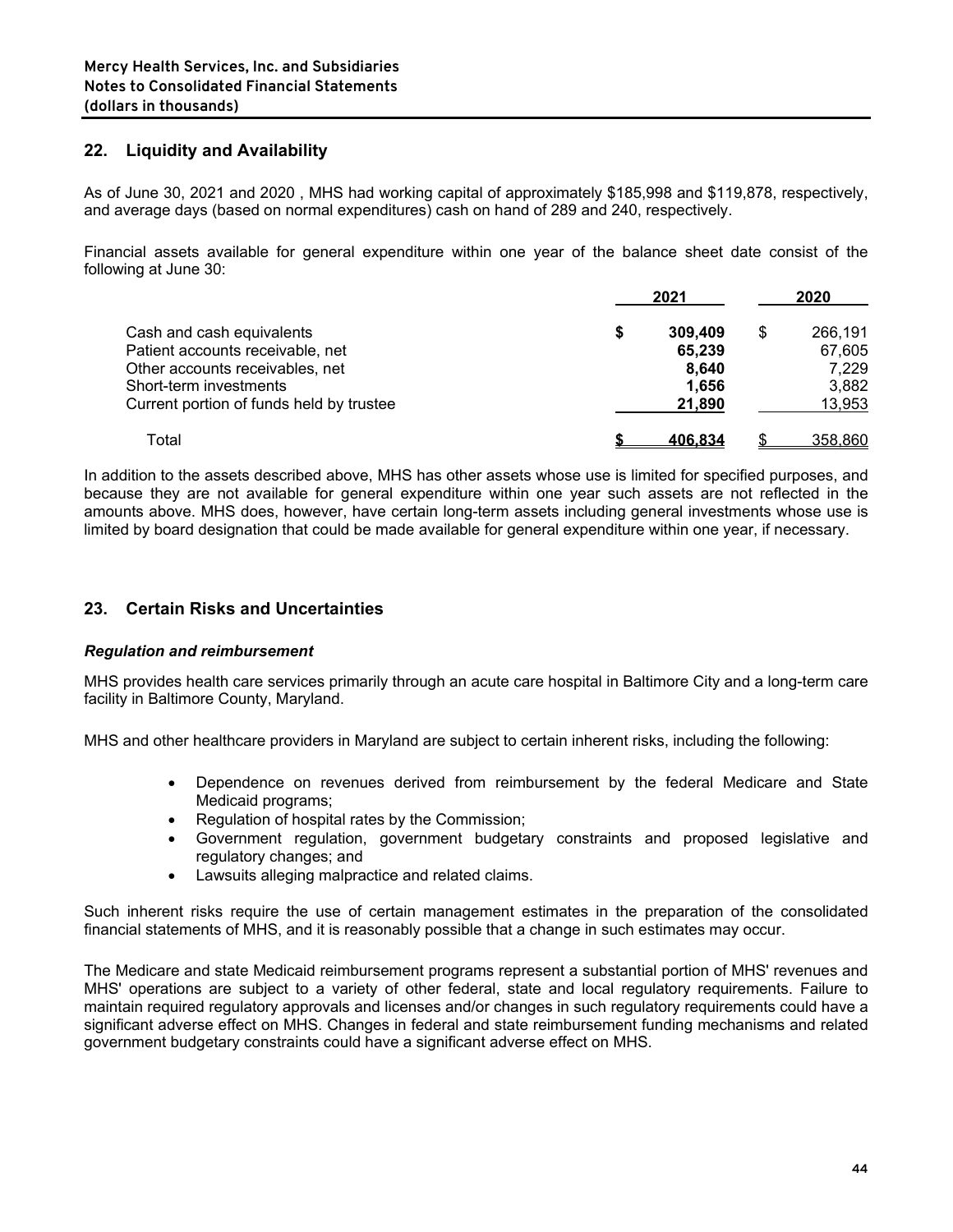The federal government and many states have aggressively increased enforcement under Medicare and Medicaid anti-fraud and abuse laws and physician self-referral laws. Recent federal initiatives have prompted a national review of federally funded health care programs. In addition, the federal government and many states have implemented programs to audit and recover potential overpayments to providers from the Medicare and Medicaid programs. MHS has implemented a compliance program to monitor conformance with applicable laws and regulations, but the possibility of future governmental review and enforcement action exists. Laws and regulations governing the Medicare and Medicaid programs are extremely complex and subject to interpretation. As a result, there is at least a reasonable possibility that recorded estimates will change by a material amount in the near term.

As a result of federal health care reform legislation, substantial changes are underway in the U.S. health care delivery system. Such legislation includes numerous provisions affecting the delivery of health care services, the financing of health care costs, reimbursement of health care providers, and the legal obligations of health insurers, providers and employers. These provisions are currently slated to take effect at specified times over the next decade. The known impact of all currently applicable federal health care reform legislation has been accounted for in the consolidated financial statements for the year ended June 30, 2021.

#### *Investments*

MHS and certain of its subsidiaries have funds on deposit with financial institutions in excess of amounts insured by the Federal Deposit Insurance Corporation.

Certain alternative investments held in the MHS portfolio are exposed to potential risks in excess of the risks associated with the other investments in the MHS portfolio. These include, but are not limited to, the following potential risks:

- limited or no liquidity (including "side pocket" arrangements),
- derivative financial instruments that expose the investment funds to market risk (if the market value of the contract is higher or lower than the contract price at the maturity date) and credit risk (arising from the potential inability of counterparties to perform under the terms of the contracts),
- investment in non-marketable securities that are valued without the benefit of an active secondary market,
- substantially less regulation, and
- no current income production.

#### **24. Endowment**

Current accounting standards provide guidance on the net asset classification of donor-restricted endowment funds for a not-for-profit organization that is subject to an enacted version of the Uniform Prudent Management of Institutional Act of 2006 (UPMIFA) and additional disclosures about an organization's endowment funds. In 2008, the State of Maryland adopted UPMIFA.

The MHS endowments consist of three individual funds established for a variety of purposes. The endowments include both endowment funds with donor restrictions and funds designated by the board of trustees to function as endowments. As required by generally accepted accounting principles, net assets associated with endowment funds, including funds designated by the board of trustees to function as endowments, are classified and reported based on the existence or absence of donor-imposed restrictions.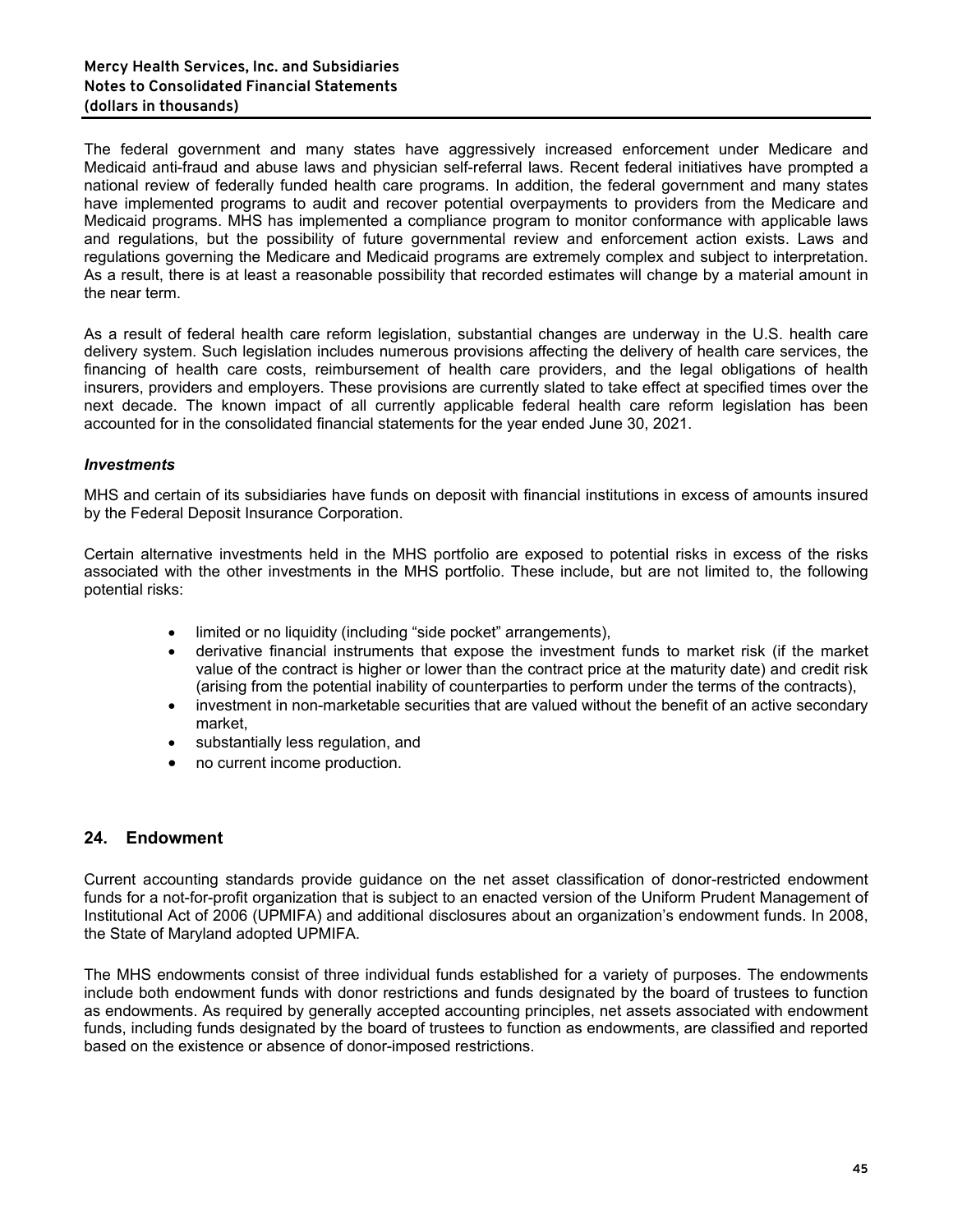The board of trustees of MHS has interpreted the Maryland State Prudent Management of Institutional Funds Act (SPMIFA) as requiring the preservation of the fair value of the original gift as of the gift date of the donor-restricted endowment funds absent explicit donor stipulations to the contrary. As a result of this interpretation, MHS classifies as net assets with donor restrictions (a) the original value of gifts donated to the permanent endowment, (b) the original value of subsequent gifts donated to the permanent endowment, and (c) accumulations to the permanent endowment made in accordance with the direction of the applicable donor gift instrument at the time the accumulation is added to the fund. The remaining portion of the endowment fund with donor restrictions is classified as net assets with donor restrictions until those amounts are appropriated for expenditure by the organization in a manner consistent with the standard of prudence prescribed by SPMIFA. In accordance with SPMIFA, MHS considers the following factors in making a determination to appropriate or accumulate donorrestricted endowment funds:

- 1. The duration and preservation of the fund
- 2. The purposes of the organization and the donor-restricted endowment fund
- 3. General economic conditions
- 4. The possible effect of inflation and deflation
- 5. The expected total return from income and the appreciation of investments
- 6. Other resources of the organization
- 7. The investment policies of the organization

MHS has adopted an investment policy for endowment assets that attempts to provide a predictable stream of funding to programs supported by its endowments while seeking to maintain the purchasing power of the endowment assets. Endowment assets include those assets of funds with donor restrictions that must be held in perpetuity.

To satisfy its long-term rate-of-return objectives, MHS relies on a total return strategy in which investment returns are achieved through both capital appreciation (realized and unrealized) and current yield (interest and dividends). MHS targets a diversified asset allocation that places a greater emphasis on equity-based investments to achieve its long-term return objectives within prudent risk constraints.

At June 30, 2021, the endowment net asset composition by type of fund consisted of the following:

|                        | <b>Without</b><br>Donor<br><b>Restriction</b> | <b>With Donor</b><br><b>Restriction</b> | Total |  |  |
|------------------------|-----------------------------------------------|-----------------------------------------|-------|--|--|
| Donor-restricted funds |                                               | 2.839                                   | 2.839 |  |  |

At June 30, 2020, the endowment net asset composition by type of fund consisted of the following:

|                        | <b>Without</b><br>Donor<br><b>Restriction</b> |                | <b>With Donor</b><br><b>Restriction</b> | Total |
|------------------------|-----------------------------------------------|----------------|-----------------------------------------|-------|
| Donor-restricted funds |                                               | $\blacksquare$ | 2.289                                   | 2.289 |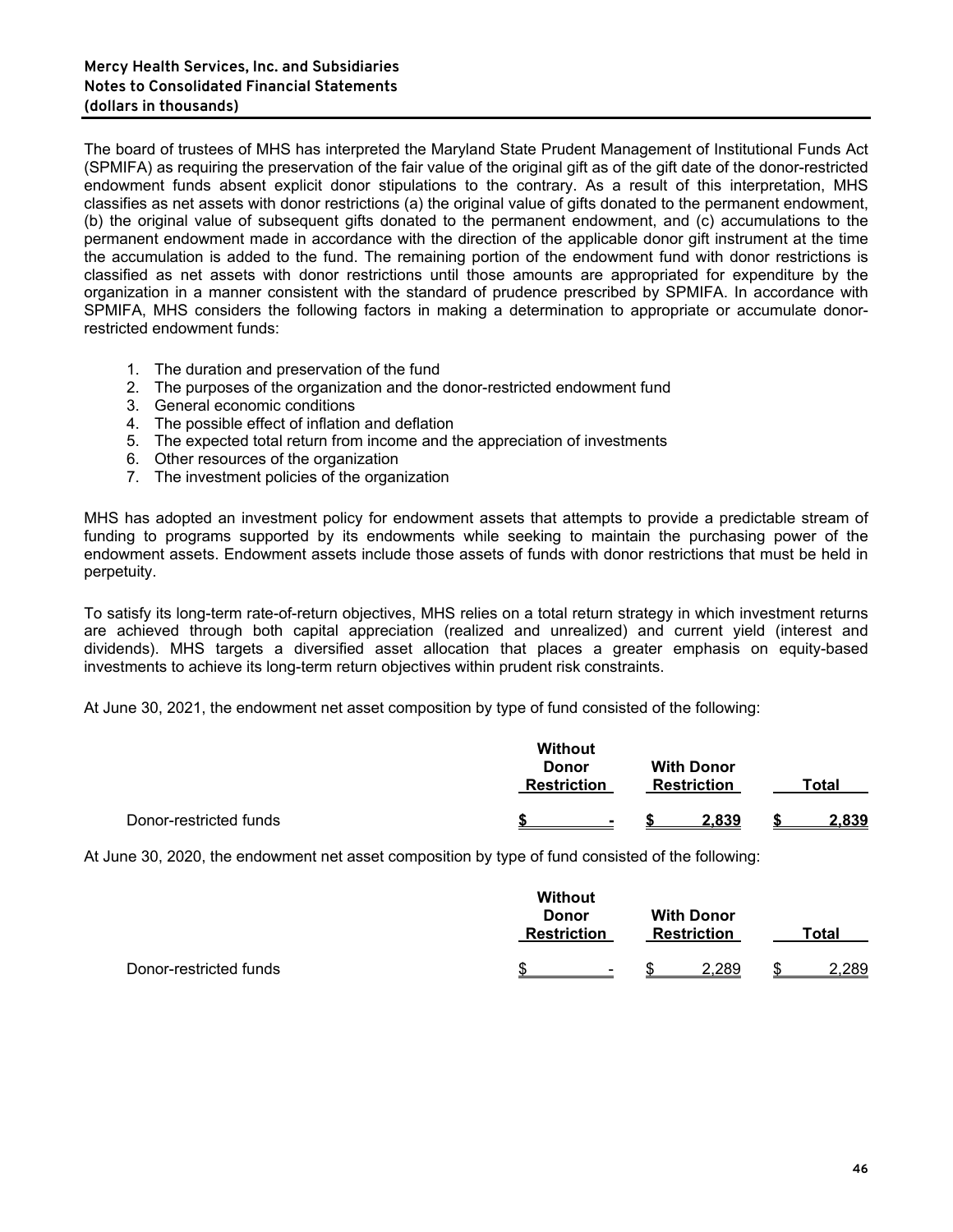Changes in endowment net assets for the fiscal year ended June 30, 2021, consisted of the following:

|                                                  | Without<br><b>Donor</b><br><b>Restriction</b> |   | <b>With Donor</b><br><b>Restriction</b> | Total       |
|--------------------------------------------------|-----------------------------------------------|---|-----------------------------------------|-------------|
| Endowment net assets, beginning of year          | \$                                            | S | 2,289                                   | \$<br>2,289 |
| Investment return:<br>Investment gain            |                                               |   | 550                                     | 550         |
| Appropriation of endowment asset for expenditure |                                               |   |                                         |             |
| Endowment net assets, end of year                |                                               |   | 2.839                                   | 2.839       |

Changes in endowment net assets for the fiscal year ended June 30, 2020, consisted of the following:

|                                                  | <b>Without</b><br><b>Donor</b><br><b>Restriction</b> |                | <b>With Donor</b><br><b>Restriction</b> |   | Total |
|--------------------------------------------------|------------------------------------------------------|----------------|-----------------------------------------|---|-------|
| Endowment net assets, beginning of year          | \$                                                   | $\blacksquare$ | \$<br>2.275                             | S | 2,275 |
| Investment return:<br>Investment gain            |                                                      |                | 96                                      |   | 96    |
| Appropriation of endowment asset for expenditure |                                                      |                | (82)                                    |   | (82)  |
| Endowment net assets, end of year                |                                                      |                | 2,289                                   |   | 2,289 |

#### **25. Other Long-Term Liabilities**

Other long-term liabilities consist of the following at June 30:

|                            |   | 2021   |   | 2020  |
|----------------------------|---|--------|---|-------|
| Deferred compensation plan | S | 1.359  | S | 3,572 |
| Retirement annuity plan    |   | 3,132  |   | 3,882 |
| FICA deferral, long-term   |   | 4,942  |   |       |
| Other                      |   | 1.411  |   | 1,255 |
|                            |   | 10.844 |   | 8,709 |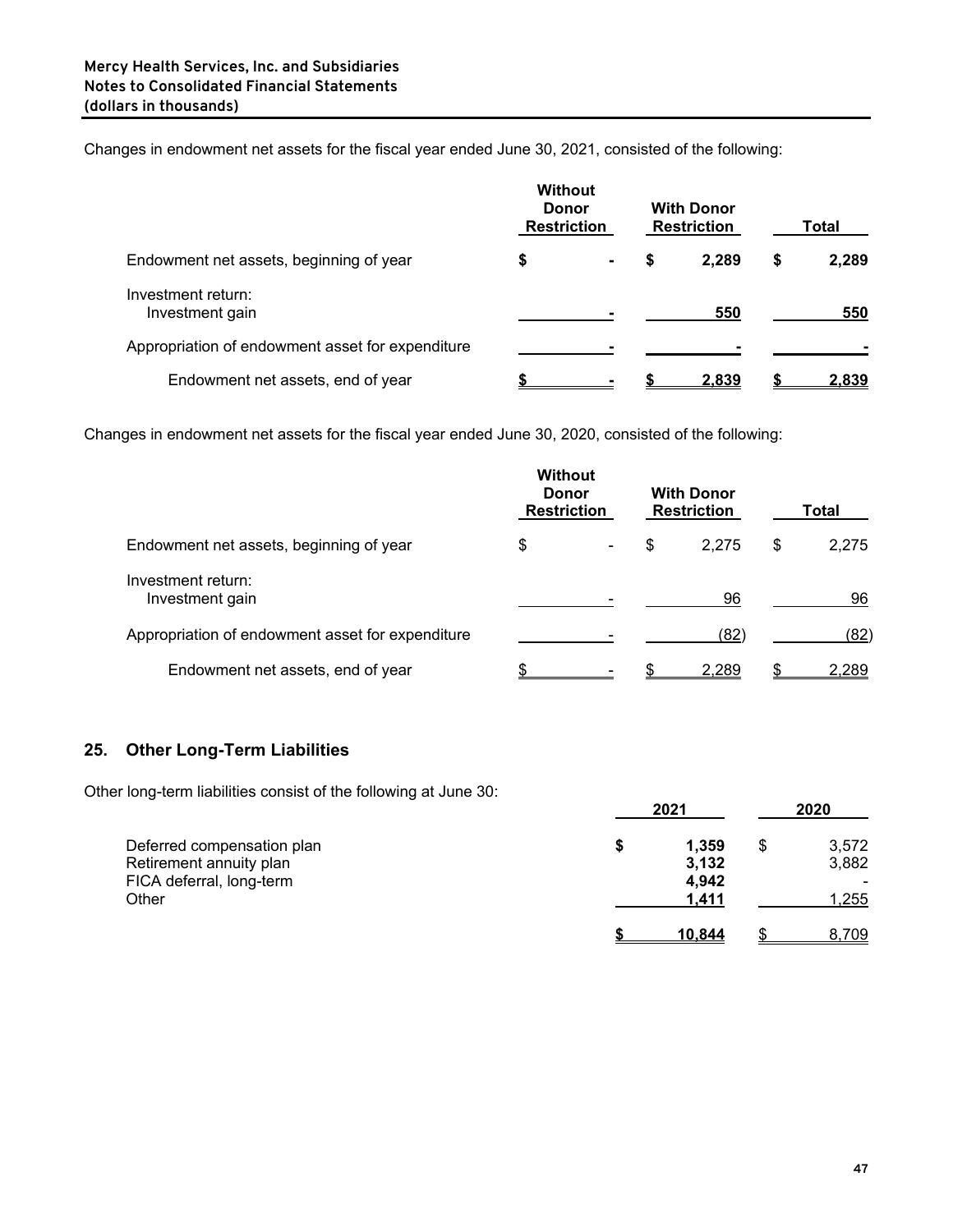#### **26. Leases**

Effective July 1, 2020, MHS adopted the requirements of ASU 2016-02, *Leases (Topic 842)*. The objective of this ASU, along with several related ASUs issued subsequently, is to increase transparency and comparability between organizations that enter into lease agreements. For lessees, the key difference of the new standard from the previous guidance, *(Topic 840)*, is the recognition of a right-of-use asset and lease liability on the balance sheet. The most significant change is the requirement to recognize ROU assets and lease liabilities for leases classified as operating leases. The standard requires disclosures to meet the objective of enabling users of financial statements to assess the amount, timing and uncertainty of cash flows arising from leases.

As part of the transition to the new standard, MHS was required to measure and recognize leases that existed at July 1, 2020 using a modified retrospective approach. For leases existing at the effective date, MHS elected the package of three transition practical expedients and therefore did not reassess whether an arrangement is or contains a lease, did not reassess lease classification and did not reassess what qualifies as an initial direct cost, and elected the practical expedient to not separate lease components from non-lease components. The adoption of *Topic 842* resulted in the recognition of operating ROU assets and lease liabilities of approximately \$49,794 on July 1, 2021. The accounting for finance leases remained substantially unchanged with the adoption of *Topic 842*.

MHS leases certain equipment and office buildings under the terms of non-cancellable operating leases. For leases with terms greater than 12 months, the related right-of-use assets and right-of-use obligations are recorded at the present value of lease payments over the term. Many of the leases include rental escalation clauses and renewal options that are factored into the determination of lease payments when appropriate.

Rental expense associated with capitalized leases was \$5,754 for the year ended June 30, 2021 which is recorded in the consolidated financial statements as other purchased services. These amounts approximated the cash paid associated with capitalized leases for the year ended June 30, 2021.

Current operating lease liabilities are included in right-of-use lease liability - current in the accompanying consolidated balance sheets. Noncurrent operating lease liabilities are included in the right-of-use lease liability long-term in the accompanying consolidated balance sheets. The current portion of operating lease liabilities was \$4,280 and the noncurrent portion of operating lease liabilities was \$42,243 as of June 30, 2021.

The following table presents lease-related assets and liabilities at June 30, 2021:

| Operating leases:<br>Right-of-use operating lease assets                                                                                                                                                           | \$<br>46.522                       |
|--------------------------------------------------------------------------------------------------------------------------------------------------------------------------------------------------------------------|------------------------------------|
| Current operating lease liabilities<br>Noncurrent operating lease liabilities                                                                                                                                      | \$<br>4,280<br>42,243              |
| Total operating lease liabilities                                                                                                                                                                                  | 46.523                             |
| Other information:<br>Weighted-average remaining lease term - equipment operating leases<br>Weighted-average remaining lease term - property operating leases<br>Weighted-average discount rate - operating leases | 3.73 years<br>33.15 years<br>3.81% |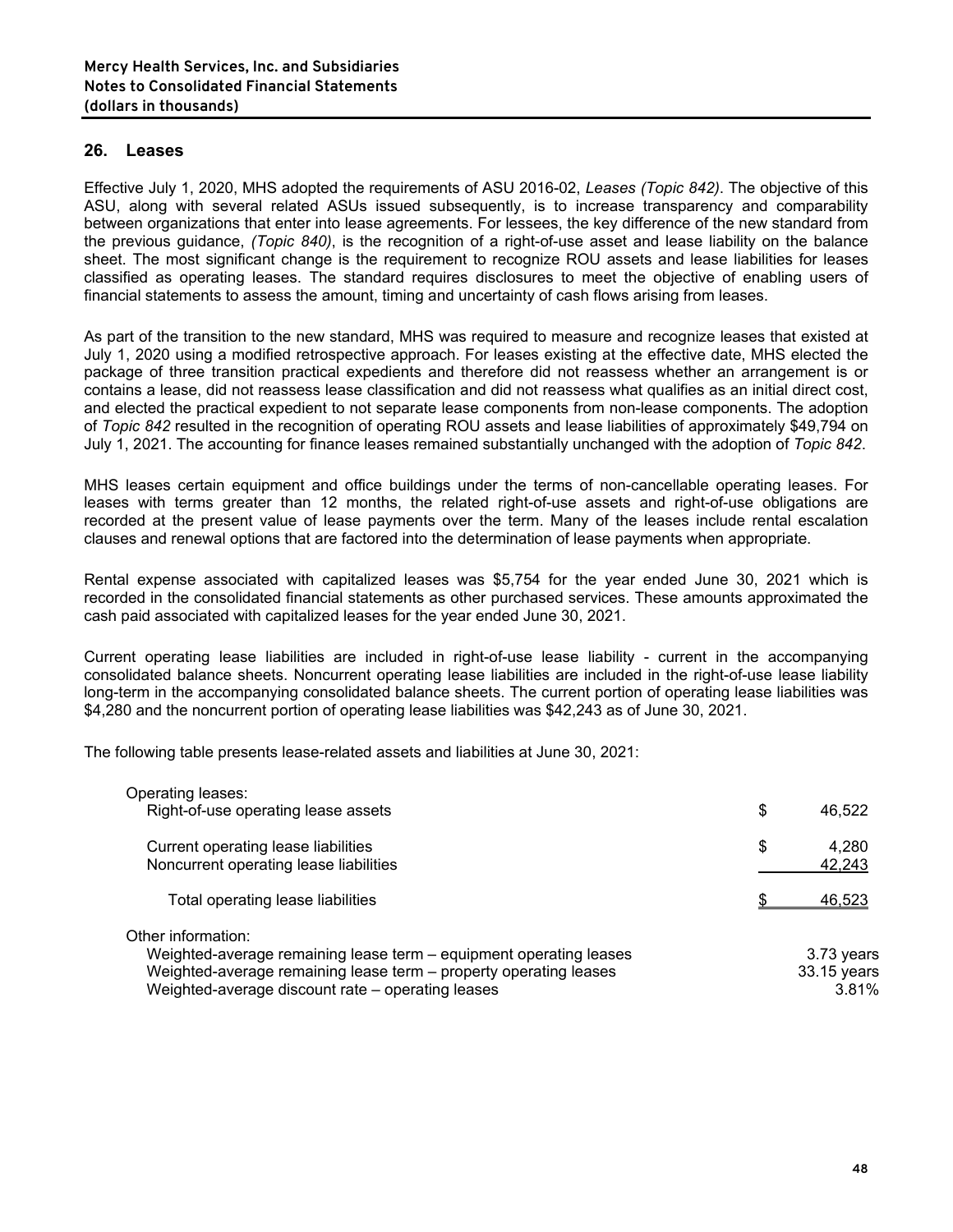The following is a schedule of lease liability maturities related to operating leases with third-parties for the years ending (in thousands):

|                 | <b>Equipment</b> |    | <b>Property</b> | <b>Total</b> |           |  |
|-----------------|------------------|----|-----------------|--------------|-----------|--|
| 2022            | \$<br>1,455      | \$ | 2,995           | \$           | 4,450     |  |
| 2023            | 1,209            |    | 2,744           |              | 3,953     |  |
| 2024            | 1,162            |    | 2,768           |              | 3,930     |  |
| 2025            | 706              |    | 2,808           |              | 3,514     |  |
| 2026            | 209              |    | 2,842           |              | 3,051     |  |
| Thereafter      |                  |    | 68,980          |              | 68,980    |  |
| Total           | 4,741            |    | 83,137          |              | 87,878    |  |
| Less: interest  | (337)            |    | (41, 018)       |              | (41, 355) |  |
| Lease liability | 4,404            | ደ  | 42,119          | ድ            | 46,523    |  |

#### **27. COVID-19 Pandemic**

During 2020, the World Health Organization declared the outbreak of COVID-19, a novel strain of Coronavirus, a pandemic. The coronavirus outbreak has been disrupting supply chains and affecting operations across a range of industries. The ultimate extent of the impact of the outbreak on the MHS' operational and financial performance depends on certain developments, including the duration and spread of the outbreak, impact on patients, employees and vendors and governmental, regulatory, and private sector responses. The consolidated financial statements do not reflect any adjustments as a result of the subsequent increase in economic uncertainty.

In response to the COVID-19 pandemic, the CARES Act was signed into law on March 27, 2020. One provision of the CARES Act was the establishment of the Provider Relief Funds, administered by HHS. The Provider Relief Funds have been and continue to be distributed to healthcare providers throughout the country to support the battle against the COVID-19 pandemic. During fiscal years 2021 and 2020, MHS received approximately \$7,510 and \$16,483, respectively, of distributions from this fund. These funds are intended to reimburse qualifying expenses and lost revenues attributable to COVID-19 and are subject to the terms, conditions and regulatory requirements set forth by HHS. If the total distributions received by MHS exceed the cumulative amount of qualifying expenses and lost revenues attributable to COVID-19, any excess funding may be subject to recoupment. Funds received before June 30, 2020 will need to be expended before June 30, 2021, and funds received between June 30, 2020 and December 30, 2020 will need to be expended before December 31, 2021. The Provider Relief Funds are accounted for as conditional contributions and related revenues are recognized as conditions are substantially met. During the years ended June 30, 2021, and 2020, MHS recognized approximately \$7,139 and \$14,232, respectively, in CARES Act provider relief funds as operating revenue in the accompanying consolidated statements of operations and changes in net assets, as well as, \$2,622 for the period ended June 30, 2021, included in federal grant funding for the purchase of property and equipment in the accompanying consolidated statements of operations and changes in net assets. The amounts recognized as income are subject to future audits and potential adjustments, which could be material and result in recoupments. Management is of the belief that MHS is in compliance with the terms and conditions of the Provider Relief Funds and that there will not be recoupments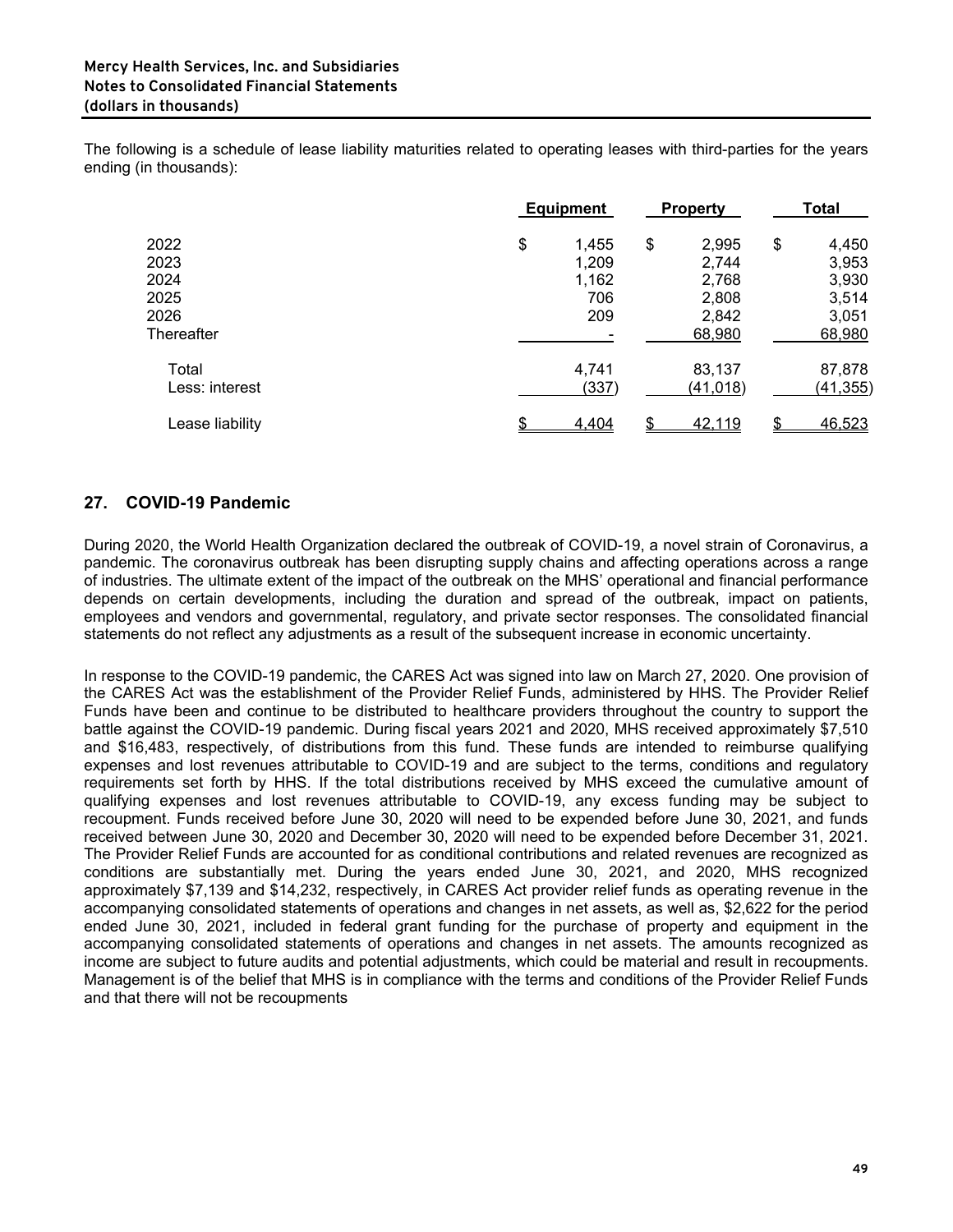In 2020, the CMS enhanced the Accelerated and Advance Payment (AAP) Program. The program enhancement was designed to increase cash flow to Medicare providers and suppliers impacted by COVID-19. In April 2020, MHS received approximately \$77,159 from the CMS AAP. The funds received from the AAP are an advance that providers must pay back. These funds will be used to offset actual Medicare claims subject to final determination by CMS. On September 30, 2020, the Continuing Appropriations Act was signed into law which includes provision to relax the recoupment of Medicare Advance Payments, including delaying recoupment for one year from when the advances were made. It also staggers the percentage of claims processed that will be recouped over a twenty-nine-month period. These funds are shown on the accompanying consolidated balance sheets as Medicare advance contract liability. As of June 30, 2021 approximately \$23,000 had been recouped by CMS.

With the national emergency declaration under the Stafford Act on March 13, 2020, private nonprofit organizations have up to 30 days after the end of the national emergency period. In 2021, MHS applied for and received monies from FEMA to assist in the reimbursement of capital projects during fiscal year 2021. As of June 30, 2021, MHS had received approximately \$13,401 in cost reimbursement related to capital projects. Subsequent to year end, MHS received an additional \$4,661 in FEMA funding related to cost reimbursement of capital projects.

#### **28. Subsequent Events**

Management evaluated all events and transactions for potential recognition and disclosure that occurred after June 30, 2021 and through September 24, 2021, the date the consolidated financial statements were issued.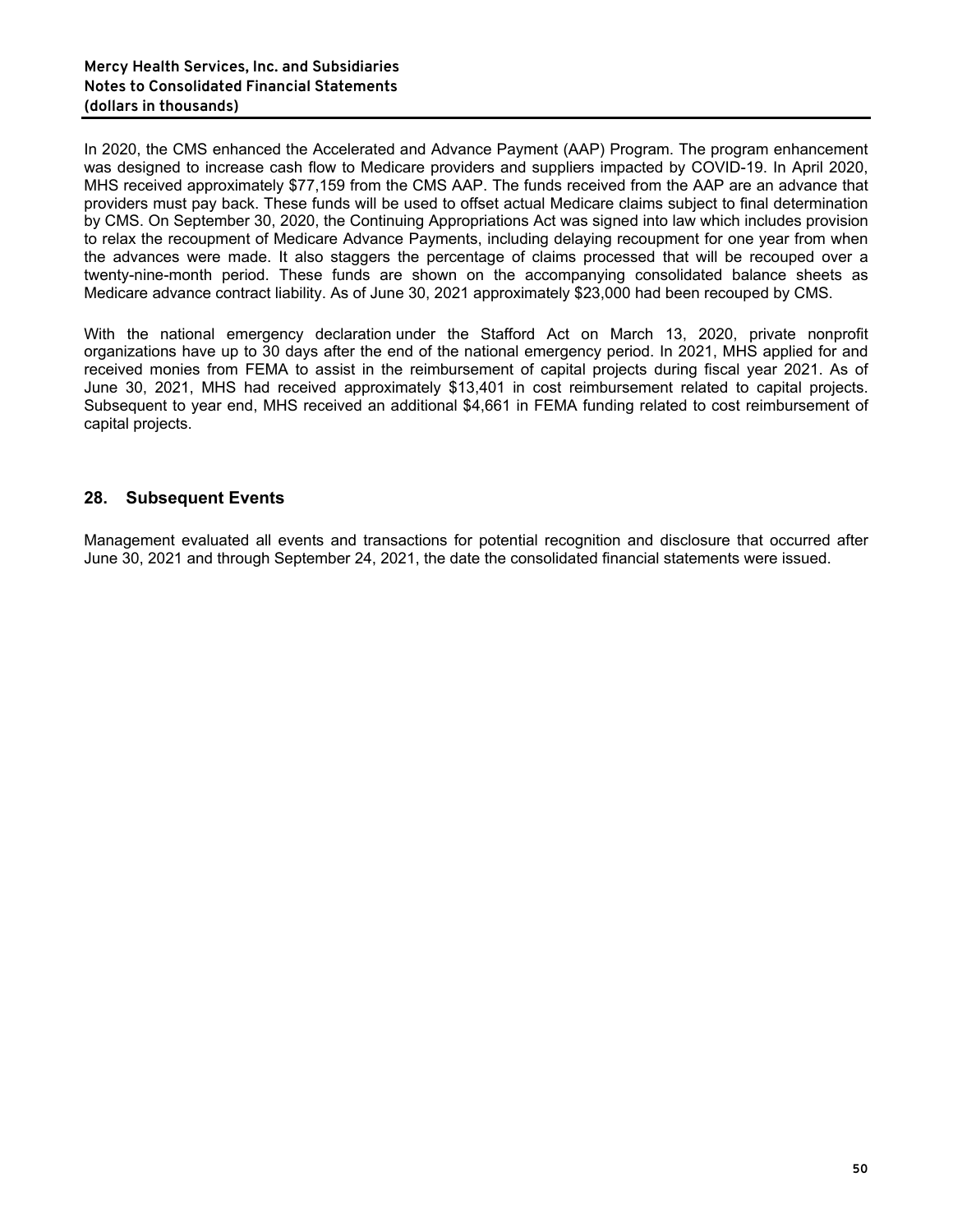

*Other Financial Information*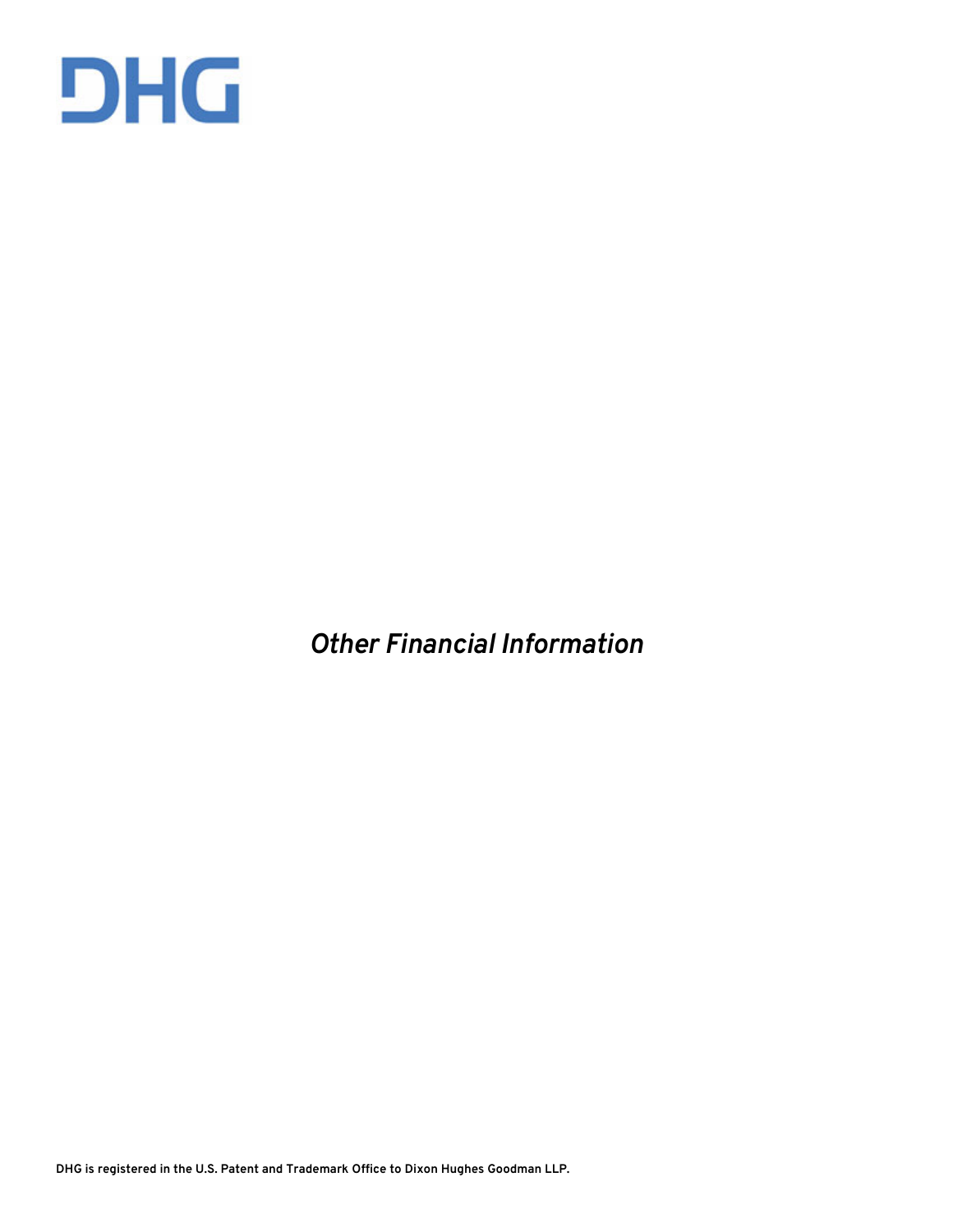#### **(in thousands) Mercy Health Services, Inc. and Subsidiaries Consolidating Balance Sheet Information June 30, 2021**

|                                             | <b>Mercy Health</b><br>Services, Inc. |    | <b>Mercy Health</b><br>Foundation, Inc. |    | <b>Mercy Medical</b><br>Center, Inc. |    | <b>Stella</b><br>Maris, Inc. |    | Physician<br><b>Enterprise</b> | <b>Eliminations</b> |           |     | <b>Consolidated</b> |
|---------------------------------------------|---------------------------------------|----|-----------------------------------------|----|--------------------------------------|----|------------------------------|----|--------------------------------|---------------------|-----------|-----|---------------------|
| <b>ASSETS</b>                               |                                       |    |                                         |    |                                      |    |                              |    |                                |                     |           |     |                     |
| Current assets:                             |                                       |    |                                         |    |                                      |    |                              |    |                                |                     |           |     |                     |
| Cash and cash equivalents                   | \$<br>832                             | \$ | 1,269                                   | \$ | 297.755                              | \$ | 8,900                        | \$ | 653                            | \$                  |           | \$  | 309,409             |
| Short-term investments                      |                                       |    |                                         |    |                                      |    | 1,656                        |    |                                |                     |           |     | 1,656               |
| Current portion of funds held by trustee    |                                       |    |                                         |    | 20,092                               |    | 1,798                        |    |                                |                     |           |     | 21,890              |
| Resident prepayment deposits                |                                       |    |                                         |    |                                      |    | 462                          |    |                                |                     |           |     | 462                 |
| Patient accounts receivable, net            |                                       |    |                                         |    | 40,214                               |    | 7,052                        |    | 17,973                         |                     |           |     | 65,239              |
| Other amounts receivable, net               | 573                                   |    |                                         |    | 6,559                                |    | 618                          |    | 1,785                          |                     | (895)     |     | 8,640               |
| Current pledges receivable, net             |                                       |    | 951                                     |    |                                      |    |                              |    |                                |                     |           |     | 951                 |
| Supplies inventory                          |                                       |    |                                         |    | 14,795                               |    | 245                          |    | 2,434                          |                     |           |     | 17,474              |
| Other current assets                        |                                       |    |                                         |    | 8,591                                |    | 27                           |    | 531                            |                     |           |     | 9,149               |
| Total current assets                        | 1,405                                 |    | 2,220                                   |    | 388,006                              |    | 20,758                       |    | 23,376                         |                     | (895)     |     | 434,870             |
| Property and equipment, net                 |                                       |    |                                         |    | 480,060                              |    | 50,565                       |    | 16,373                         |                     |           |     | 546,998             |
| Investments and other assets:               |                                       |    |                                         |    |                                      |    |                              |    |                                |                     |           |     |                     |
| Funds held by trustee, less current portion |                                       |    |                                         |    | 5,000                                |    | 1,419                        |    |                                |                     |           |     | 6,419               |
| Board designated and donor restricted       |                                       |    |                                         |    |                                      |    |                              |    |                                |                     |           |     |                     |
| investments                                 | 28,492                                |    | 26,925                                  |    | 206,574                              |    | 24,916                       |    |                                |                     |           |     | 286,907             |
| <b>Restricted investments</b>               |                                       |    | 2,055                                   |    | 113,979                              |    |                              |    |                                |                     |           |     | 116,034             |
| Interest in net assets of MHF               |                                       |    |                                         |    | 16,611                               |    | 5,443                        |    |                                |                     | (22,054)  |     |                     |
| Long-term investments                       |                                       |    |                                         |    | 21,678                               |    |                              |    |                                |                     |           |     | 21,678              |
| Long-term pledges receivable, net           |                                       |    | 2,063                                   |    |                                      |    |                              |    |                                |                     |           |     | 2,063               |
| Investments in and advances to affiliates   | 16,198                                |    | (9,887)                                 |    | 3,976                                |    | 1,314                        |    | (3,649)                        |                     | (3,000)   |     | 4,952               |
| Reinsurance receivable                      |                                       |    |                                         |    | 8,853                                |    | 5,448                        |    |                                |                     | (5, 448)  |     | 8,853               |
| Right of use assets                         |                                       |    |                                         |    | 36,817                               |    |                              |    | 9,705                          |                     |           |     | 46,522              |
| Other assets                                | 138                                   |    |                                         |    | 3,287                                |    | 180                          |    | 1,944                          |                     |           |     | 5,549               |
| <b>Total assets</b>                         | 46,233                                | £  | 23,376                                  | \$ | 1,284,841                            |    | 110,043                      |    | 47,749                         |                     | (31, 397) | -\$ | 1,480,845           |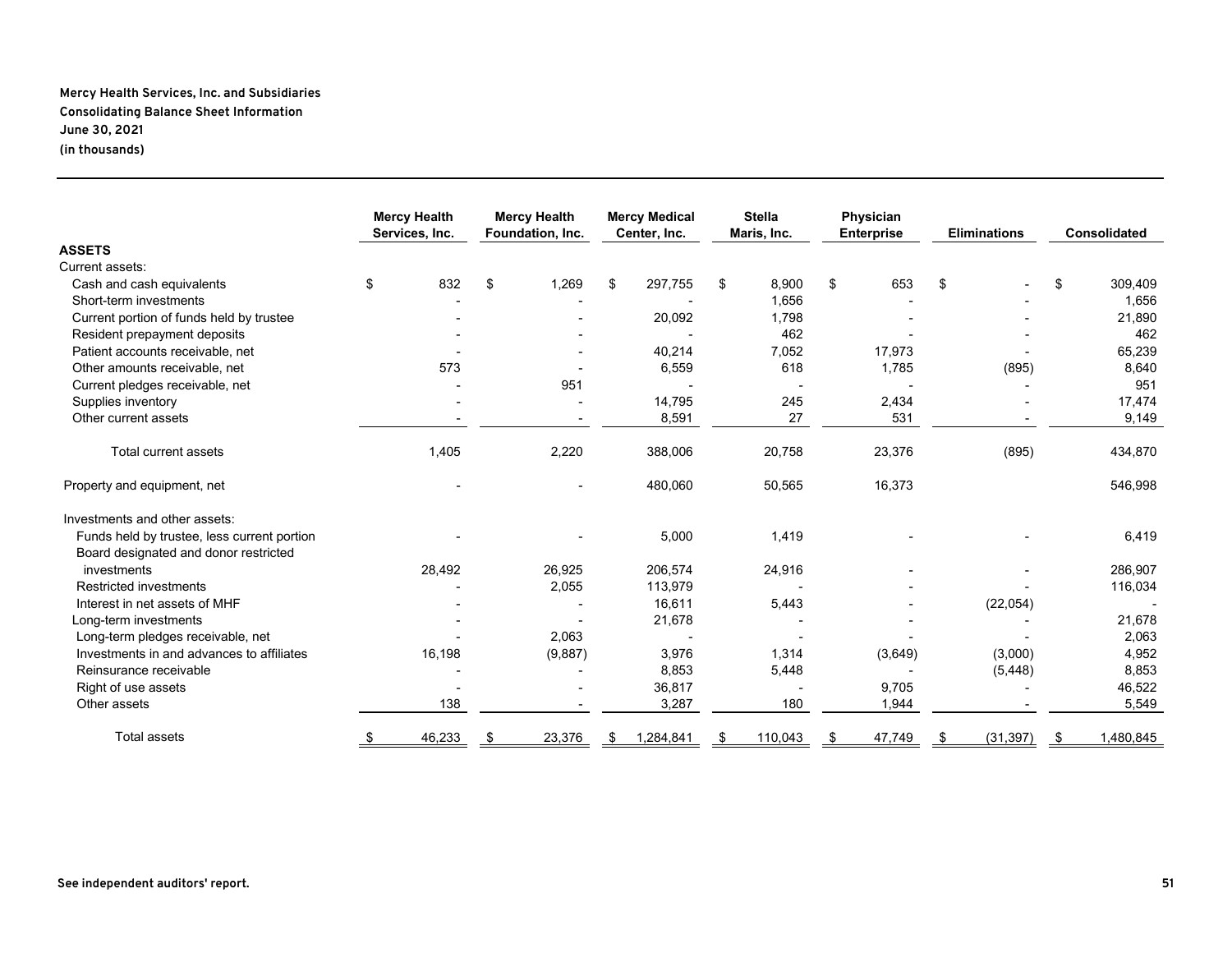#### **(in thousands) Consolidating Balance Sheet Information June 30, 2021 Mercy Health Services, Inc. and Subsidiaries**

|                                                  | <b>Mercy Health</b><br>Services, Inc. |  | <b>Mercy Health</b><br>Foundation, Inc. |    | <b>Mercy Medical</b><br>Center, Inc. |    | <b>Stella</b><br>Maris, Inc. |    | Physician<br><b>Enterprise</b> | <b>Eliminations</b> |           | <b>Consolidated</b> |           |
|--------------------------------------------------|---------------------------------------|--|-----------------------------------------|----|--------------------------------------|----|------------------------------|----|--------------------------------|---------------------|-----------|---------------------|-----------|
| <b>LIABILITIES AND NET ASSETS</b>                |                                       |  |                                         |    |                                      |    |                              |    |                                |                     |           |                     |           |
| <b>Current liabilities:</b>                      |                                       |  |                                         |    |                                      |    |                              |    |                                |                     |           |                     |           |
| Current portion of long-term debt                | 26<br>\$                              |  | \$                                      | \$ | 8,470                                | \$ | 1,710                        | \$ |                                | \$                  |           | \$                  | 10,206    |
| Accounts payable and accrued expenses            | 502                                   |  |                                         |    | 114,029                              |    | 8,129                        |    | 28,105                         |                     | (1,010)   |                     | 149,755   |
| Advances from third-party payers                 |                                       |  |                                         |    | 24,931                               |    |                              |    |                                |                     |           |                     | 24,931    |
| Medicare advance contract liability, current     |                                       |  |                                         |    | 47,784                               |    |                              |    | 3,779                          |                     |           |                     | 51,563    |
| Resident prepayment deposits                     |                                       |  |                                         |    |                                      |    | 462                          |    |                                |                     |           |                     | 462       |
| Provision for outstanding losses, current        |                                       |  |                                         |    | 8,614                                |    | 371                          |    |                                |                     | (371)     |                     | 8,614     |
| Right of use lease liability, current            |                                       |  |                                         |    | 3,512                                |    |                              |    | 768                            |                     |           |                     | 4,280     |
| Construction retainage                           |                                       |  |                                         |    | 41                                   |    |                              |    |                                |                     |           |                     | 41        |
| <b>Total current liabilities</b>                 | 528                                   |  |                                         |    | 207,381                              |    | 10,672                       |    | 32,652                         |                     | (1, 381)  |                     | 249,852   |
| Long-term debt, less current portion             | 10                                    |  |                                         |    | 368,735                              |    | 20,644                       |    |                                |                     |           |                     | 389,389   |
| Provision for outstanding losses, long-term      |                                       |  |                                         |    | 119,223                              |    | 5,077                        |    |                                |                     | (5,077)   |                     | 119,223   |
| Post-retirement obligation                       |                                       |  |                                         |    | 8,422                                |    |                              |    |                                |                     |           |                     | 8,422     |
| Interest rate swap liabilities                   |                                       |  |                                         |    | 23,065                               |    |                              |    |                                |                     |           |                     | 23,065    |
| Operating lease liabilities                      |                                       |  |                                         |    | 33,306                               |    |                              |    | 8,937                          |                     |           |                     | 42,243    |
| Medicare advance contract liability, non-current |                                       |  |                                         |    | 15,513                               |    |                              |    | 1,227                          |                     |           |                     | 16,740    |
| Other long-term liabilities                      |                                       |  |                                         |    | 9,432                                |    |                              |    | 1,412                          |                     |           |                     | 10,844    |
| <b>Total liabilities</b>                         | 538                                   |  |                                         |    | 785,077                              |    | 36,393                       |    | 44,228                         |                     | (6, 458)  |                     | 859,778   |
| Net assets:                                      |                                       |  |                                         |    |                                      |    |                              |    |                                |                     |           |                     |           |
| Without donor restrictions                       | 45,695                                |  | 884                                     |    | 483,066                              |    | 68,207                       |    | 1,956                          |                     | (2,885)   |                     | 596,923   |
| With donor restrictions                          |                                       |  | 22,492                                  |    | 16,698                               |    | 5,443                        |    | 1,565                          |                     | (22, 054) |                     | 24,144    |
| Total net assets                                 | 45,695                                |  | 23,376                                  |    | 499,764                              |    | 73,650                       |    | 3,521                          |                     | (24, 939) |                     | 621,067   |
| Total liabilities and net assets                 | 46,233<br>S                           |  | 23,376<br>-S                            | -S | 1,284,841                            | S  | 110,043                      | S  | 47,749                         | -S                  | (31, 397) | - \$                | 1,480,845 |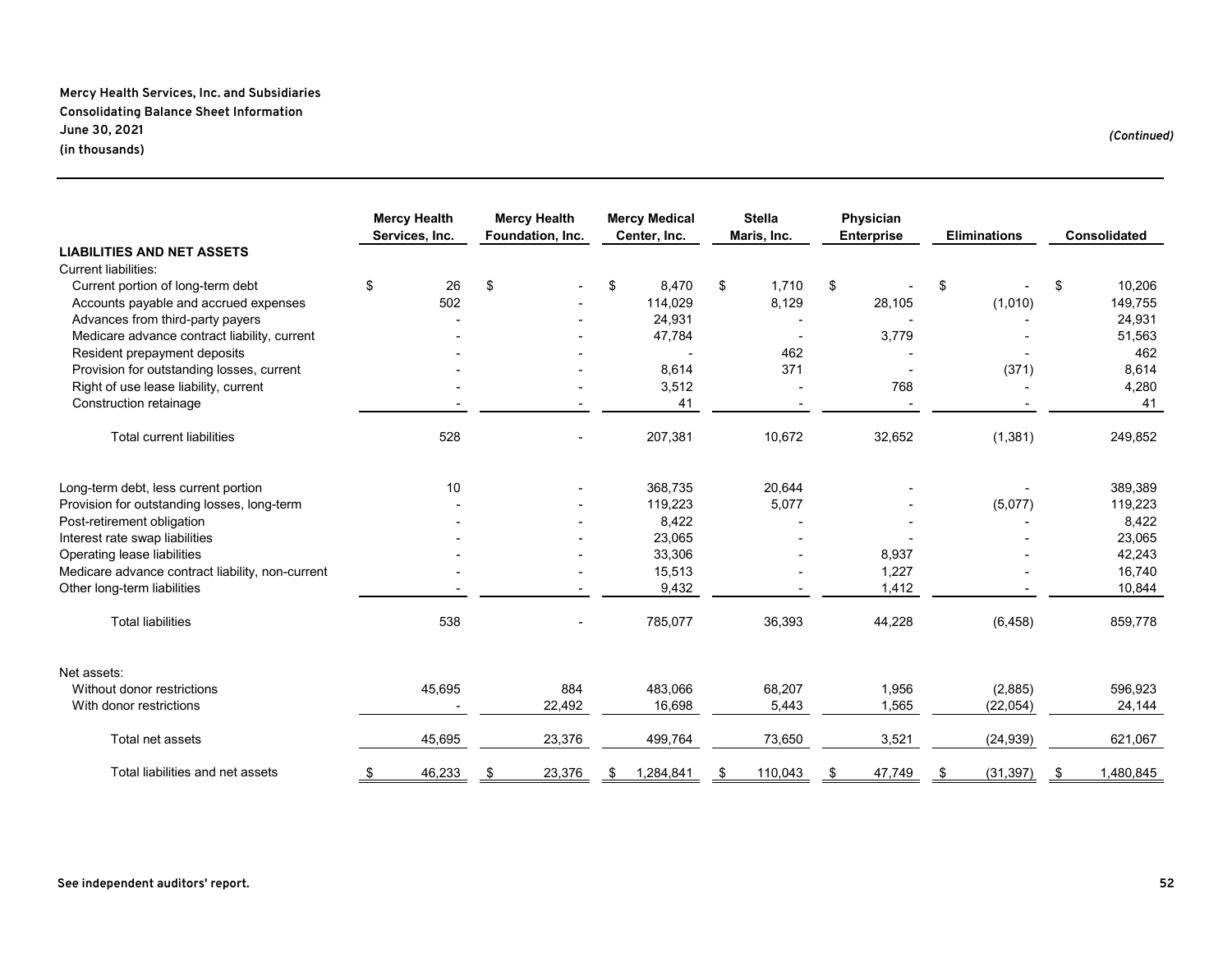#### **(in thousands) Mercy Health Services, Inc. and Subsidiaries Consolidating Balance Sheet Information June 30, 2020**

|                                             | <b>Mercy Health</b><br>Services, Inc. | <b>Mercy Health</b><br>Foundation, Inc. |          | <b>Mercy Medical</b><br>Center, Inc. |           | <b>Stella</b><br>Maris, Inc. |                | Physician<br><b>Enterprise</b> |         | <b>Eliminations</b> |    | Consolidated |
|---------------------------------------------|---------------------------------------|-----------------------------------------|----------|--------------------------------------|-----------|------------------------------|----------------|--------------------------------|---------|---------------------|----|--------------|
| <b>ASSETS</b>                               |                                       |                                         |          |                                      |           |                              |                |                                |         |                     |    |              |
| Current assets:                             |                                       |                                         |          |                                      |           |                              |                |                                |         |                     |    |              |
| Cash and cash equivalents                   | \$<br>832                             | \$                                      | 4,180    | \$                                   | 252,805   | \$                           | 7,263          | \$                             | 1,111   | \$                  | \$ | 266,191      |
| Short-term investments                      |                                       |                                         |          |                                      |           |                              | 3,882          |                                |         |                     |    | 3,882        |
| Current portion of funds held by trustee    |                                       |                                         |          |                                      | 7,594     |                              | 6,359          |                                |         |                     |    | 13,953       |
| Resident prepayment deposits                |                                       |                                         |          |                                      |           |                              | 713            |                                |         |                     |    | 713          |
| Patient accounts receivable, net            |                                       |                                         |          |                                      | 44,333    |                              | 6,595          |                                | 16,677  |                     |    | 67,605       |
| Other amounts receivable, net               | 573                                   |                                         |          |                                      | 5,874     |                              | 523            |                                | 1,155   | (896)               |    | 7,229        |
| Current pledges receivable, net             |                                       |                                         | 1,756    |                                      |           |                              |                |                                |         |                     |    | 1,756        |
| Supplies inventory                          |                                       |                                         |          |                                      | 13,094    |                              | 198            |                                |         |                     |    | 13,292       |
| Other current assets                        |                                       |                                         |          |                                      | 4,143     |                              | $\overline{c}$ |                                | 334     |                     |    | 4,479        |
| Total current assets                        | 1,405                                 |                                         | 5,936    |                                      | 327,843   |                              | 25,535         |                                | 19,277  | (896)               |    | 379,100      |
| Property and equipment, net                 |                                       |                                         |          |                                      | 492,693   |                              | 47,036         |                                | 17,345  |                     |    | 557,074      |
| Investments and other assets:               |                                       |                                         |          |                                      |           |                              |                |                                |         |                     |    |              |
| Funds held by trustee, less current portion |                                       |                                         |          |                                      | 9,202     |                              | 1,328          |                                |         |                     |    | 10,530       |
| Board designated and donor                  |                                       |                                         |          |                                      |           |                              |                |                                |         |                     |    |              |
| restricted investments                      | 22,382                                |                                         | 20,726   |                                      | 154,194   |                              | 19,574         |                                |         |                     |    | 216,876      |
| <b>Restricted investments</b>               |                                       |                                         | 2,054    |                                      | 93,286    |                              |                |                                |         |                     |    | 95,340       |
| Interest in net assets of MHF               |                                       |                                         |          |                                      | 14,092    |                              | 10,029         |                                |         | (24, 121)           |    |              |
| Long-term investments                       |                                       |                                         |          |                                      | 7,922     |                              |                |                                |         |                     |    | 7,922        |
| Long-term pledges receivable, net           |                                       |                                         | 2,431    |                                      |           |                              |                |                                |         |                     |    | 2,431        |
| Investments in and advances to              |                                       |                                         |          |                                      |           |                              |                |                                |         |                     |    |              |
| affiliates                                  | 15,550                                |                                         | (6, 142) |                                      | 3,139     |                              | (2,007)        |                                | (3,095) | (3,000)             |    | 4,445        |
| Reinsurance receivable                      |                                       |                                         |          |                                      | 11,989    |                              | 5,470          |                                |         | (5, 470)            |    | 11,989       |
| Other assets                                | 137                                   |                                         |          |                                      | 5,544     |                              | 177            |                                | 1,935   |                     |    | 7,793        |
| <b>Total assets</b>                         | 39,474                                |                                         | 25,005   |                                      | 1,119,904 |                              | 107,142        | - \$                           | 35,462  | (33, 487)           | S. | 1,293,500    |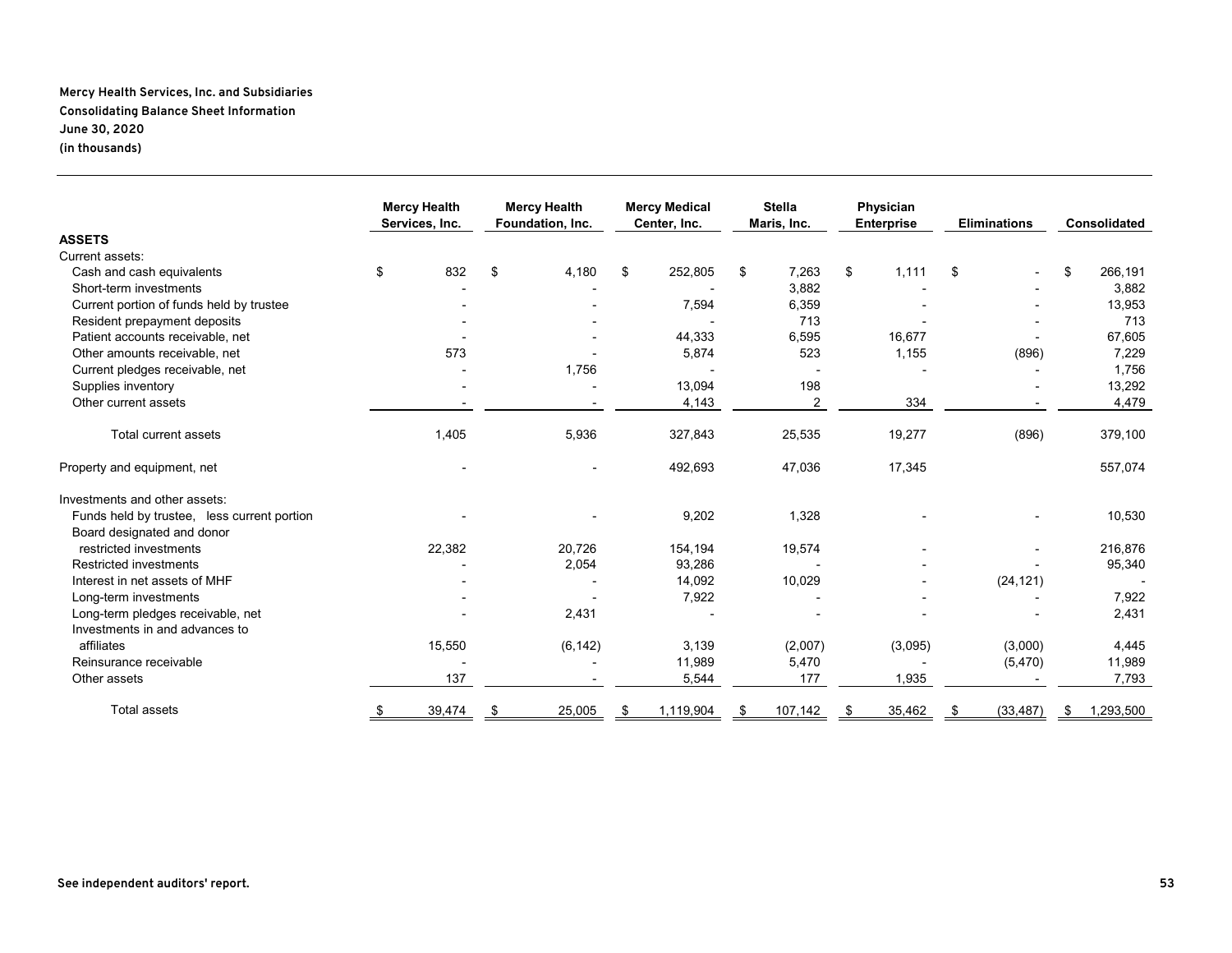#### **(in thousands) Mercy Health Services, Inc. and Subsidiaries Consolidating Balance Sheet Information June 30, 2020**

|                                              |    | <b>Mercy Health</b><br>Services, Inc. |    | <b>Mercy Health</b><br>Foundation, Inc. |    | <b>Mercy Medical</b><br>Center, Inc. |    | <b>Stella</b><br>Maris, Inc. | Physician<br><b>Enterprise</b> |        | <b>Eliminations</b> |           | Consolidated |          |
|----------------------------------------------|----|---------------------------------------|----|-----------------------------------------|----|--------------------------------------|----|------------------------------|--------------------------------|--------|---------------------|-----------|--------------|----------|
| <b>LIABILITIES AND NET ASSETS</b>            |    |                                       |    |                                         |    |                                      |    |                              |                                |        |                     |           |              |          |
| <b>Current liabilities:</b>                  |    |                                       |    |                                         |    |                                      |    |                              |                                |        |                     |           |              |          |
| Current maturities of long-term debt         | \$ | 26                                    | \$ |                                         | \$ | 8,280                                | \$ | 1,646                        | \$                             |        | \$                  |           | \$           | 9,952    |
| Accounts payable and accrued expenses        |    | 247                                   |    |                                         |    | 105,648                              |    | 8,082                        |                                | 19,669 |                     | (1,011)   |              | 132,635  |
| Advances from third-party payers             |    |                                       |    |                                         |    | 27,266                               |    |                              |                                |        |                     |           |              | 27,266   |
| Medicare advance contract liability, current |    |                                       |    |                                         |    | 70,939                               |    |                              |                                | 6,220  |                     |           |              | 77,159   |
| Provider relief funds liability              |    |                                       |    |                                         |    | 136                                  |    | 1,047                        |                                | 1,083  |                     |           |              | 2,266    |
| Provision for outstanding losses, current    |    |                                       |    |                                         |    | 7,717                                |    | 372                          |                                |        |                     | (372)     |              | 7,717    |
| Resident prepayment deposits                 |    |                                       |    |                                         |    |                                      |    | 713                          |                                |        |                     |           |              | 713      |
| Construction retainage                       |    |                                       |    |                                         |    | 180                                  |    | 1,334                        |                                |        |                     |           |              | 1,514    |
| <b>Total current liabilities</b>             |    | 273                                   |    | $\overline{\phantom{0}}$                |    | 220,166                              |    | 13,194                       |                                | 26,972 |                     | (1, 383)  |              | 259,222  |
| Long-term debt, less current portion         |    | 9                                     |    |                                         |    | 366,142                              |    | 22,336                       |                                |        |                     |           |              | 388,487  |
| Provision for outstanding losses, long-term  |    |                                       |    |                                         |    | 105,697                              |    | 5,098                        |                                |        |                     | (5,098)   |              | 105,697  |
| Post-retirement obligation                   |    |                                       |    |                                         |    | 9,024                                |    |                              |                                |        |                     |           |              | 9,024    |
| Interest rate swap liabilities               |    |                                       |    |                                         |    | 32,088                               |    |                              |                                |        |                     |           |              | 32,088   |
| Other long-term liabilities                  |    |                                       |    |                                         |    | 7,629                                |    | 9                            |                                | 1,071  |                     |           |              | 8,709    |
| <b>Total liabilities</b>                     |    | 282                                   |    |                                         |    | 740,746                              |    | 40,637                       |                                | 28,043 |                     | (6, 481)  |              | 803,227  |
| Net assets:                                  |    |                                       |    |                                         |    |                                      |    |                              |                                |        |                     |           |              |          |
| Without donor restrictions                   |    | 39,192                                |    | 884                                     |    | 364,888                              |    | 56,476                       |                                | 5,801  |                     | (2,885)   |              | 464,356  |
| With donor restrictions                      |    |                                       |    | 24,121                                  |    | 14,270                               |    | 10,029                       |                                | 1,618  |                     | (24, 121) |              | 25,917   |
| Total net assets                             |    | 39,192                                |    | 25,005                                  |    | 379,158                              |    | 66,505                       |                                | 7,419  |                     | (27,006)  |              | 490,273  |
| Total liabilities and net assets             | \$ | 39,474                                | \$ | 25,005                                  | \$ | 1,119,904                            |    | 107,142                      | \$                             | 35,462 | \$                  | (33, 487) | ደ            | .293.500 |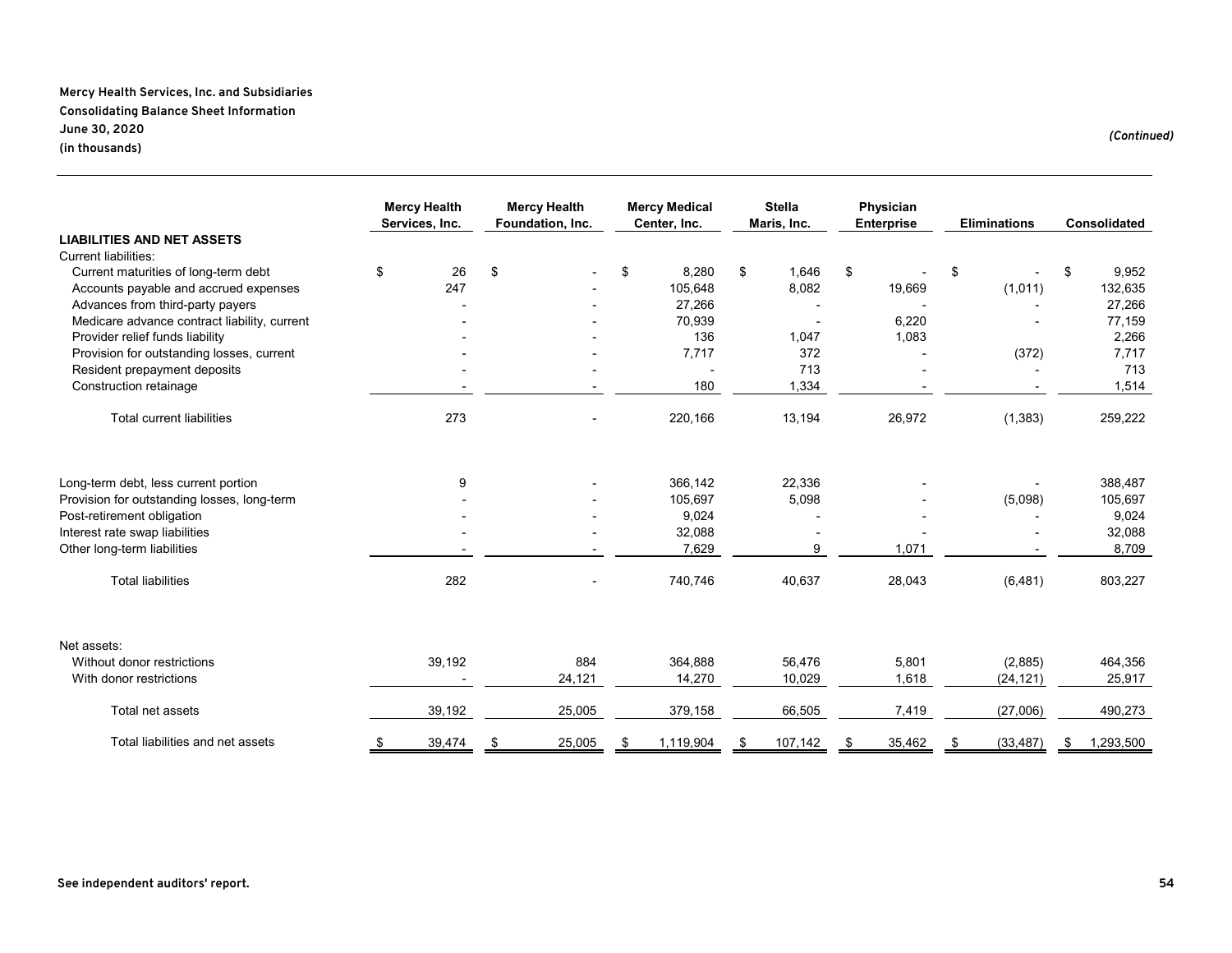#### **Mercy Health Services, Inc. and Subsidiaries Consolidating Statement of Operations Information Year Ended June 30, 2021**

**(in thousands)**

|                                                                                                        | <b>Mercy Health</b><br>Services, Inc. | <b>Mercy Health</b><br>Foundation, Inc. | <b>Mercy Medical</b><br>Center, Inc. | <b>Stella</b><br>Maris, Inc.   | Physician<br><b>Enterprise</b>   | <b>Eliminations</b> | <b>Consolidated</b>              |  |
|--------------------------------------------------------------------------------------------------------|---------------------------------------|-----------------------------------------|--------------------------------------|--------------------------------|----------------------------------|---------------------|----------------------------------|--|
| Revenues:<br>Net patient service revenue<br>CARES Act provider relief funds<br>Other operating revenue | \$<br>۰<br>3,728                      | \$<br>$\blacksquare$<br>(956)           | \$<br>536.809<br>246<br>32,974       | \$<br>55,595<br>4,822<br>4,822 | \$<br>224,310<br>2,071<br>10,506 | \$<br>(16, 437)     | 816,714<br>\$<br>7,139<br>34,637 |  |
| Net assets released from restrictions<br>used for operations                                           |                                       |                                         | 1,800                                | 1,045                          | 506                              |                     | 3,351                            |  |
|                                                                                                        |                                       |                                         |                                      |                                |                                  |                     |                                  |  |
| Total revenues                                                                                         | 3,728                                 | (956)                                   | 571,829                              | 66,284                         | 237,393                          | (16, 437)           | 861,841                          |  |
| Expenses:                                                                                              |                                       |                                         |                                      |                                |                                  |                     |                                  |  |
| Salaries and benefits                                                                                  | 3,690                                 | 1,607                                   | 250,129                              | 43,415                         | 165,555                          | (10, 029)           | 454,367                          |  |
| Medical and surgical supplies                                                                          |                                       |                                         | 71,978                               | 1,102                          | 1,655                            |                     | 74,735                           |  |
| Pharmacy supplies                                                                                      |                                       |                                         | 26,804                               | 1,112                          | 43,823                           |                     | 71,739                           |  |
| Other expendable supplies                                                                              |                                       | 78                                      | 27,117                               | 4,189                          | 1,558                            |                     | 32,942                           |  |
| Professional fees                                                                                      |                                       |                                         | 10,268                               | 3,197                          | 8,307                            | (1,637)             | 20,135                           |  |
| Insurance                                                                                              |                                       |                                         | 24,706                               | 997                            | 6,786                            | 32                  | 32,521                           |  |
| Other purchased services                                                                               | 194                                   | 179                                     | 52,755                               | 6,037                          | 8,238                            | (7, 821)            | 59,582                           |  |
| Interest expense                                                                                       |                                       |                                         | 13,715                               | 755                            |                                  |                     | 14,470                           |  |
| Repairs                                                                                                |                                       | 198                                     | 15,247                               | 1,653                          | 1,684                            |                     | 18,782                           |  |
| Depreciation and amortization                                                                          |                                       |                                         | 36,373                               | 3,575                          | 2,620                            |                     | 42,568                           |  |
| Total expenses                                                                                         | 3,884                                 | 2,062                                   | 529,092                              | 66,032                         | 240,226                          | (19, 455)           | 821,841                          |  |
| Operating income (loss)                                                                                | (156)                                 | (3,018)                                 | 42,737                               | 252                            | (2,833)                          | 3,018               | 40,000                           |  |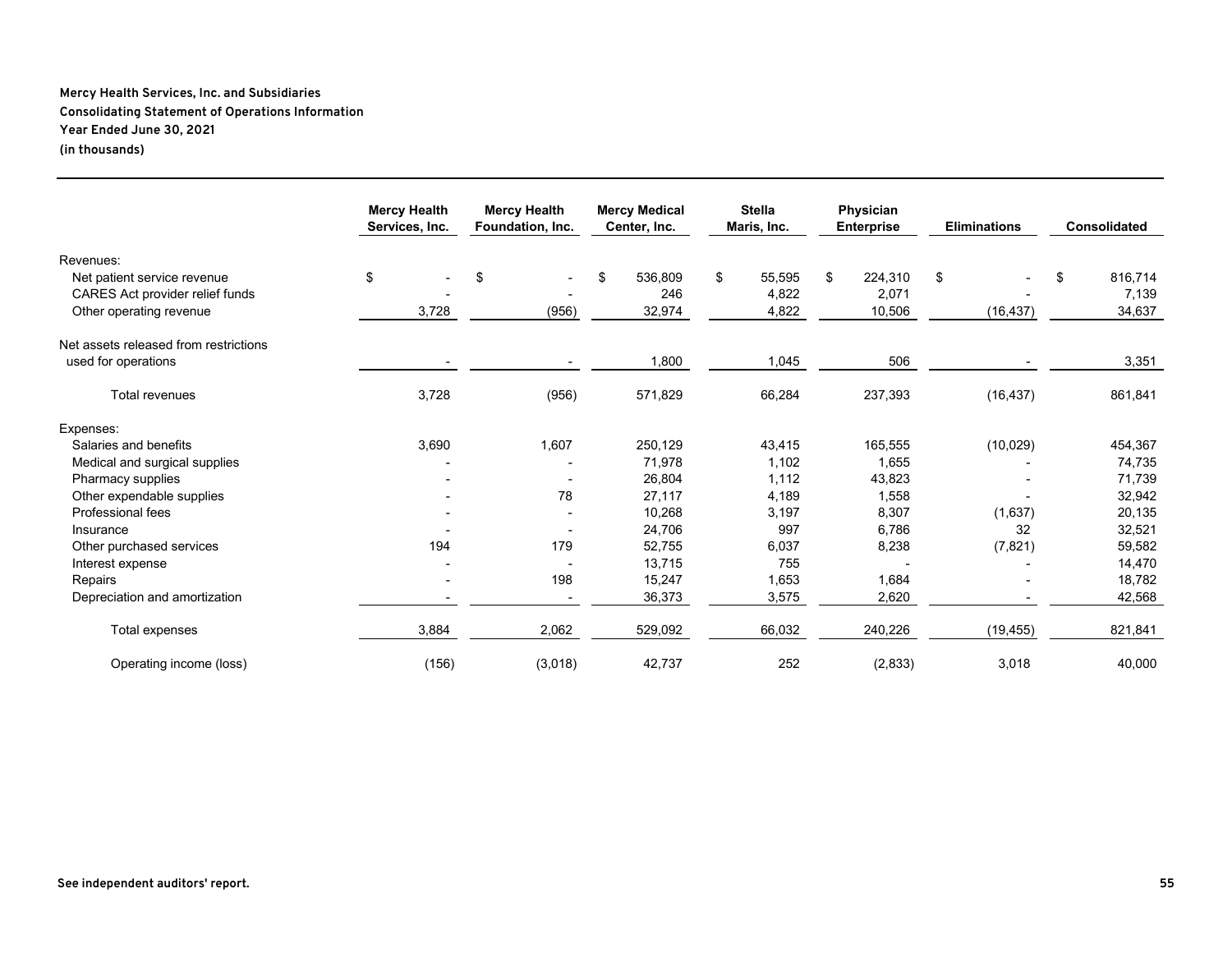#### **(in thousands) Mercy Health Services, Inc. and Subsidiaries Consolidating Statement of Operations Information Year Ended June 30, 2021**

|                                                                                                                                                                                                                                                    |    | <b>Mercy Health</b><br>Services, Inc. |    | <b>Mercy Health</b><br>Foundation, Inc. |  | <b>Mercy Medical</b><br>Center, Inc.       |    | <b>Stella</b><br>Maris, Inc. |     | Physician<br><b>Enterprise</b> |    | <b>Eliminations</b> |    | <b>Consolidated</b>                                  |
|----------------------------------------------------------------------------------------------------------------------------------------------------------------------------------------------------------------------------------------------------|----|---------------------------------------|----|-----------------------------------------|--|--------------------------------------------|----|------------------------------|-----|--------------------------------|----|---------------------|----|------------------------------------------------------|
| Other income (expenses)<br>Investment income<br>Net unrealized gain on investments<br>Unrealized gain on interest rate swap<br>Equity earnings in joint ventures<br>Loss on extinguishment of debt<br>Other                                        | \$ | 1,160<br>4,879<br>620                 | \$ | 671<br>2,347                            |  | 8,677<br>41,673<br>9,023<br>(7)<br>(1,653) | \$ | 1,313<br>5,468               | \$  | (136)                          | \$ | (671)<br>(2, 347)   | \$ | 11,150<br>52,020<br>9,023<br>613<br>(1,646)<br>(136) |
| Net other income (expenses)                                                                                                                                                                                                                        |    | 6,659                                 |    | 3,018                                   |  | 57,713                                     |    | 6,788                        |     | (136)                          |    | (3,018)             |    | 71,024                                               |
| Excess (deficit) of revenues over expenses                                                                                                                                                                                                         |    | 6,503                                 |    |                                         |  | 100,450                                    |    | 7,040                        |     | (2,969)                        |    |                     |    | 111,024                                              |
| Changes to pension and<br>post retirement plan obligations<br>Transfer of net assets<br>Federal grant funding for the purchase of<br>property and equipment<br>Net assets released from restrictions for the<br>purchase of property and equipment |    |                                       |    |                                         |  | 1,225<br>876<br>16,589<br>(962)            |    | 4,691                        |     | (876)                          |    |                     |    | 1,225<br>16,589<br>3,729                             |
| Increase (decrease) in net assets<br>without donor restriction                                                                                                                                                                                     |    | 6,503                                 |    |                                         |  | 118,178                                    |    | 11,731                       | -\$ | (3,845)                        |    |                     |    | 132,567                                              |

*(Continued)*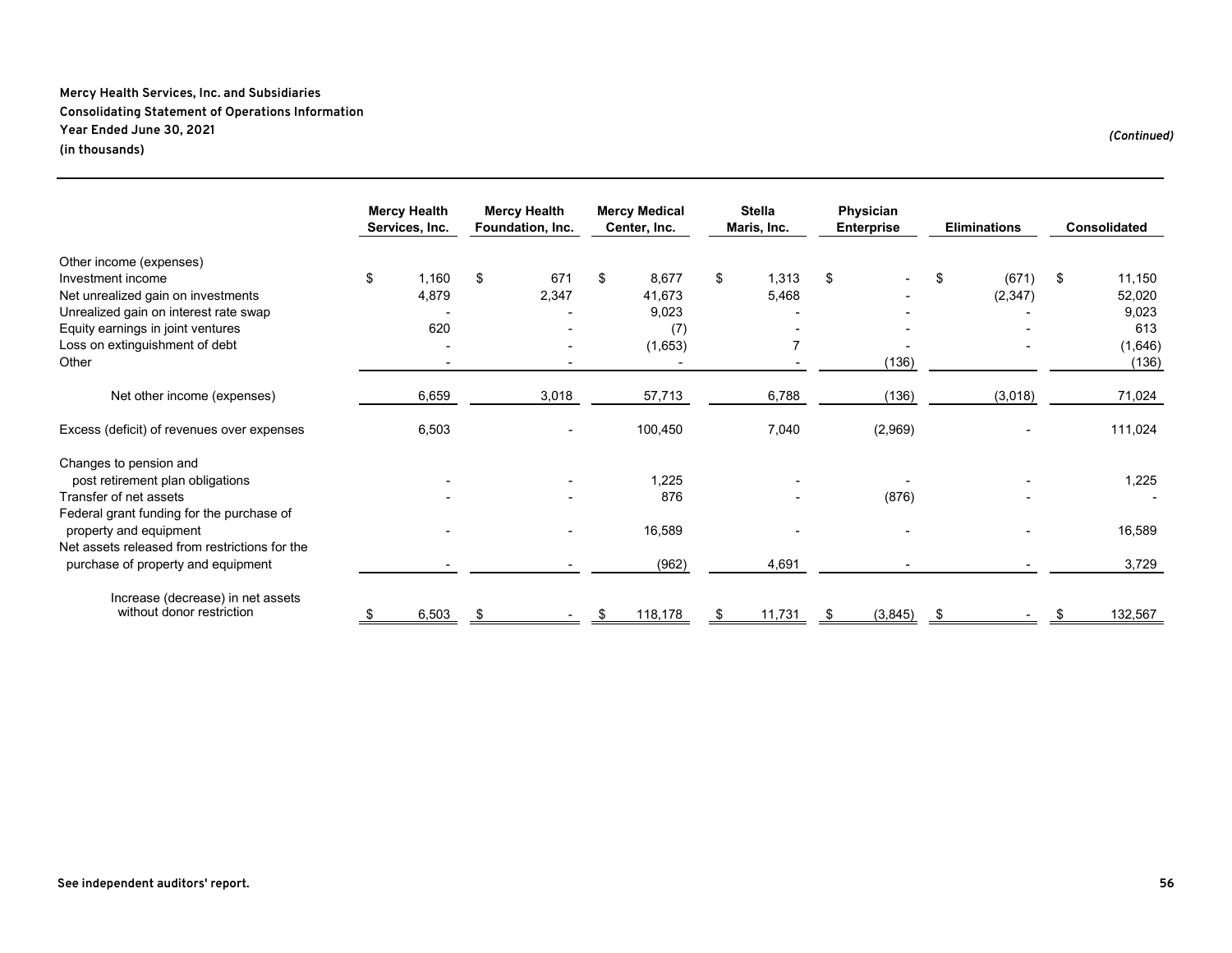#### **Mercy Health Services, Inc. and Subsidiaries Consolidating Statement of Operations Information Year Ended June 30, 2020**

**(in thousands)**

|                                                                                                        | <b>Mercy Health</b><br>Services, Inc. | <b>Mercy Health</b><br>Foundation, Inc. | <b>Mercy Medical</b><br>Center, Inc. | <b>Stella</b><br>Maris, Inc.   | <b>Physician</b><br><b>Enterprise</b> | <b>Eliminations</b> | Consolidated                      |  |
|--------------------------------------------------------------------------------------------------------|---------------------------------------|-----------------------------------------|--------------------------------------|--------------------------------|---------------------------------------|---------------------|-----------------------------------|--|
| Revenues:<br>Net patient service revenue<br>CARES Act provider relief funds<br>Other operating revenue | \$<br>$\sim$<br>2,868                 | \$<br>٠<br>1,681                        | \$<br>471.788<br>10.302<br>26,086    | \$<br>57,655<br>1,100<br>5,190 | \$<br>198,628<br>2,830<br>9,458       | \$<br>(16, 601)     | \$<br>728,071<br>14,232<br>28,682 |  |
| Net assets released from restrictions<br>used for operations                                           |                                       |                                         | 2,404                                | 1,160                          | 183                                   |                     | 3,747                             |  |
| Total revenues                                                                                         | 2,868                                 | 1,681                                   | 510,580                              | 65,105                         | 211,099                               | (16, 601)           | 774,732                           |  |
| Expenses:                                                                                              |                                       |                                         |                                      |                                |                                       |                     |                                   |  |
| Salaries and benefits                                                                                  | 2,661                                 | 1,533                                   | 235,315                              | 43,923                         | 151,628                               | (7,675)             | 427,385                           |  |
| Medical and surgical supplies                                                                          |                                       |                                         | 61,063                               | 854                            | 1,397                                 |                     | 63,314                            |  |
| Pharmacy supplies                                                                                      |                                       |                                         | 24,690                               | 984                            | 39,769                                |                     | 65,443                            |  |
| Other expendable supplies                                                                              |                                       | 130                                     | 24,939                               | 4.060                          | 1,759                                 |                     | 30,888                            |  |
| Professional fees                                                                                      |                                       |                                         | 9,962                                | 3,133                          | 7,747                                 | (1, 398)            | 19,444                            |  |
| Insurance                                                                                              |                                       | $\overline{\phantom{0}}$                | 23,992                               | 941                            | 6.493                                 | 26                  | 31,452                            |  |
| Other purchased services                                                                               | 13                                    | 292                                     | 50,638                               | 5,163                          | 3,878                                 | (7,928)             | 52,056                            |  |
| Interest expense                                                                                       |                                       |                                         | 14,994                               | 573                            |                                       |                     | 15,567                            |  |
| Repairs                                                                                                |                                       | 102                                     | 15,520                               | 1,307                          | 1,682                                 | (2)                 | 18,609                            |  |
| Depreciation and amortization                                                                          |                                       |                                         | 35,729                               | 2,600                          | 2,559                                 |                     | 40,888                            |  |
| Total expenses                                                                                         | 2,674                                 | 2,057                                   | 496,842                              | 63,538                         | 216,912                               | (16, 977)           | 765,046                           |  |
| Operating income (loss)                                                                                | 194                                   | (376)                                   | 13,738                               | 1,567                          | (5,813)                               | 376                 | 9,686                             |  |